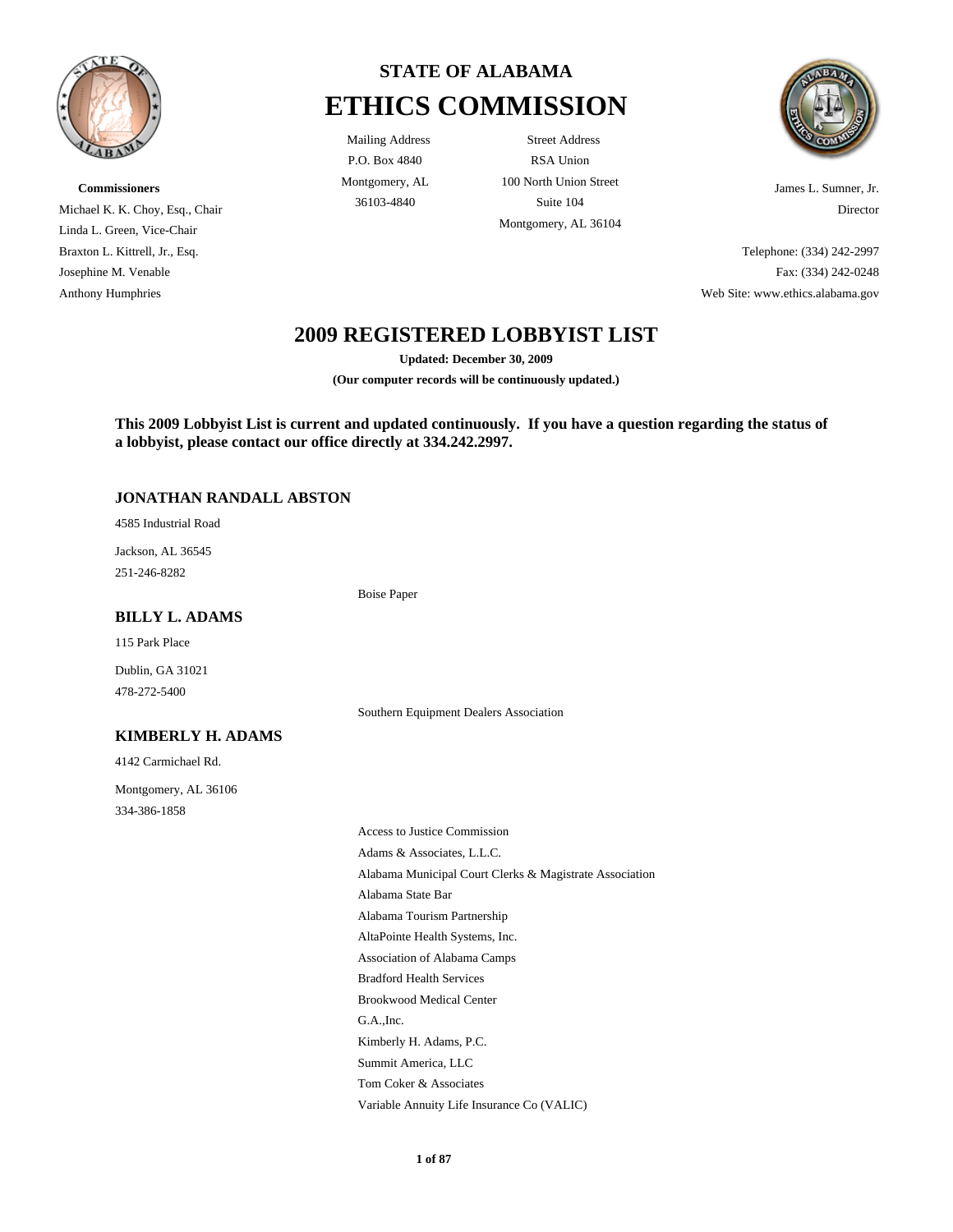### **JOHN Q. ADAMS, III**

465 South Bainbridge Street

334-265-2732 Montgomery, AL 36104

> Alabama Poultry & Egg Association Alabama Financial Services Association Adams & Associates, L.L.C. Save the Children Kimberly H. Adams, P.C. H&R Block Management LLC

| <b>GLYN A. AGNEW</b>                      |                                                                 |
|-------------------------------------------|-----------------------------------------------------------------|
| 600 19th Street North -28th Floor         |                                                                 |
| Birmingham, AL 35203<br>205-714-0722      |                                                                 |
|                                           | AT&T Alabama                                                    |
| <b>KATRINA AKERS</b>                      |                                                                 |
| 926 Pelham Street                         |                                                                 |
| Montgomery, AL 36104<br>334-265-3610      |                                                                 |
|                                           | Council for Leaders in Alabama Schools (CLAS)                   |
| <b>ARLEEN ANNE ALEXANDER</b>              |                                                                 |
| P.O. Box 231659                           |                                                                 |
| Montgomery, AL 36123-1659<br>334-272-3800 |                                                                 |
|                                           | Petroleum and Convenience Marketers of Alabama                  |
| <b>DONNA M. ALEXANDER</b>                 |                                                                 |
| 3 South Jackson Street                    |                                                                 |
| Montgomery, AL 36104<br>334-264-5356      |                                                                 |
|                                           | Alabama Wholesale Beer Associaton                               |
| <b>ANITA ARCHIE</b>                       |                                                                 |
| 401 Adams Avenue ,Suite 290               |                                                                 |
| Montgomery, AL 36104<br>334-353-2939      |                                                                 |
|                                           | Postsecondary Education, AL Dept of/AL Community College System |
| <b>HAYES ARENDALL</b>                     |                                                                 |
| Maynard, Cooper & Gale, P.C.              |                                                                 |
| Birmingham, AL 35203-2618<br>205-254-1000 |                                                                 |
|                                           | Maynard, Cooper & Gale, PC                                      |
| <b>DEAN ROBERT ARGO</b>                   |                                                                 |
| P.O. Box 1550                             |                                                                 |
| Montgomery, AL 36102-1550<br>334-954-3221 |                                                                 |

Electric Cities of Alabama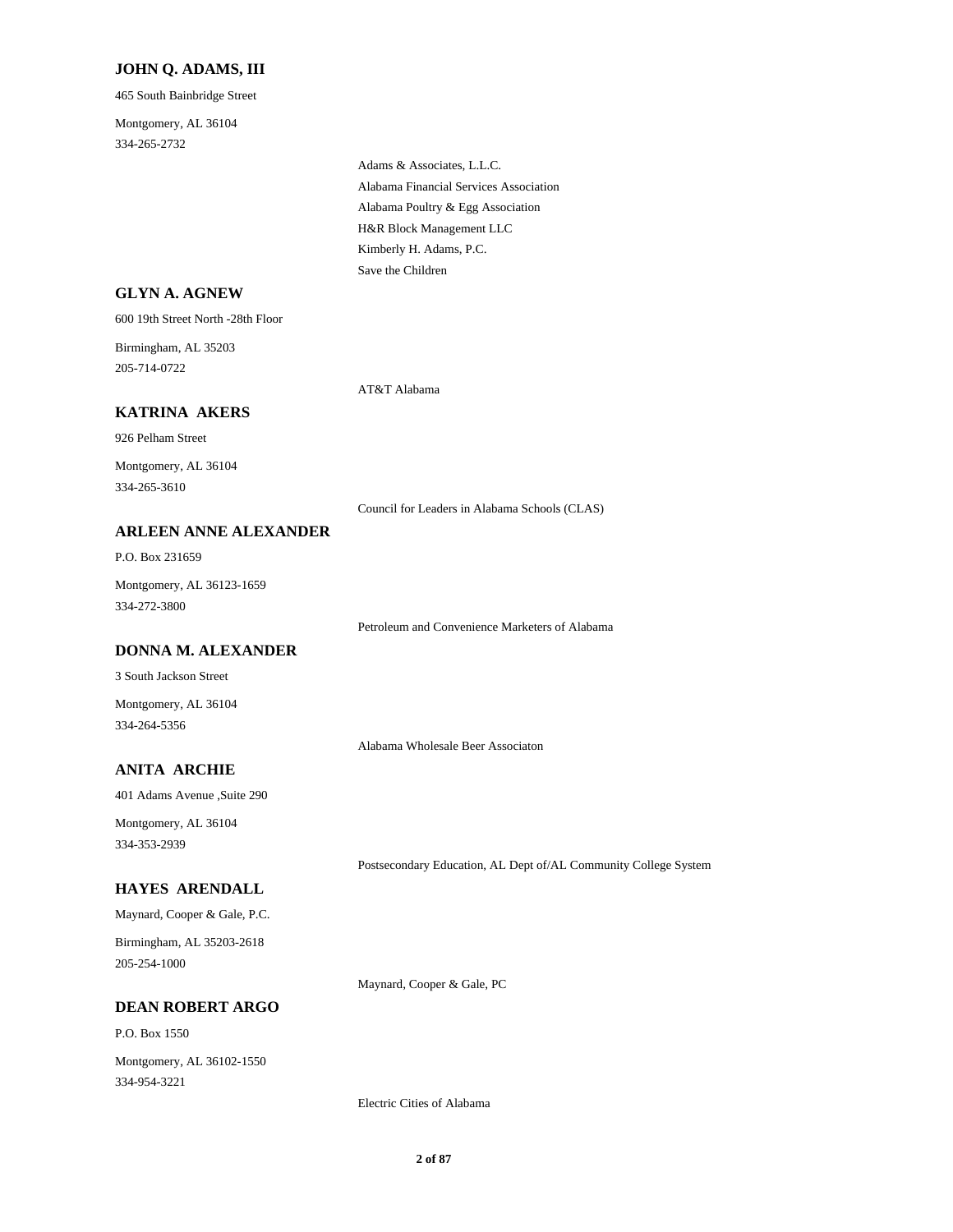#### **J. KNOX ARGO**

6706 Taylor Circle

334-279-0088 Montgomery, AL 36117

> DeHart & Darr Associates, Inc. American Insurance Association Entertainment Software Association

Motion Picture Association of America, Inc., The

### **EUGENIA LEBLANC ARMBRECHT**

1110 Montlimar Drive

251-602-6398 Mobile, AL 36609

AT&T Alabama

### **LETONIA A ARMSTRONG**

4708 Hilldale Drive

865-540-1506 Knoxville, TN 37914

Abbott Laboratories, Inc.

### **JENNIFER WOODS ARSENIAN**

Post Office Box 4762

334-832-4842 Montgomery, AL 36103

Alabama Coalition Against Domestic Violence

### **J. BRIAN ATKINS**

401 Adams Avenue, Suite 434

Montgomery, AL 36103 334-242-5499

Alabama Dept of Economic & Community Affairs (ADECA)

### **CLAIRE HANNAH AUSTIN**

401 Adams Avenue

334-262-4656 Montgomery, AL 36104

> Austin Group, The, LLC Cigar Association of America, Inc. Alabama School of Mathematics & Science Foundation Amy Herring & Associates Lafarge North America, Inc. Ticketmaster/Subsidiary of IAC Waste Management Mantra Governmental Strategy Group, LLC, Alabama

### **GINGER AVERY**

770 Washington Avenue

334-262-4974 Montgomery, AL 36104

Alabama Association for Justice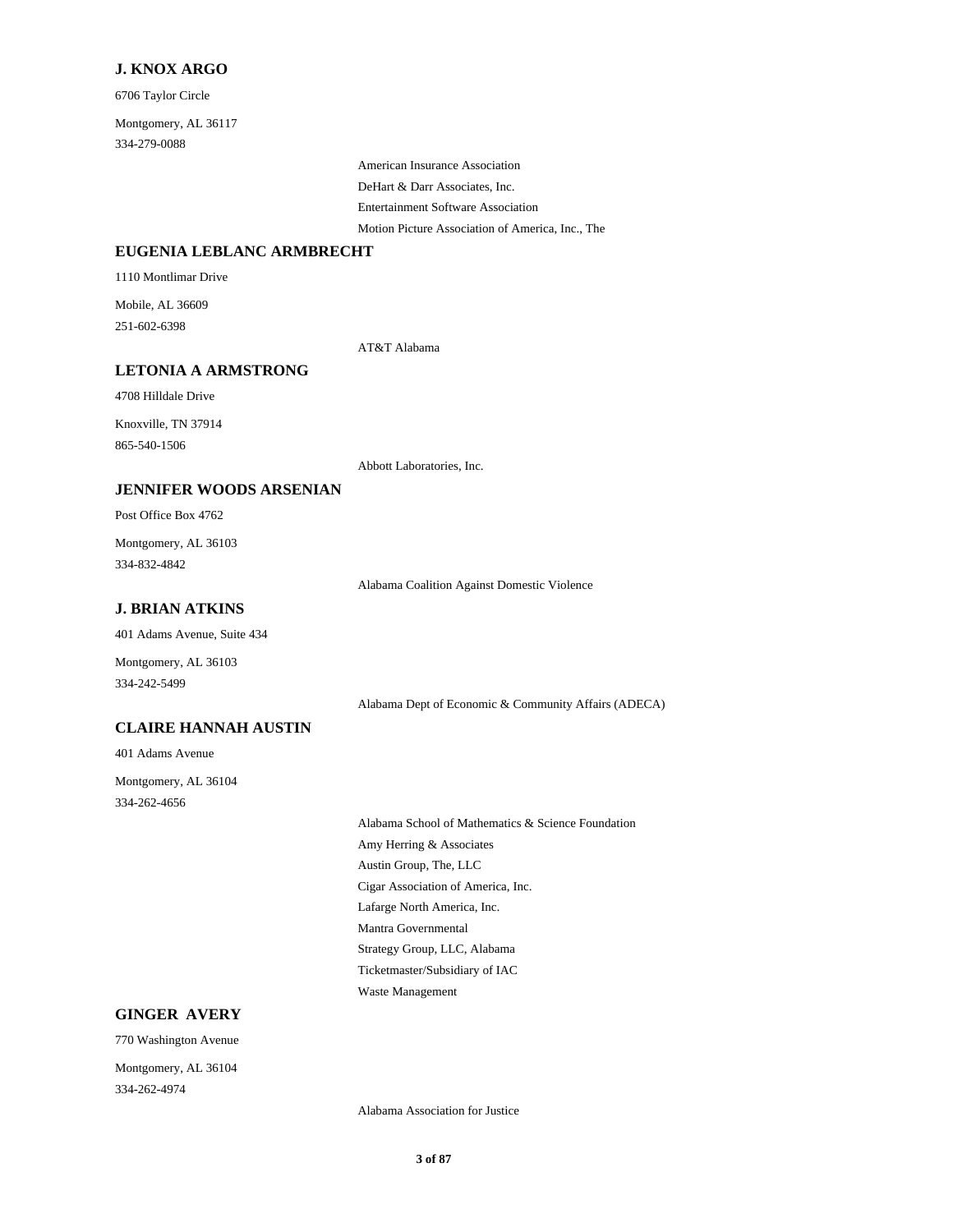### **JACKIE F. AYERS**

4156 Carmichael Road

334-271-6214 Montgomery, AL 36106

Alabama Nursing Home Association

Alabama Self-Insured Workers Compensation Fund

### **FREDA H. BACON**

Post Office Box 59509

205-868-6900 Birmingham, AL 35259

### **DAN BAILEY**

534 Adams Avenue

334-834-1890 Montgomery, AL 36104

Alabama Bankers Association

770 Washington Avenue **JUSTIN T. BAILEY**

334-262-4974 Montgomery, AL 36104

Alabama Association for Justice

### **WILLIAM MICHAEL BAILEY**

500 Beacon Parkway W.

205-943-4809 Birmingham, AL 35209

### Postsecondary Education, AL Dept of/AL Community College System

P O Drawer 5130 **MARK BAIN**

334-263-6621 Montgomery, AL 36103-5130

Alabama Beverage Association

### **JOHN M. BAKER**

770 Washington Street

334-262-7602 Montgomery, AL 36104

Norfolk Southern Corporation

### **S. EASON BALCH, JR.**

P.O.Box 306

205-226-3461 Birmingham, AL 35201

Alabama Power Company

#### **C. PORTER BANISTER, JR.**

401 Adams Avenue

334-242-2262 Montgomery, AL 36104

University of Alabama System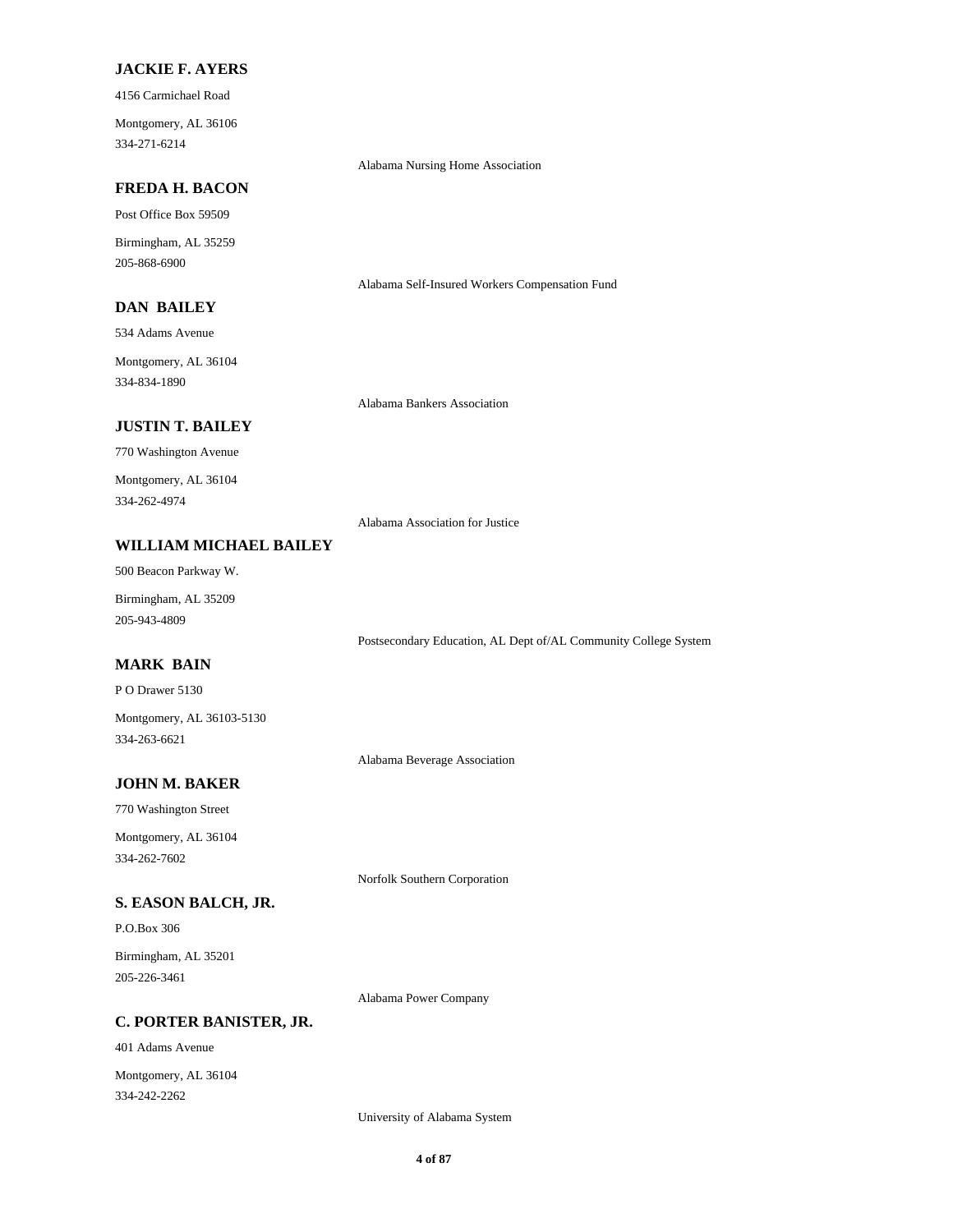#### **JON D. BARGANIER**

8112 Henslow Court

334-272-2008 Montgomery, AL 36117

Eli Lilly & Company

MedImmune

### **JOEL BATTEN**

1809 1st Street North

904-568-5881 Jacksonville Beach, FL 32250

### **LINDY J. BEALE**

201 South Union Street

334-517-7180 Montgomery, AL 36130

Retirement Systems of Alabama

### **VIRGINIA BEAR**

P.O. Drawer 431 334-240-1313 Montgomery, AL 36101

Regions Financial Corporation

### **MARILYN C. BECK**

6250 US Highway 31 North

256-306-2557 Tanner, AL 35671

### **SIDNEY BELCHER**

P.O. Box 11000

334-288-3900 Montgomery, AL 36191-0001

Alabama Farmers Federation/Alfa

### **DR. LEWIS T. BENEFIELD**

400 South Union Street

334-265-1506 Montgomery, AL 36104

> Jefferson County Racing Association Inc. Macon County Greyhound Park, Inc.

#### **R. ALAN BENEFIELD**

100 North Union Street

334-242-4045 Montgomery, AL 36130-0075

Alabama Peace Officers Standards & Training Commission

Postsecondary Education, AL Dept of/AL Community College System

### **DENISE L. BERKHALTER**

Post Office Drawer 230488

334-277-9700 Montgomery, AL 36123-0488

> **5 of 87** Alabama Association of School Boards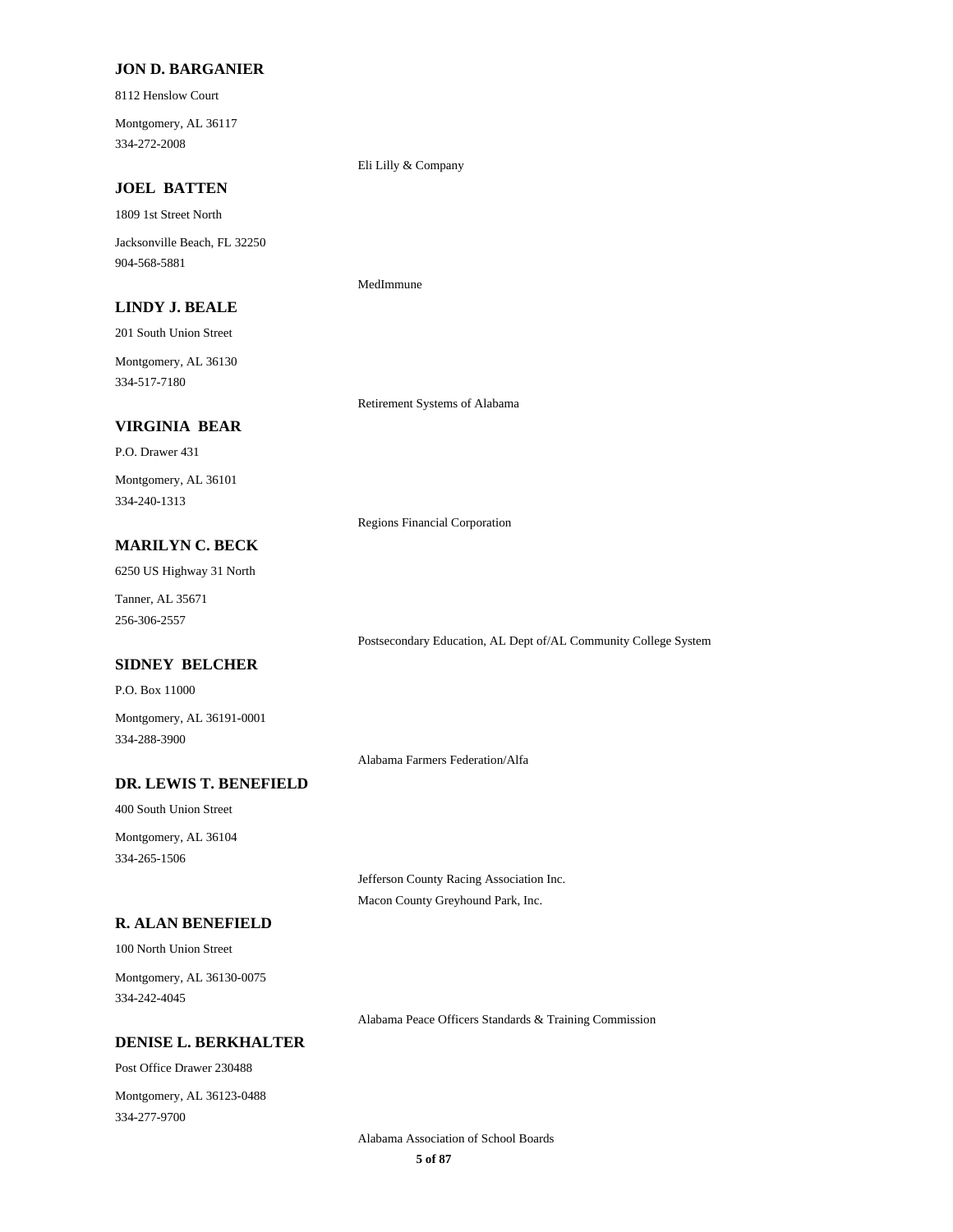#### **JACK BIDDLE, III**

1000 Urban Center Drive

205-945-6551 Vestavia Hills, AL 35242

Drummond Company Inc.

Bayer HealthCare LLC

### **MIKE BIRDSONG**

444 Pembrooke Drive

601-607-7996 Madison, MS 39110

#### **JEANNINE P. BIRMINGHAM**

P.O. Box 242987

334-834-7650 Montgomery, AL 36124-2987

**ROSEMARY BLACKMON**

500 North East Blvd.

334-272-8781 Montgomery, AL 36117

Alabama Hospital Association

Alabama Society of Certified Public Accountants

### **LAUREL M. BLACKWELL**

2602 College Drive

334-291-4981 Phenix City, AL 36869

Postsecondary Education, AL Dept of/AL Community College System

### **THE BLOOM GROUP, INC**

401 Adams Avenue

334-244-8948 Montgomery, AL 36104

> **6 of 87** Bradley Arant Boult Cummings LLP Argent Trust Carmeuse Lime & Stone Corporation City of Atmore Ciba Specialty Chemicals Corporation Alabama League of Municipalities Adams & Reese LLP Alabama Retired State Employees Association American Council of Engineering Companies of Alabama (ACECA/Alabama) Allied Waste Services, LLC City of Brewton City of Tuscaloosa City of Thomasville, Alabama Coosa Valley Medical Center City of Dothan City of Center Point, Alabama City of Jackson, Alabama City of Pelham City of Jasper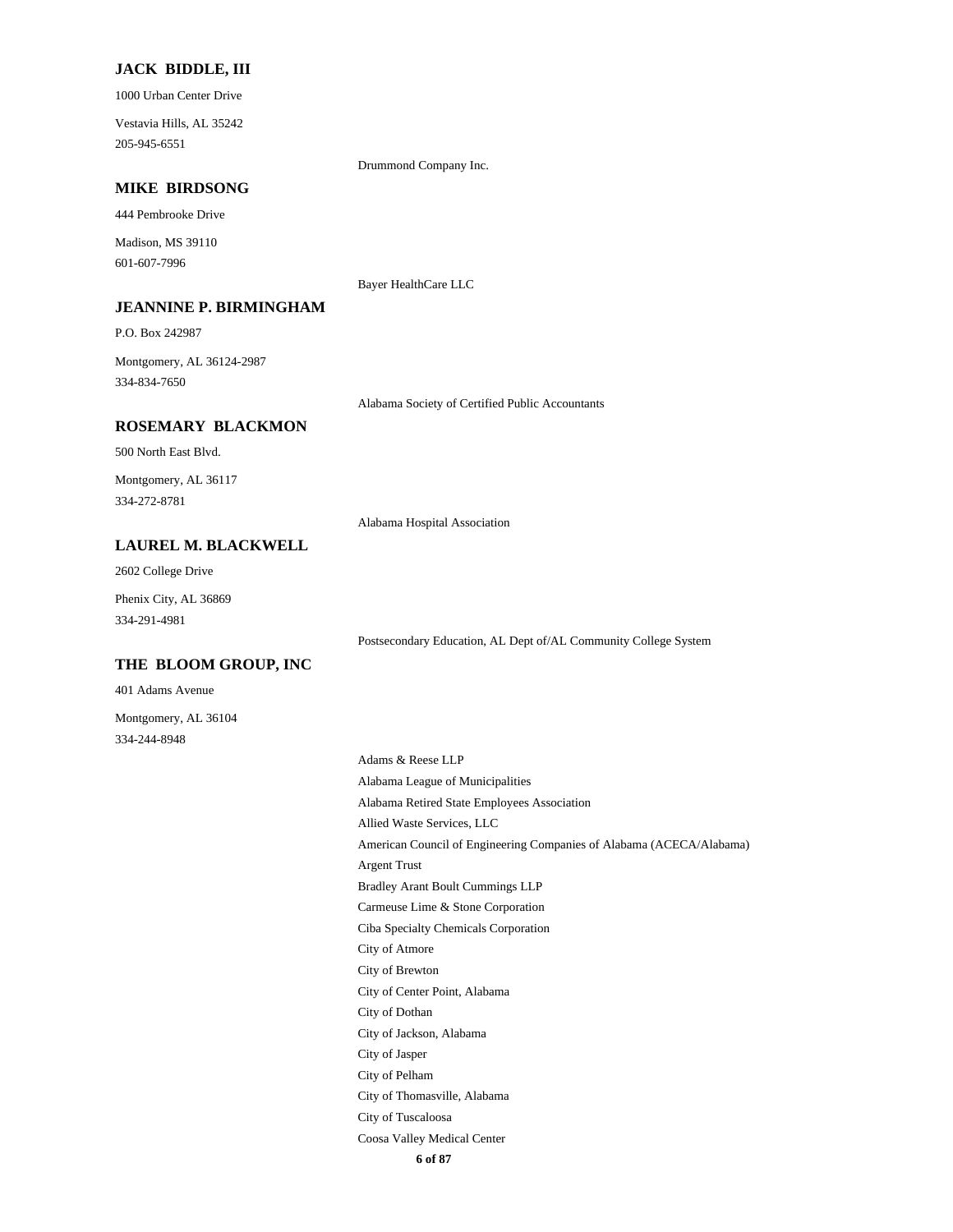Manufacture Alabama Koch Companies Public Sector, LLC National Society of Accountants March of Dimes -- Alabama State Chapter King & Spalding LLP Home Builders Association of Alabama Health Management Resources -- Governmental Services, Inc. Information Transport Services IMERYS Clays, Inc PLDCA Town of Pike Road, Alabama Three Springs Corporation Voices for Alabama's Children University of West Alabama Thornton Farrish Incorporated School Superintendents of Alabama (SSA) Psychiatric Solutions, Inc. (PSI) Sprint Nextel Seraaj Family Homes, Inc., The

#### **HAL W. BLOOM, JR.**

401 Adams Avenue 334-244-8948 Montgomery, AL 36104

Bloom Group Inc., The

Boise Paper

### **VENETIA JO BLOUNT**

4585 Industrial Road

251-246-8231 Jackson, AL 36545

#### **WILLIAM O. BLOW**

Alabama Southern Community College

251-575-8223 Monroeville, AL 36461

Postsecondary Education, AL Dept of/AL Community College System

### **HAROLD HAMPTON BOLES**

1901 Sixth Avenue North, 15th Floor

205-226-3471 Birmingham, AL 35203

Alabama Bankers Association

### **CATHY S. BOOTH**

212 Snake Hill Road

205-655-2699 Trussville, AL 35173

National Council on Compensation Insurance Inc.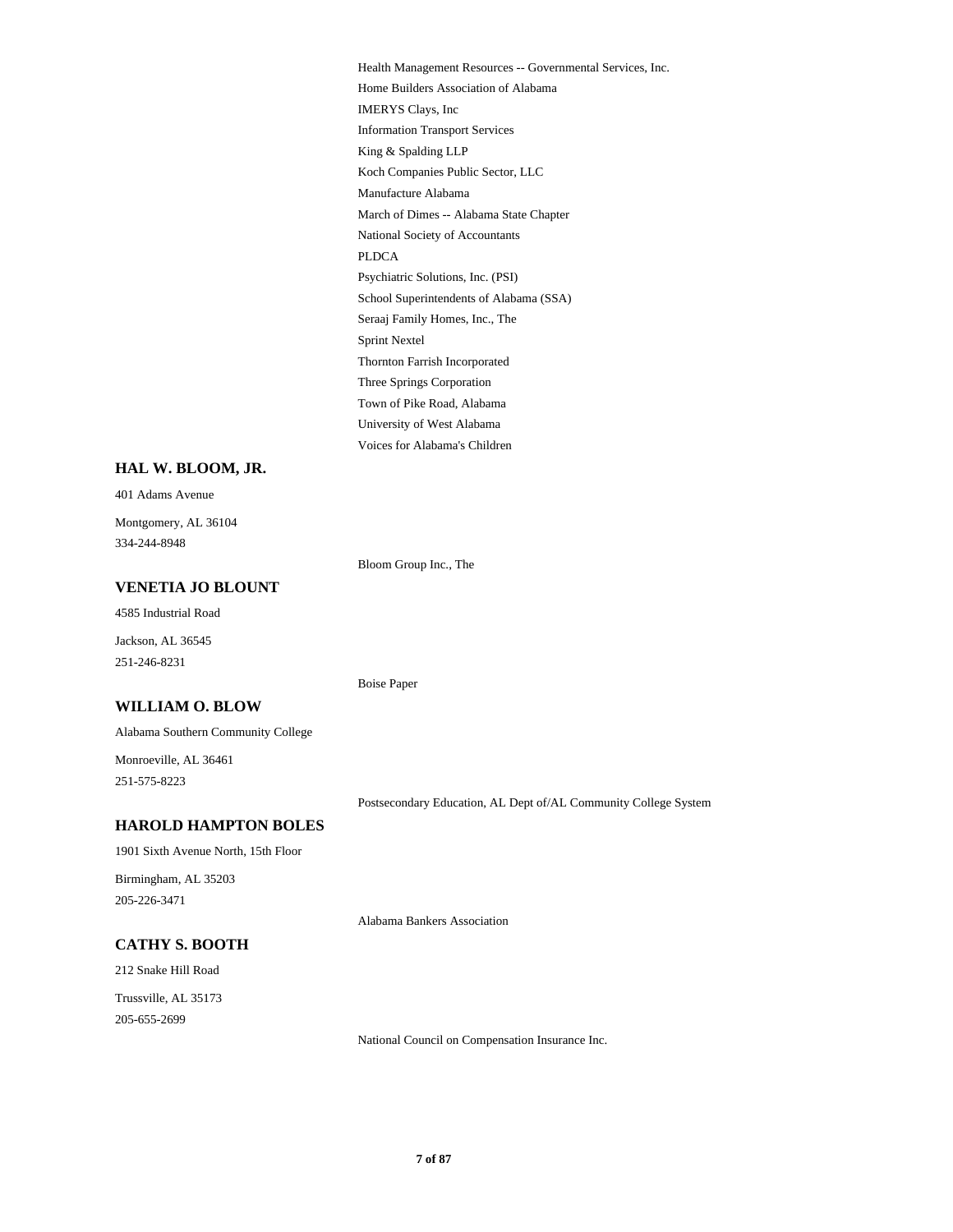### **JOHN ROBERT "BOB" BOOTHE**

103 Girard Avenue

334-792-6981 Dothan, AL 36303

Alabama Cable Telecommunications Association

#### **MATTHEW W. BOWDEN**

Alabama Power Company

205-257-4075 Birmingham, AL 35203

### **MARTHA BOZEMAN**

66 Q Street NW #3

202-246-9052 Washington, DC 20001

Citizens for a Digital Future, Inc.

Alabama Power Company

### **JAMES JEFFERSON BRADFORD**

201 South Union Street, Suite 200 Montgomery, AL 36104

334-263-8405

State Employees' Insurance Board

### **STEPHEN E. BRADLEY**

2101 Highland Avenue, Suite 420

205-933-6676 Birmingham, AL 35205

> Decatur-Morgan County Chamber of Commerce Honda Manufacturing of Alabama, LLC Chemical Lime Company of Alabama, LLC Baptist Health System Inc. Business Alliance for Responsible Development (BARD) Lehigh Cement Company Veolia Environmental Services White Rock Quarries Synagro Technologies, Inc Martin Marietta Aggregates Monsanto Company Alabama Cable Telecommunications Association

### **GARY L. BRANCH**

1900 U.S. Hwy. 31 South

251-580-2202 Bay Minette, AL 36507

Postsecondary Education, AL Dept of/AL Community College System

### **SONNY BRASFIELD**

100 North Jackson Street

334-263-7594 Montgomery, AL 36104

Association of County Commissions of Alabama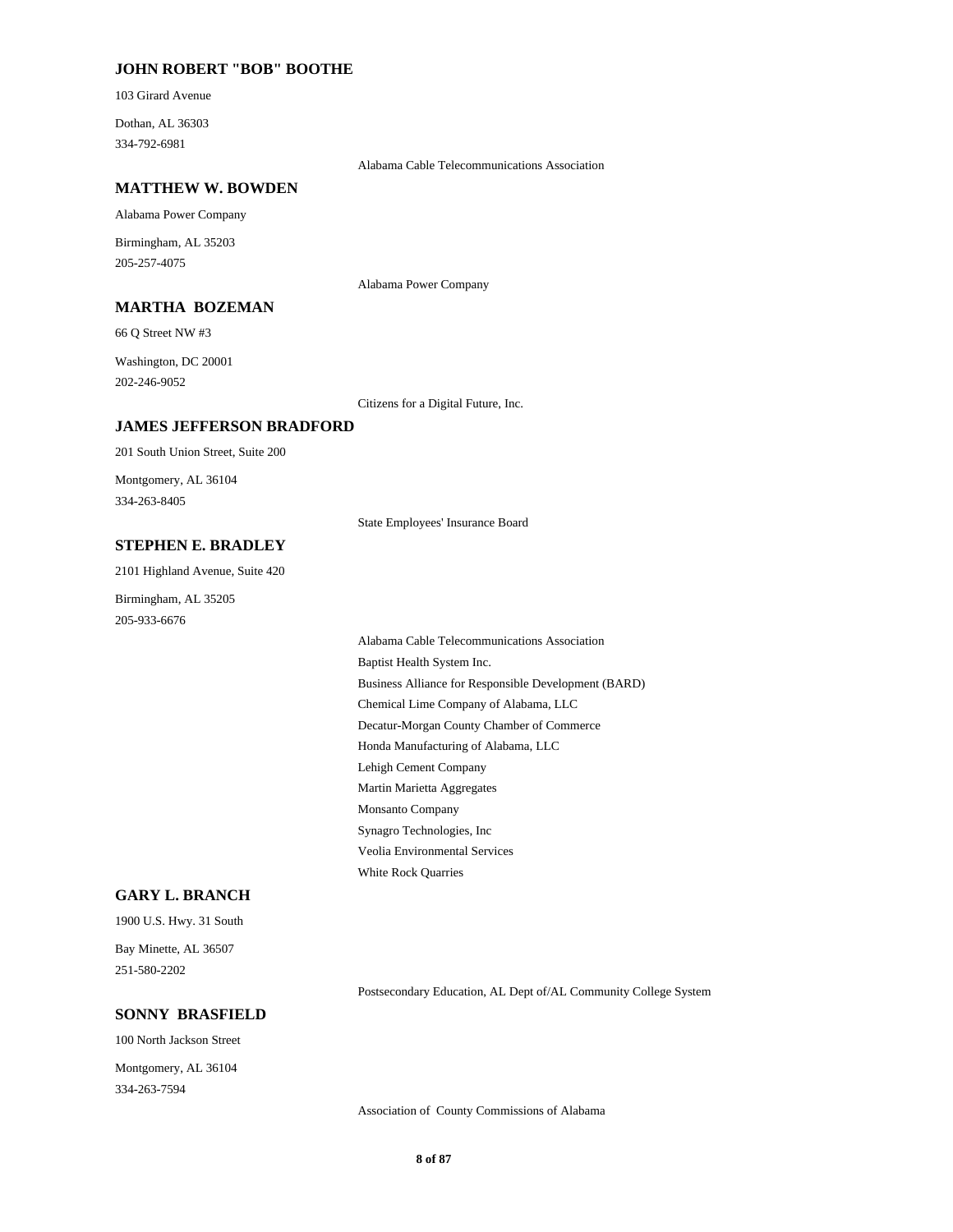### **FRED O. BRASWELL, III**

Post Office Box 244014

334-215-2732 Montgomery, AL 36124

Alabama Rural Electric Association of Cooperatives

### **ELIZABETH T. BRESSLER**

401 Adams Avenue, Suite 680, 36104

334-242-3452 Montgomery, AL 36103-4600

#### **MELANIE R. BRIDGEFORTH**

P.O. Box 4576

334-213-2410 Montgomery, AL 36103

Voices for Alabama's Children

Alabama State Banking Department

### **EDWIN C. BRIDGES**

AL Dept of Archives and History

334-242-4441 Montgomery, AL 36130-0100

Alabama Dept of Archives & History

Bristol-Myers Squibb Company

### **SCOTT A. BROCK**

515 N. Meridian Street

850-222-3141 Tallahassee, FL 32301

### **CAROL A. BROWN**

2 N. Jackson Street, Suite 300

334-240-7400 Montgomery, AL 36104

2 B, LLC

Alabama Hospice Organization American Cancer Society Alabama Board of Pharmacy Southland Insurance Takeda Pharmaceuticals Blue Cross & Blue Shield of Alabama Southern Strategy Group of Alabama, LLC

### **ERSKINE C. BROWN**

Post Office Box 00014 205-925-3099 Birmingham, AL 35202

> Birmingham Water Works & Sewer Board The Perkins Group, LLC Tom Coker & Associates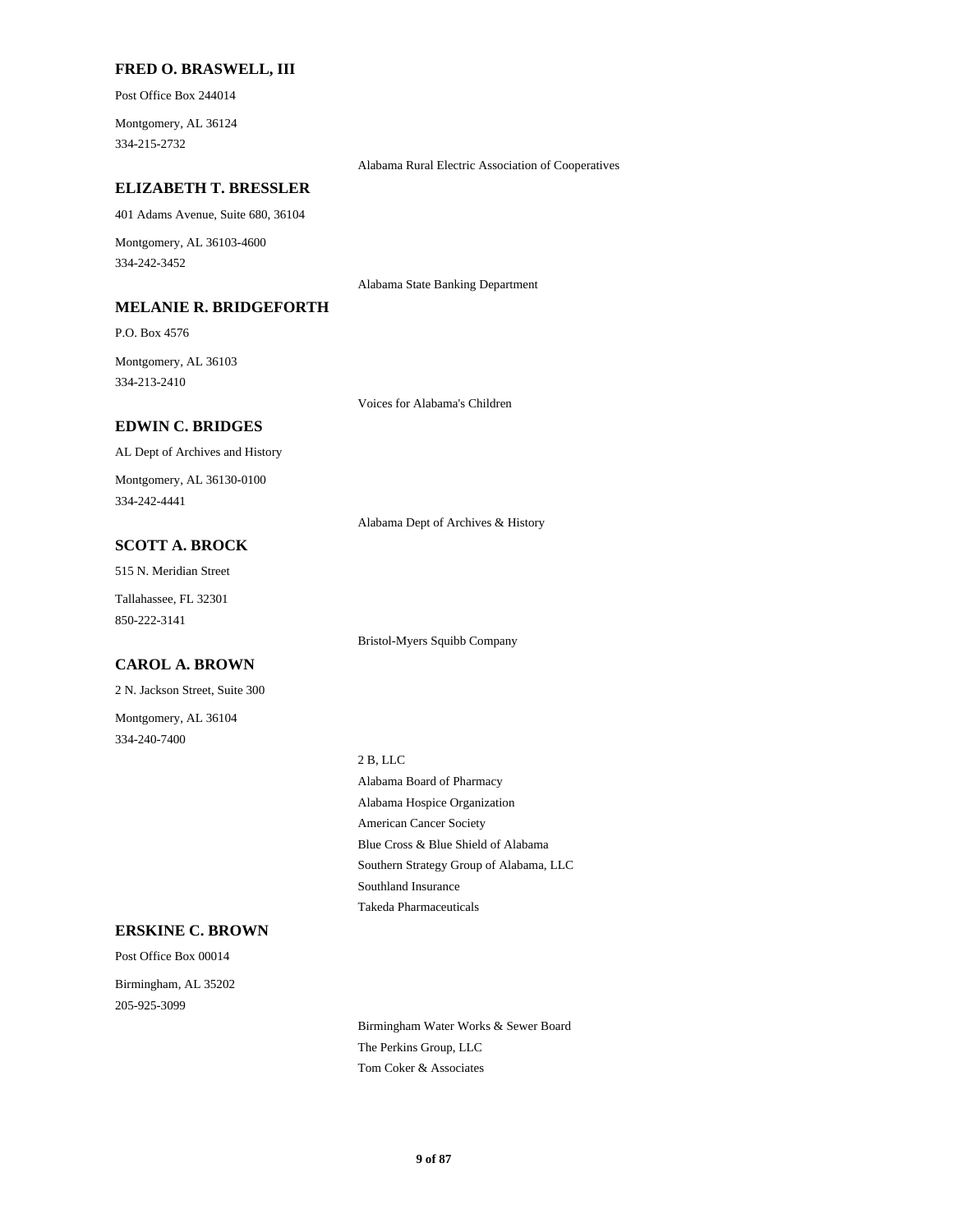### **FRANK L. BROWN**

AL Dept of Archives and History

334-242-4441 Montgomery, AL 36130

Alabama Dept of Archives & History

### **J. TIM BROWN**

P.O. Box 2641

334-451-2846 Birmingham, AL 35203

Alabama Power Company

### **JOSHUA BROWN**

c/o Nielsen Merksamer

415-389-6800 San Rafael, CA 94901

Pfizer Inc.

### **RICHARD E. BROWN JR.**

7265 Halcyon Summit Dr.

334-263-5757 Montgomery, AL 36117-3502

Alabama Retail Association

Public Strategy Associates, LLC

### **BRENT BUCHANAN**

117 Montgomery St, 3rd Fl

334-356-1305 Montgomery, AL 36104

### **ANNA B. BUCKALEW**

P.O. Box 79

334-240-9423 Montgomery, AL 36101

Montgomery Area Chamber Of Commerce

### **NANCY T. BUCKNER**

50 Ripley Street

334-242-1160 Montgomery, AL 36104

Alabama Dept of Human Resources

### **RONALD E. BUFORD**

P. O. Box 2641

205-257-2433 Birmingham, AL 35203

Alabama Power Company

#### **BROOKLYN SHAYE BURGESS**

4200 Stone River Circle Birmingham, AL 35213

205-879-7096

Eagle Forum of Alabama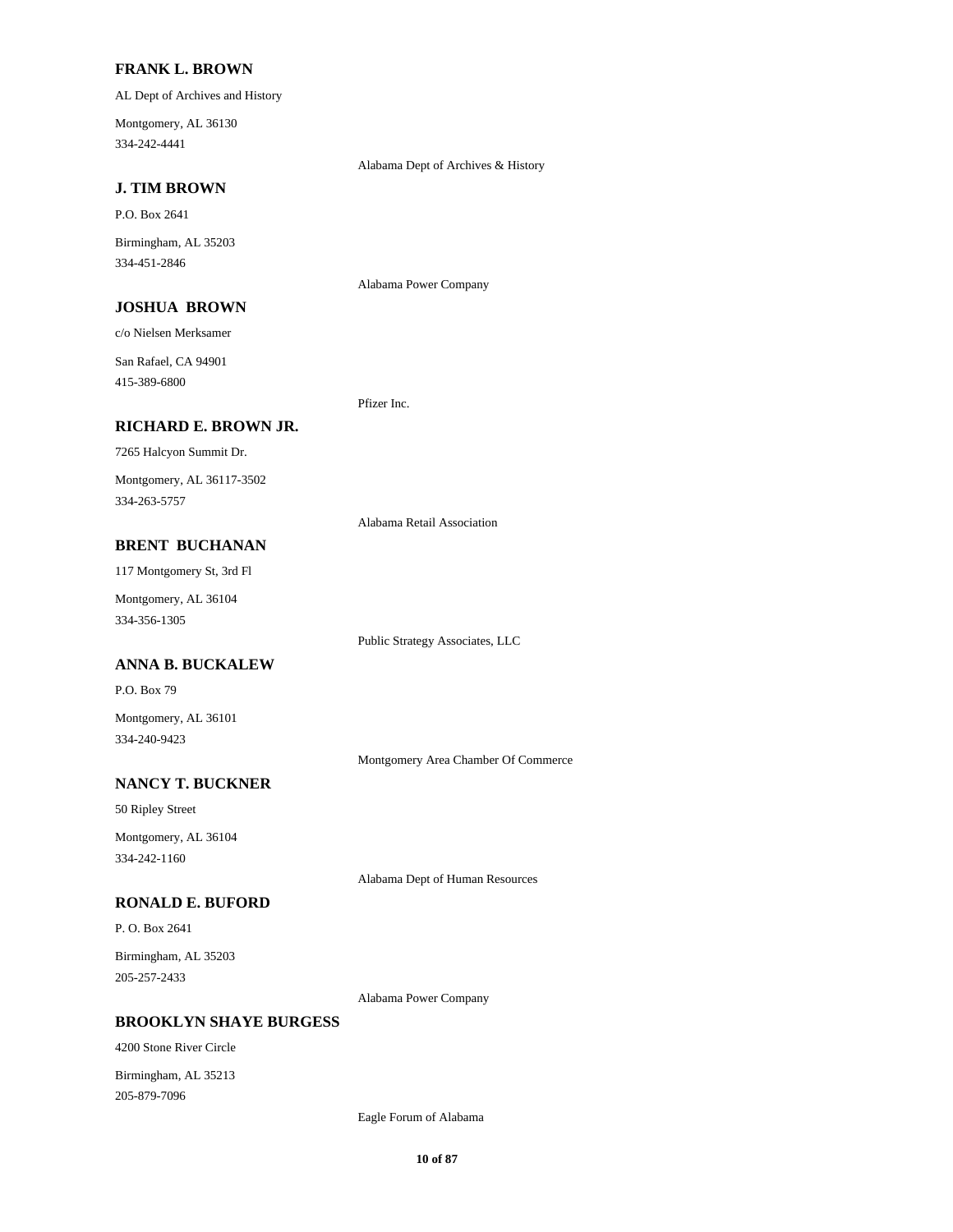### **DOUGLAS STEWART BURKHALTER**

435 S McDonough St.

334-834-1061 Montgomery, AL 36104

Alabama AFL-CIO

### **HARRIS STANTON BURNS**

P.O. Box 64

678-224-2085 Remlap, AL 35133

American Heart Association

### **PATRICK L. BURNS**

3379 Peachtree Road, N.E.

404-266-2600 Atlanta, GA 30326

> Brick Industry Association, Inc. TNT Fireworks

### **AMANDA G. BUTTENSHAW**

1043 Ambassador Court

334-273-7895 Montgomery, AL 36117

Alabama Optometric Association

### **KATHRYN BYRD**

P. O. Box 1326

205-758-2137 Tuscaloosa, AL 35403-1326

League of Women Voters of Alabama

### **SHANNON BYRD**

100 North Union Street-RSA Union Bldg

334-353-7576 Montgomery, AL 36130-1410

Alabama Dept of Mental Health/Mental Retardation

### **H. L. (SONNY) CALLAHAN**

602-B Azalea Road

251-602-4950 Mobile, AL 36609

> Gulf Coast Entertainment,LLC Poarch Band of Creek Indians

### **REBECCA P. CAMERIO**

401 Adams Avenue

334-386-3000 Montgomery, AL 36104

Manufacture Alabama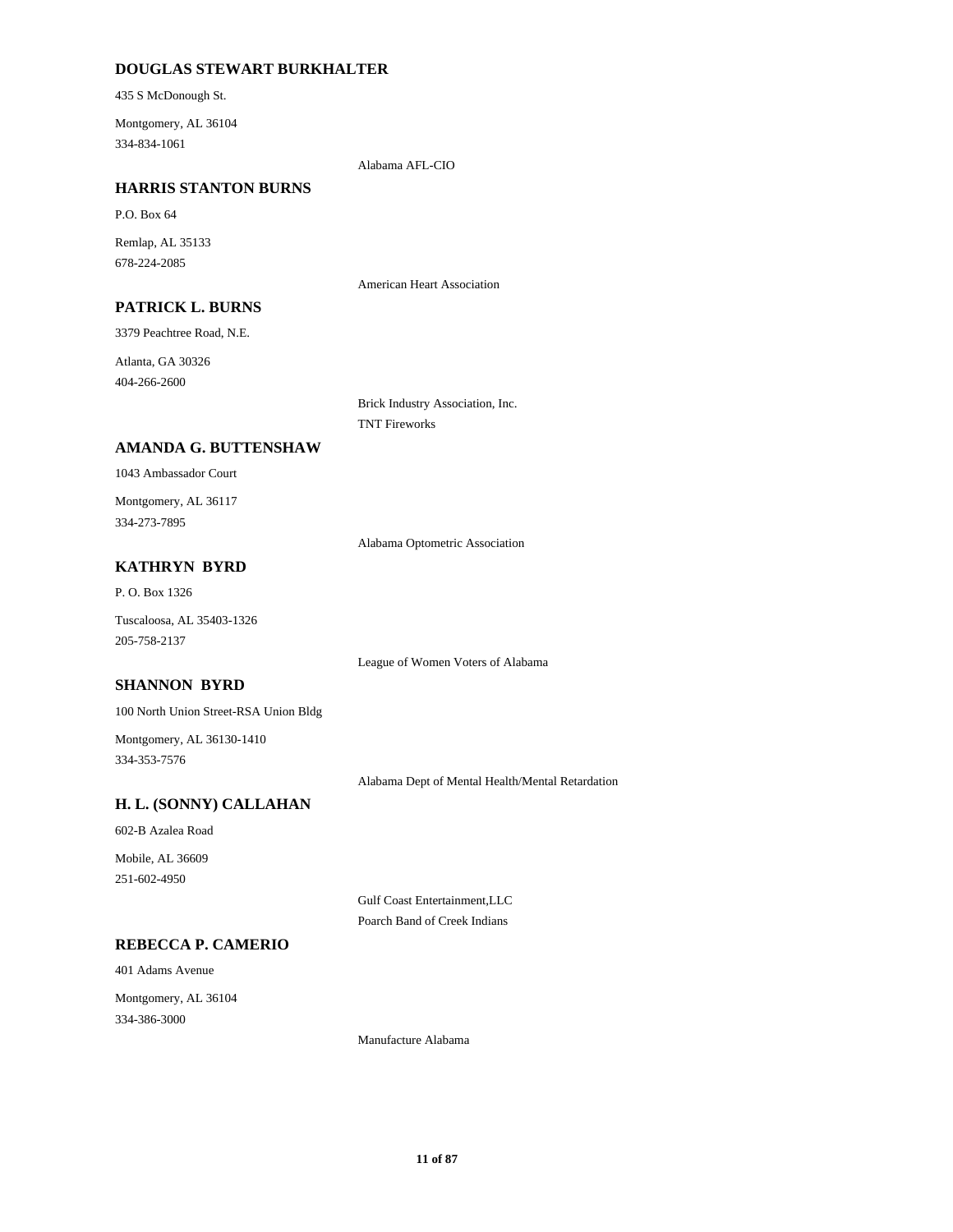### **GINNY CAMPBELL**

3054 McGehee Road

334-612-8167 Montgomery, AL 36111

American Cancer Society

Public Strategy Associates, LLC

### **JACK CAMPBELL**

117 Montgomery St, 3rd Fl

334-356-1305 Montgomery, AL 36104

#### **JAMES DAVID CAMPBELL**

Post Office Box 159

256-638-7044 Rainsville, AL 35986-0159

Postsecondary Education, AL Dept of/AL Community College System

### **WILLIAM J. CANARY**

2 North Jackson Street Montgomery, AL 36104

334-843-6000

Business Council of Alabama

### **TAMMIE CAPPS**

906 April Rain Road

785-691-9191 Lawrence, KS 66049

AstraZeneca Pharmaceuticals, LP

### **SHAURICE CARR**

P.O. Box 683

334-421-9561 Selma, AL 36702

Cosby Company

### **DAVID LYNN CARROLL**

2200 Jack Warner Parkway

205-391-3300 Tuscaloosa, AL 35401

Hunt Refining Company

### **RICHARD B. CARSON**

848 Washington Avenue

334-954-2550 Montgomery, AL 36104

Medical Association of the State of Alabama

#### **LINDA S. CASEY**

513 Madison Avenue

334-240-9304 Montgomery, AL 36104

Alabama Forestry Commission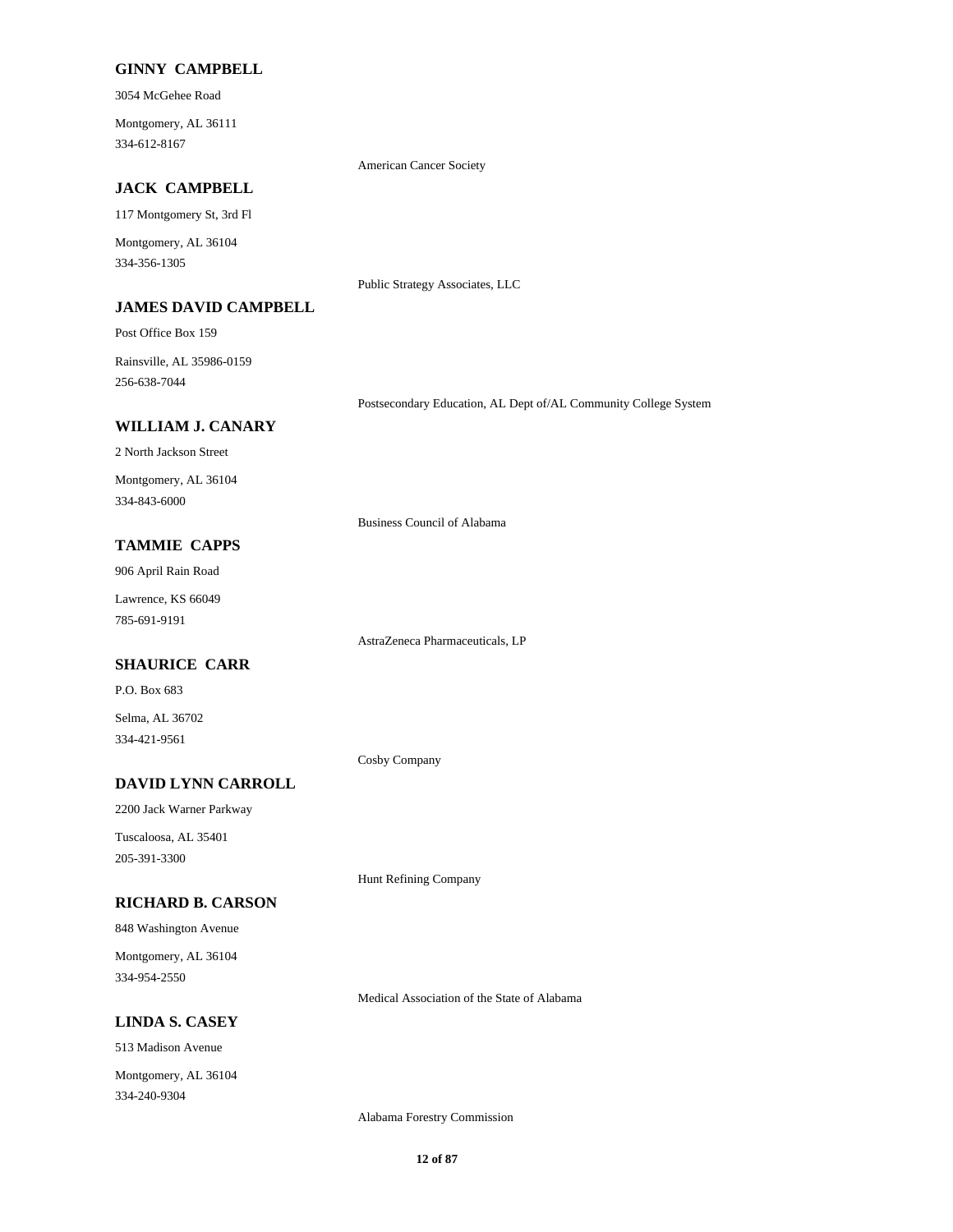#### **ROLLAND AARON CASEY**

100 North Union Street,Suite 948

334-242-2967 Montgomery, AL 36104

Alabama Public Service Commission

### **BRIAN CASH**

104 23rd Street South

205-327-8188 Birmingham, AL 35233

> Gardnyr Michael Capital Regional Cultural Alliance of Greater Birmingham, Inc

### **RENEE ANNE CASILLAS**

531 Herron Street

334-264-1500 Montgomery, AL 36104

American Council of Engineering Companies of Alabama (ACECA/Alabama)

### **ED B. CASTILE**

### AIDT

334-242-4158 Montgomery, AL 36109

Postsecondary Education, AL Dept of/AL Community College System

### **LEIGHA MARIE CAUTHEN**

P.O. Box 3612

334-834-4006 Montgomery, AL 36109

Alabama Agribusiness Council

#### **JOHN DOUGLAS CHAMBERS**

Post Office Box 220350

334-290-3265 Deatsville, AL 36022

Postsecondary Education, AL Dept of/AL Community College System

### **GRAHAM L. CHAMPION**

Post Office Box 242217

334-481-6908 Montgomery, AL 36124-2217

> Bank of America, N.A. eBay, Inc. Alabama Recycling Association American Heart Association Institute of Scrap Recylcing Industries, Inc. - New South Chapter PayPal, Inc Public Strategies, LLC LaserCraft, Inc. NAMI - Alabama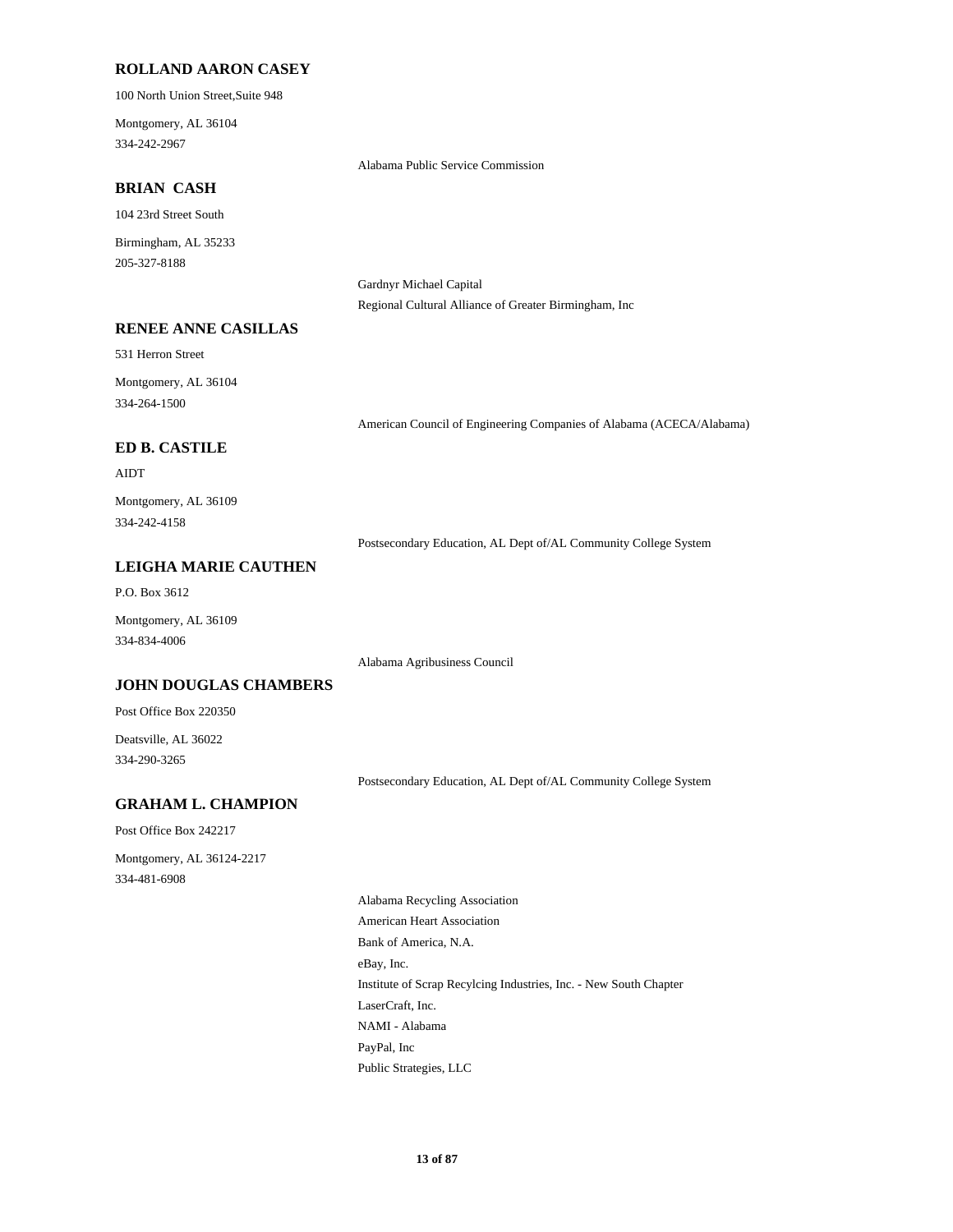#### **LINDA M. CHAMPION**

Post Office Box 242217

334-481-6908 Montgomery, AL 36124-2217

> American Academy of Pediatrics, Alabama Chapter Public Strategies, LLC

### **LORI LINDSEY CHAMPION**

644 S. Perry Street

334-262-5478 Montgomery, AL 36104

> Government Affairs, Inc. Matrix L.L.C.

#### **NANCY WEEKS CHANDLER**

P.O. Box 1300

334-347-1157 Enterprise, AL 36331

Postsecondary Education, AL Dept of/AL Community College System

### **MICHAEL TYRONE CHAPPELL**

P.O. Box 70325

334-799-3440 Montgomery, AL 36107

Michael T. Chappell

#### **JANICE J. CHARLESWORTH**

828 Washington Avenue

Montgomery, AL 36104 334-262-4177

Alabama Education Retirees Association

### **MARION D. CHARTOFF**

400 Washington Avenue

334-956-8200 Montgomery, AL 36104

Southern Poverty Law Center, Inc.

### **JIM CHESNUTT**

P.O. Box 428

334-265-3610 Montgomery, AL 36101

Council for Leaders in Alabama Schools (CLAS)

#### **MYLA CALHOUN CHOY**

505 20th Street N. Suite 200 205-324-2100 Birmingham, AL 35203

Birmingham Business Alliance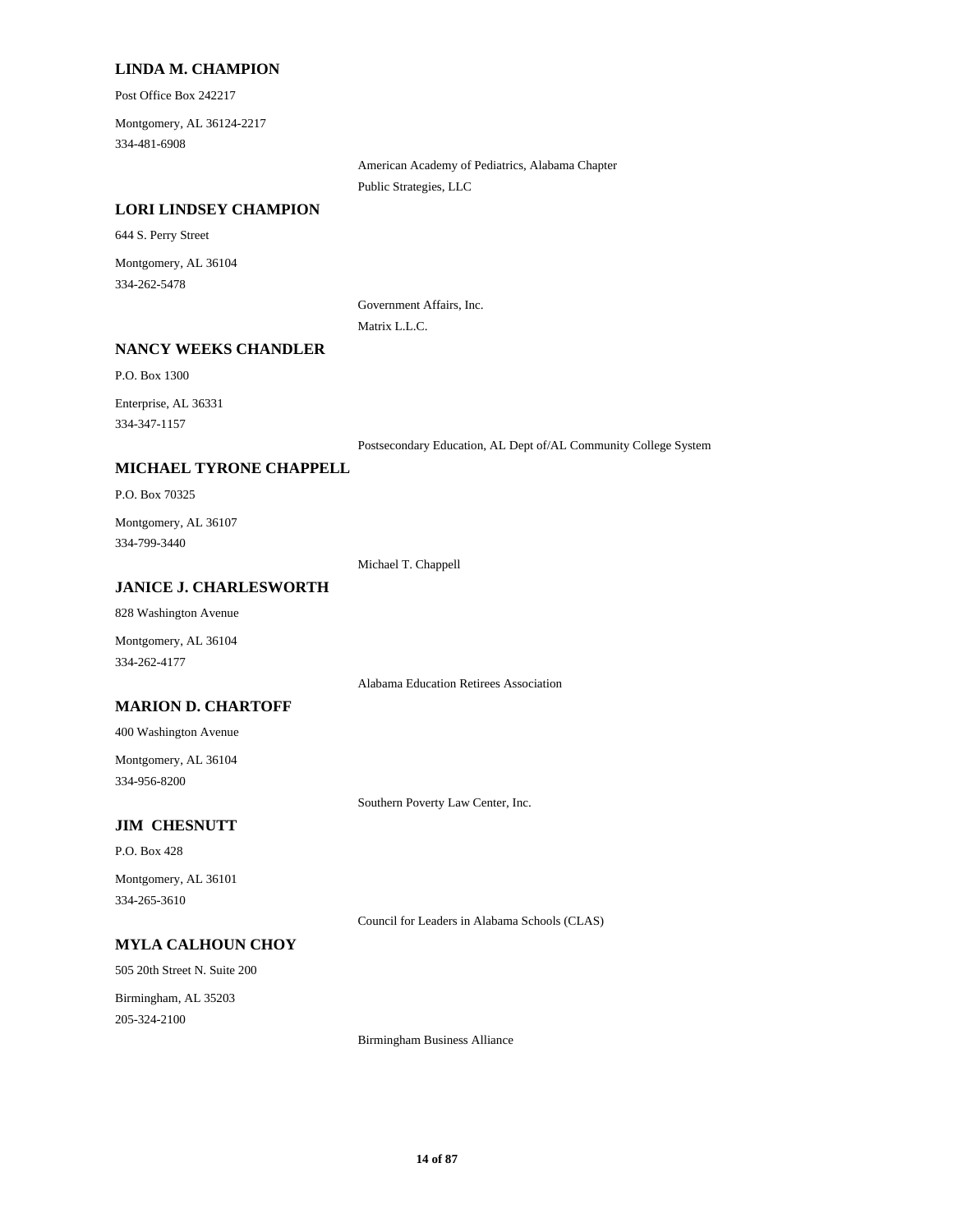#### **MARTIN W. CHRISTIE**

400 South Union Street, Suite 477

334-264-0508 Montgomery, AL 36104

> Channel One Network City of Montgomery City of Orange Beach Cash America International Inc. Alabama Cable Telecommunications Association Alabama State Troopers Association Boeing Company, The MultiState Assoc. Inc. o/b/o Health Management Services, Inc Rheem Manufacturing Company T-Mobile USA, Inc. Legacy GUMBO International Wines Incorporated JM Family Enterprises Inc.

#### **GEORGE N. CLARK**

401 Adams Ave.

334-386-3000 Montgomery, AL 36104

Manufacture Alabama

### **CARL L. CLARK, JR.**

522 Washington Avenue

334-262-3808 Montgomery, AL 36104

### **GEORGE H. CLAY**

120 South Main Street

334-727-6210 Tuskegee, AL 36083 Alabama Association of REALTORS

Macon County Greyhound Park, Inc. Jefferson County Racing Association Inc. The Utility Board of Tuskegee Michelin North America

### **RONALD RUEL CLEMENTS**

402-F South Decatur Street

334-264-8758 Montgomery, AL 36104

United Transportation Union

### **BILL COBB**

P.O. Box 640175

334-324-9050 Montgomery, AL 36064

> **15 of 87** Alabama Alarm Association AT&T Alabama Copart Auto Auctions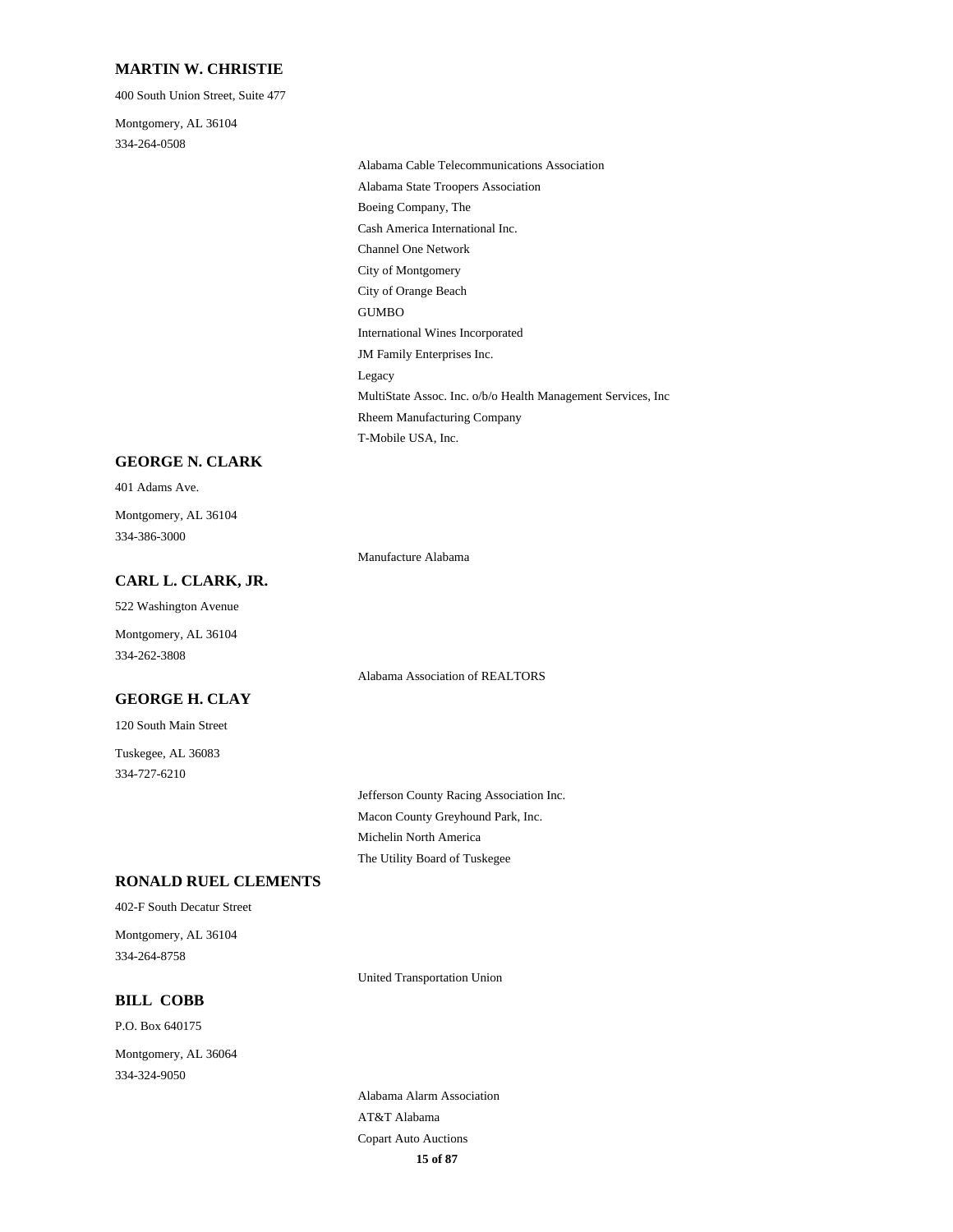#### **SUE BELL COBB**

300 Dexter Avenue

334-229-0599 Montgomery, AL 36104-3741

Supreme Court, Alabama

### **GREGORY D. COCHRAN**

535 Adams Avenue

334-262-2566 Montgomery, AL 36104

#### **JASON A. COCHRAN**

110 North Jackson

334-834-6965 Montgomery, AL 36104

Alabama State Employees Association

Alabama League of Municipalities

### **GENE CODY**

100 North Union Street

334-242-4045 Montgomery, AL 36130-0075

Alabama Peace Officers Standards & Training Commission

### **THOMAS "TOM" E. COKER**

Post Office Box 3294

334-265-0024 Montgomery, AL 36109

> Alabama School of Fine Arts Foundation Alabama Power Company Alabama Land Title Association Alliance of Automobile Manufacturers Alabama State Employees Association Alabama Society of Certified Public Accountants Alabama Institute for the Deaf & Blind Alabama Circuit Judges Association Alabama Beverage Association Alabama Athletic Trainers Association Alabama Hospital Association Alabama District Judges Association Alabama District Attorneys Association Tenet HealthSystem Talladega SuperSpeedway Supernumerary Circuit Court Clerks & Registers Association TitleMax Sanders Lead Company, Inc. Jefferson County Racing Association Inc. Computer Sciences Corporation Altria Client Services,Inc Petroleum and Convenience Marketers of Alabama Medical Association of the State of Alabama Macon County Greyhound Park, Inc.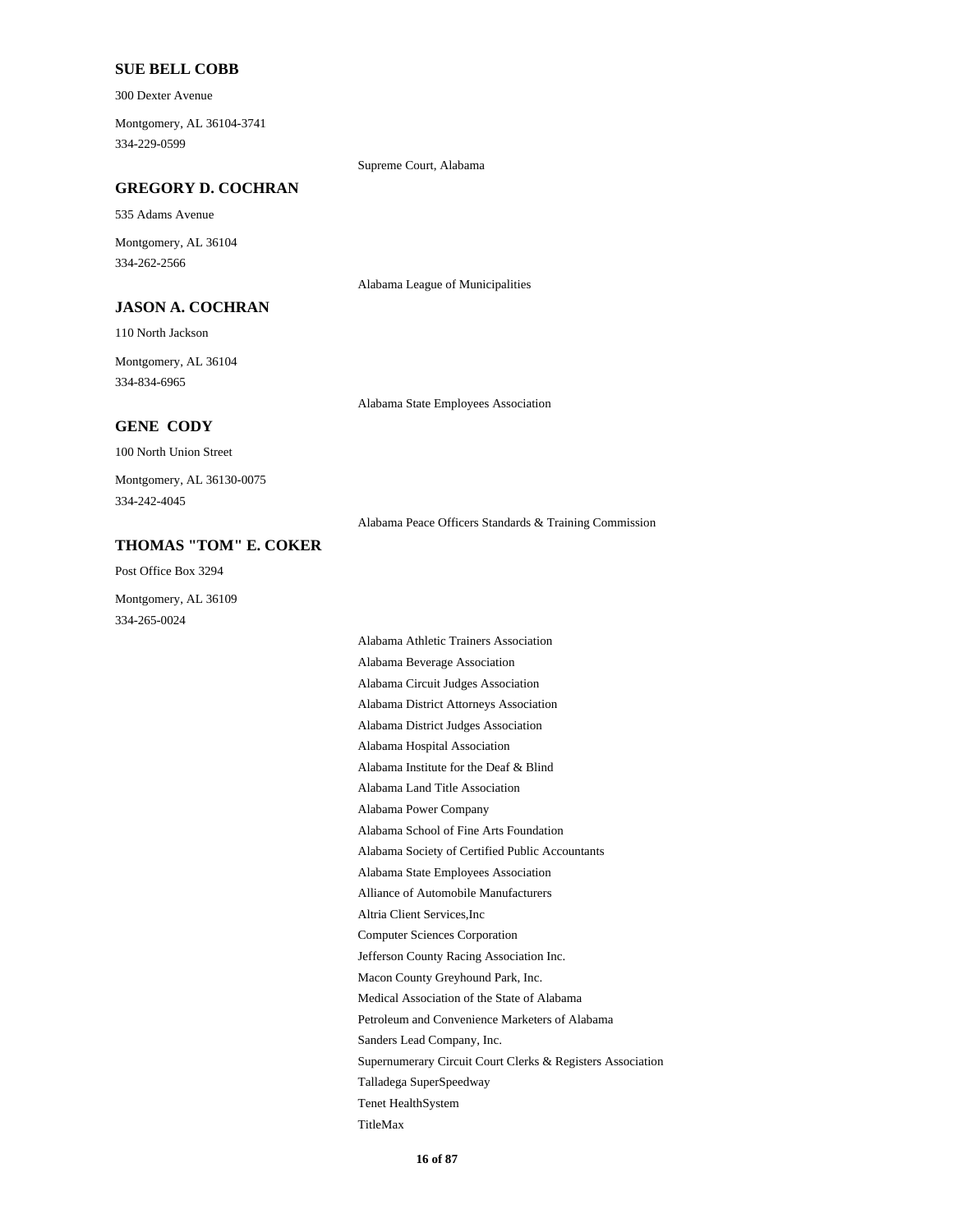Troy University Tom Coker & Associates Wine Institute, The University of South Alabama

#### **ROBERT MICHAEL COLE**

1804 Alabama Avenue

205-390-1944 Jasper, AL 35502

### **P. MICHAEL COLE, L.L.C.**

315 West Market Street

256-232-2010 Athens, AL 35611 Jefferson Security LLC

Energen Corporation Health Care Authority of Athens & Limestone County, The City of Athens Alabama Power Company AT&T Alabama Hudson-Alpha Institute for Biotechnology Rural Water Association, Alabama West Morgan-East Lawrence Water and Sewer Authority Limestone County Water & Sewer Authority Huntsville Endoscopy Center, Inc. Limestone County Commission

### **DARBY S. COLEMAN**

105 Tallapoosa Street

334-230-9420 Montgomery, AL 36104

> Diversified Solutions, L.L.C. Alabama River Pulp Company, Inc. Parsons & Whittemore, Inc. Independence Renewable Enery Corporation

### **IRENE B. COLLINS**

770 Washington Avenue

334-242-5743 Montgomery, AL 36130

Senior Services, Alabama Department of

### **BRANDON COLVIN**

2 North Jackson Street

334-834-6000 Montgomery, AL 36104

Business Council of Alabama

#### **DAVID JACKSON CONNER**

110 Courthouse Square

251-937-1750 Bay Minette, AL 36507

> **17 of 87** Baldwin County Sewer Service, LLC City of Spanish Fort, Alabama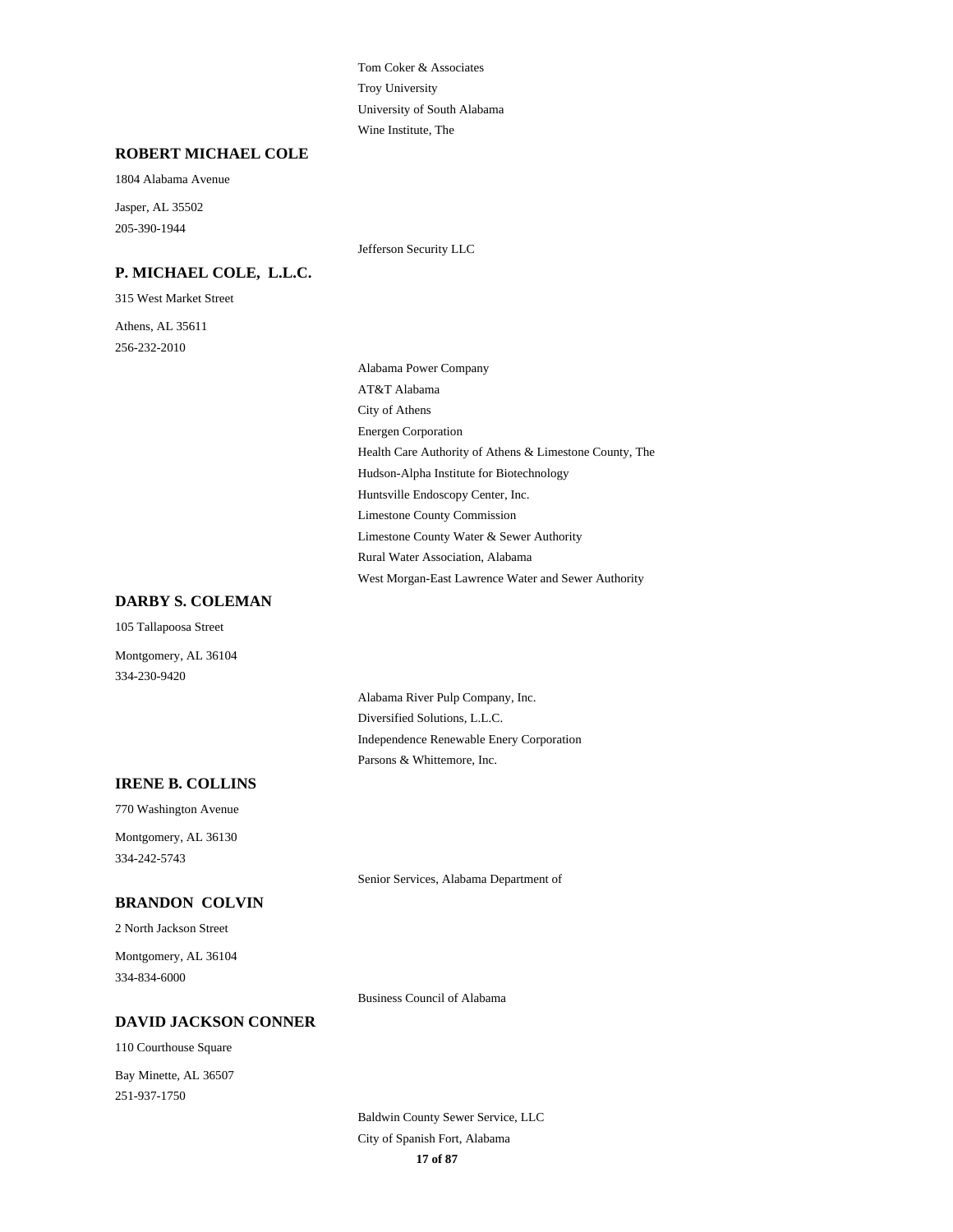### **CHARLES T. CONWAY**

513 Madison Avenue

334-240-9342 Montgomery, AL 36104

Alabama Forestry Commission

### **EDDIE COOK, JR.**

301 S. Ripley Street

334-242-8702 Montgomery, AL 36130

Alabama Board of Pardons & Paroles

### **J. DANNY COOPER**

522 Washington Avenue

334-262-3808 Montgomery, AL 36104

Alabama Association of REALTORS

### **BARRY B. COPELAND**

505 North 20th Street

205-324-2100 Birmingham, AL 35203

Birmingham Regional Chamber of Commerce

### **KATHY LYNN COPELAND**

P.O. Box 484

205-505-9225 Childersburg, AL 35044

### **JEFF COPESKEY**

2350 Kerner Blvd., Ste. 250

225-977-1158 San Rafael, CA 94901

Exxon Mobil Corporation

White Rock Quarries

### **CORBETT & ASSOCIATES**

Post Office Box 21 Montgomery, AL 36101

334-799-6921

Alabama Association of Regional Councils Alabama Physical Therapy Association

### **NIKO CORLEY**

848 Washington Avenue

334-261-2000 Montgomery, AL 36104

Medical Association of the State of Alabama

### **CORPORATE GOV. RES., LLC**

441 High Street, Suite 107

334-263-9860 Montgomery, AL 36104

> **18 of 87** Beasley, Allen, Crow, Methvin, Portis & Miles, P.C.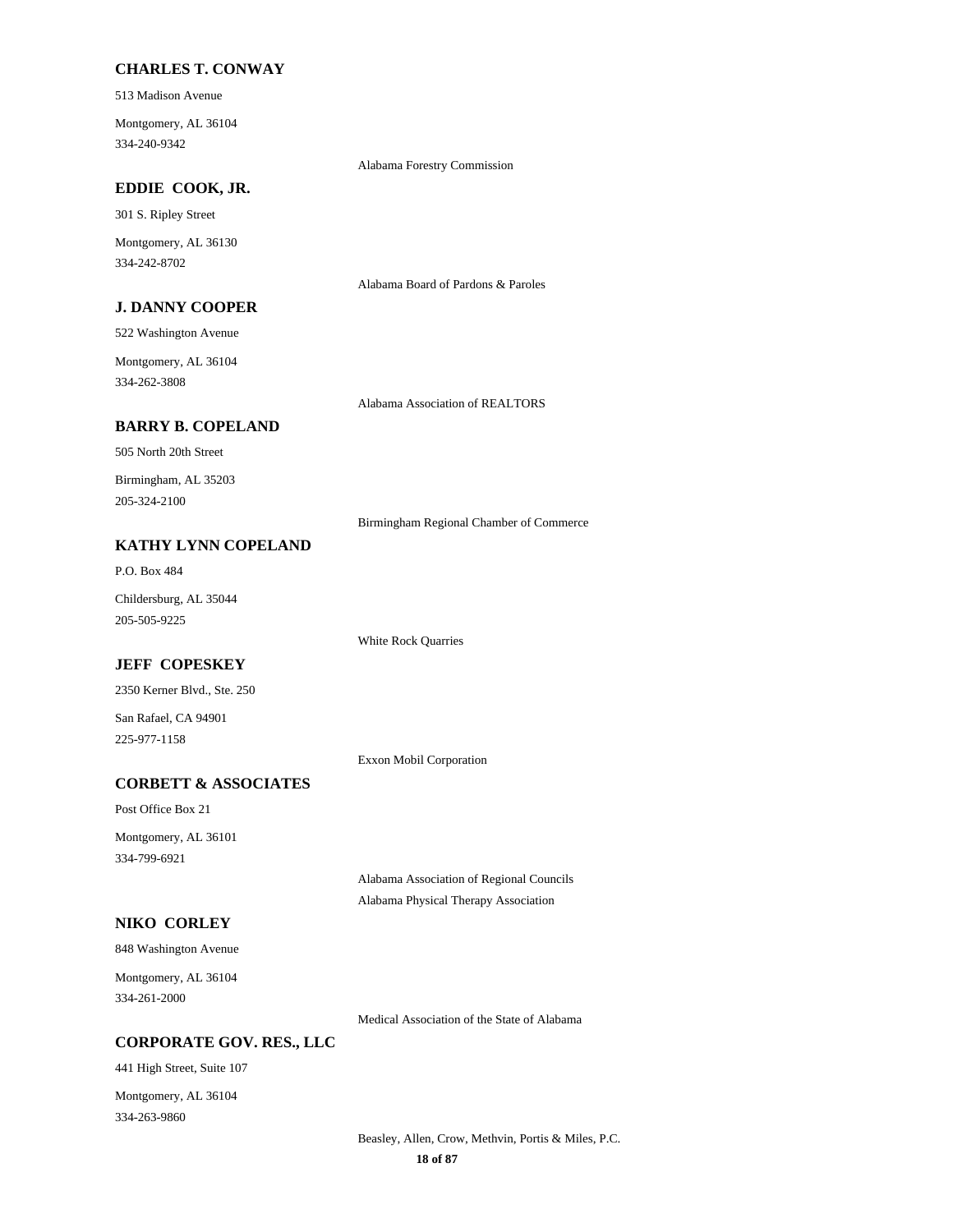### **DRAYTON HAMILTON COSBY**

P.O. Box 683

205-410-6822 Selma, AL 36702

Cosby Company

### **WILLIAM F. "NOOPIE" COSBY, JR.**

P.O. Box 683

334-412-1008 Selma, AL 36702

> Black Belt Treasures Association of Alabama Tax Administrators Cahawba Advisory Committee C. P. Newdome Foundation Alabama Sports Festival Alabama Association of RC&D Councils Alabama Association of Conservation Districts Alabama Small Business Institute of Commerce Alabama Scenic River Trail Selma & Dallas County Economic Development Authority Oasis Foundation of America Your Town Alabama Talton Communications Inc. Nevada Coastal,LLC Mantra Governmental Cosby Company National Center for Sports Safety MedImmune

#### **JOE COTTLE**

Post Office Box 4177

334-834-9790 Montgomery, AL 36103-4177

Alabama Education Association

### **LOUIS E. COTTRELL, JR**

4156 Carmichael Road

334-271-6214 Montgomery, AL 36106

Alabama Nursing Home Association

### **BRAXTON COMER COUNTS, III**

602-B Azalea Road

251-602-4950 Mobile, AL 36609

> Gulf Coast Entertainment,LLC Poarch Band of Creek Indians

#### **JANE RHEA COVINGTON**

5200 Maryland Way

615-371-6300 Brentwood, TN 37027

> **19 of 87** CSX Transportation, Inc.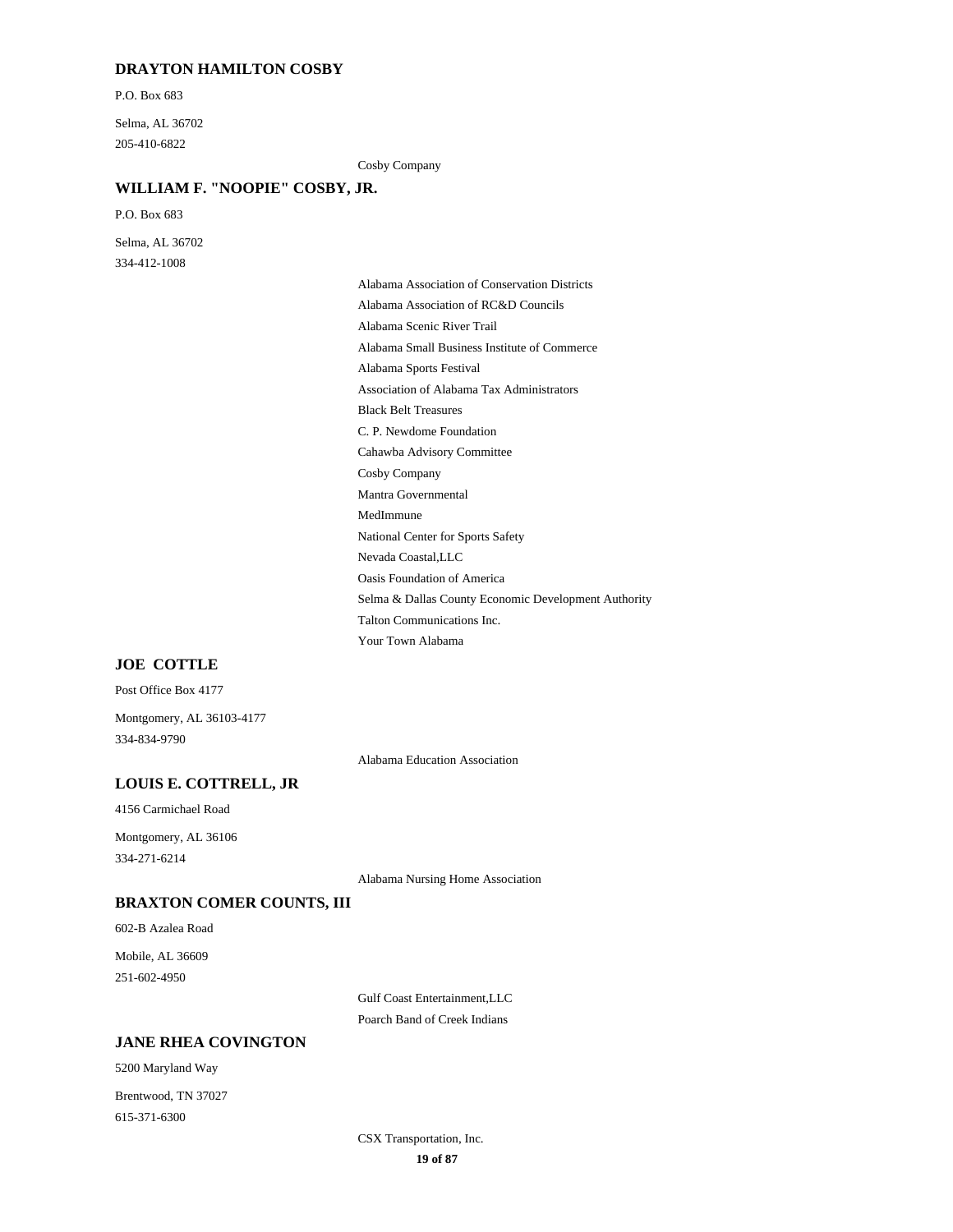#### **CHRISTOPHER W. COX**

11250 Waples Mill Road

703-267-1250 Fairfax, VA 22030

National Rifle Association of America

### **STEPHANIE B. CRAFT**

4266 Lomac Street

334-271-8820 Montgomery, AL 36106

**GLENN S. CRAWFORD**

450 Riverchase Parkway East

205-220-2682 Birmingham, AL 35244

#### **JOHN D. CRAWFORD**

4120 Wall Street 334-244-2187 Montgomery, AL 36106

Williford & Associates,LLC

Blue Cross & Blue Shield of Alabama

Economic Development Association of Alabama Inc. Concrete Company, The Friends of the Alabama Archives Franklin Resources Group, LLC Black Belt Eyecare Consortium Birmingham Jefferson Convention Complex City of Thomasville, Alabama Children First Foundation, Inc. General Retirement System for Employees of Jefferson County State Farm Insurance Companies, Inc. Sight Savers of America Youth Villages Town of Pike Road, Alabama International Game Technology-IGT Impact Alabama Omega Protein Corporation Nucor Alabama Steel Mills Alabama Association of Nurse Anesthetists Advanced Disposal Service 3M Corporation Alabama Association of Private Colleges and Schools AT&T Alabama Alabama Probate Judges Association Alabama Association of Retired Senior Volunteer Programs

### **CASSANDRA J. CROSBY**

308 North Lawrence Street

334-356-6467 Montgomery, AL 36104

Elmore County Commission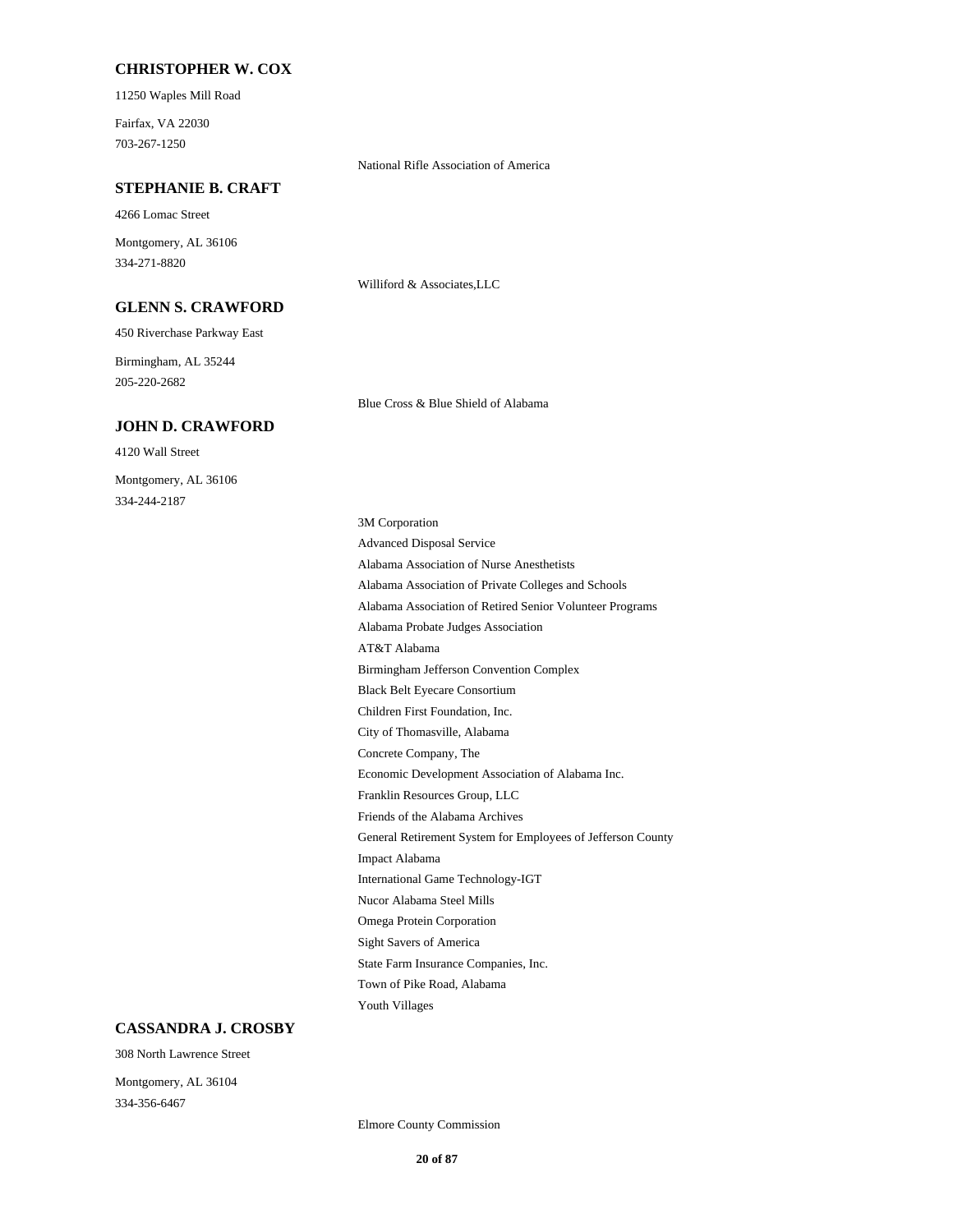### **ROBERT T. CROWE**

500 Crest Circle North

205-613-7345 Jasper, AL 35501

> BNSF Railway Company Green Mountain Management,LLC

#### **RUSSELL M. CUNNINGHAM, III**

505 North 20th Street, Suite 200

205-324-2100 Birmingham, AL 35203

Russell M. Cunningham, III

### **DAN S CUSHING**

2653-B Old Shell Road Mobile, AL 36607

251-471-9885

Gulf Coast Entertainment,LLC Poarch Band of Creek Indians

### **BERT W. DANNER**

400 South Union Street

256-426-7883 Montgomery, AL 36104

> Jefferson County Racing Association Inc. Macon County Greyhound Park, Inc.

### **THOMAS DART**

Post Office Box 231058

Montgomery, AL 36123-1058 334-271-4625

Automobile Dealers Association of Alabama, Inc.

### **HENRY WESLEY DAVIS**

501 Dexter Avenue

334-242-5005 Montgomery, AL 36103

Alabama Medicaid Agency,

### **JANE DAVIS**

100 North Union Street-RSA Union Bldg

334-242-3187 Montgomery, AL 36130-1410

Alabama Dept of Mental Health/Mental Retardation

### **KIM L. DAVIS**

P.O. Box 230655

334-538-3427 Montgomery, AL 36123

> Bradford Health Services Economic Development Corporation Weyerhaeuser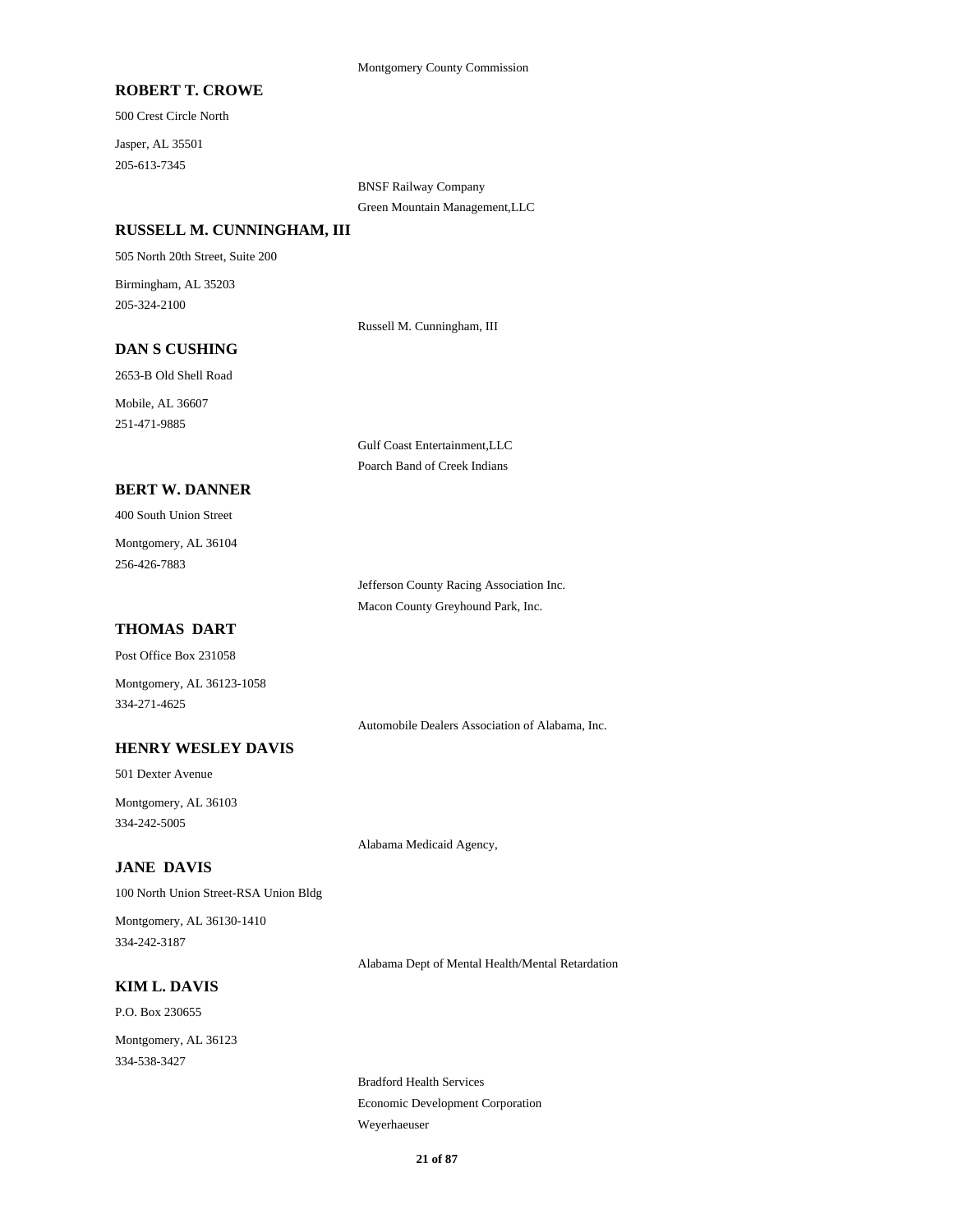#### **ROSA HAMLETT DAVIS**

300 Dexter Avenue, Suite 2-230

334-954-5098 Montgomery, AL 36104

Alabama Sentencing Commission

### **STEll FRANKLIN DAVIS**

90 Broad Street

256-549-4646 Gadsden, AL 35902

City of Gadsden

### **TARA J. DAVIS**

513 Madison Avenue

334-240-9320 Montgomery, AL 36104

#### **WILLIAM JASON DAVIS**

P.O. Box 160

334-834-3886 Montgomery, AL 36101

Alabama Power Company

Alabama Forestry Commission

### **WILLIAM RUSSELL DAVIS**

7515 Halcyon Summit Drive

334-834-3006 Montgomery, AL 36117

Home Builders Association of Alabama

### **BARRY AZAR DEAN**

P.O. Box 3881

334-270-8867 Montgomery, AL 36109

Alabama Baseball Coaches Association, Inc.

### **DAVID J. DEAN**

64 N. Union St.

334-242-3165 Montgomery, AL 36130

Alabama Dept of Conservation & Natural Resources

### **JOSEPH F. DECKER, II**

360 North Hull Street

334-262-8321 Montgomery, AL 36104

Alabama State Nurses Association

#### **RYAN deGRAFFENRIED,III**

1300 McFarland Blvd.N.E.

205-345-1314 Tuscaloosa, AL 35406

Franklin Resources Group, LLC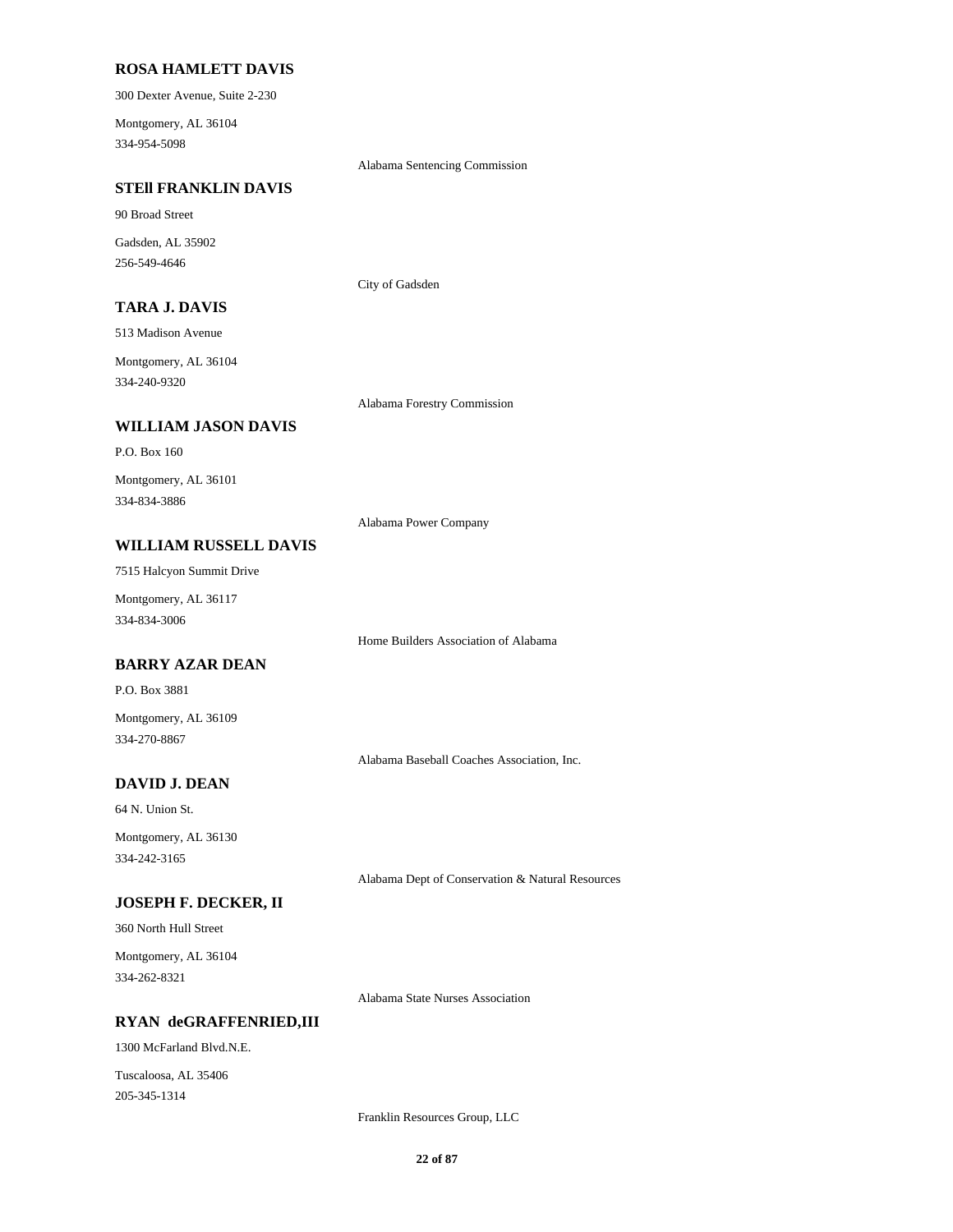### **JIM DELATTE**

P.O. Box 2226

985-370-4741 Ponchatoula, LA 70454

Takeda Pharmaceuticals

### **DONALD DERRICO**

3175 Satellite Blvd

678-441-9786 Duluth, GA 30096

FCCI Insurance Group Companies

### **PAUL A. DIEFFENTHALLER**

2350 Kerner Blvd., Ste. 250

251-973-4343 San Rafael, CA 94901

Exxon Mobil Corporation

### **CALLIE T. DIETZ**

300 Dexter Avenue

334-954-5014 Montgomery, AL 36104-3741

Alabama Administrative Office of Courts

### **JAMES LEE DILL**

160 Yeager Parkway

205-664-2114 Pelham, AL 35124

Alabama Council of Community Mental Health Boards

### **JOHN J. DINDO**

101 Bienville Blvd

251-861-7558 Dauphin Island, AL 36528

Dauphin Island Sea Lab

### **REGINA A DINGER**

PO Box 304451

334-242-5568 Montgomery, AL 36130-4451

Alabama Board of Licensure for Professional Engineers & Land Surveyors

### **GENE L. DISMUKES**

P.O. Box 237

334-850-4690 Lowndesboro, AL 36752

S.P.O.R.T.S., Bon Secour Fisheries, Inc.

### **MICA HANNAH DOCTOROFF**

83 Poplar Street NW 404-688-1202 Atlanta, GA 30303

Southern Center for Human Rights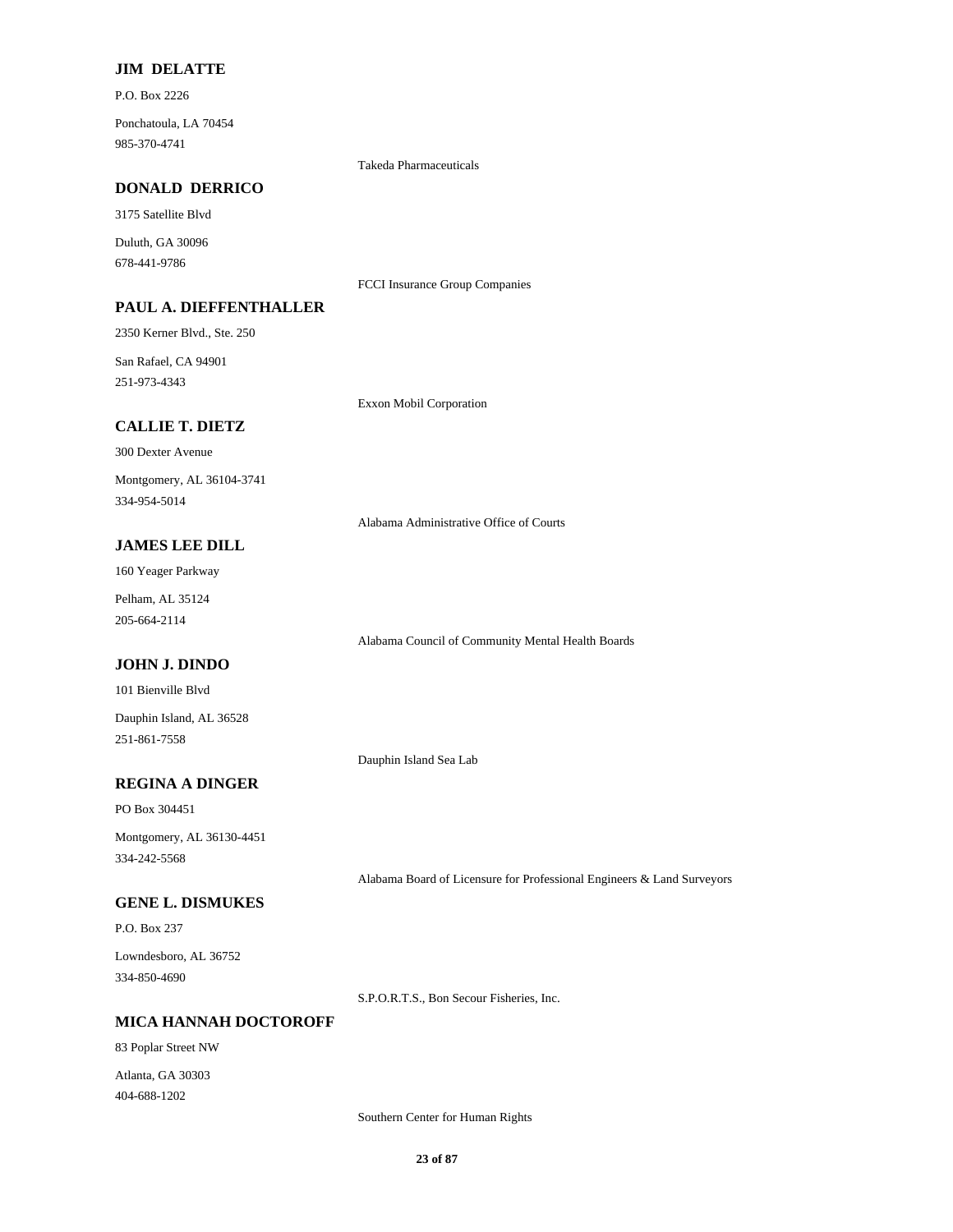### **RYAN ANTHONY DONALDSON**

P O Box 303351

334-241-4142 Montgomery, AL 36130-3351

Alabama Dept of Insurance

### **RONALD H. DOUGHTY**

751 Broad St.

512-343-9932 Newark, NJ 07102

Prudential Financial, Inc.

### **GEORGE EDGAR DOWNING, JR.**

2828 Dauphin Street

251-450-4772 Mobile, AL 36606

Mobile Gas Service Corporation

### **JACK DRAPER**

3848 Cromwell Drive

205-451-2580 Birmingham, AL 35243

2 B, LLC

### **RON DRINKARD**

100 North Union Street

334-954-3111 Montgomery, AL 36103

> Montgomery County Commission Elmore County Commission

### **JEFFERY DROZDA**

2 Independence Point Suite 100

864-213-2786 Greenville, SC 29615

United Healthcare Services, Inc.

### **LIBERTY DUKE**

P O BOX 1151

205-280-3058 CLANTON, AL 35046

> ERIS,INC. Benjamin Gordon Main, Sr. Sand Island Lighthouse Association TRIDEX Solutions Town of Dauphin Island

### **WILLIAM J DUKE**

P O BOX 1151 205-280-3058 CLANTON, AL 35046

ERIS,INC.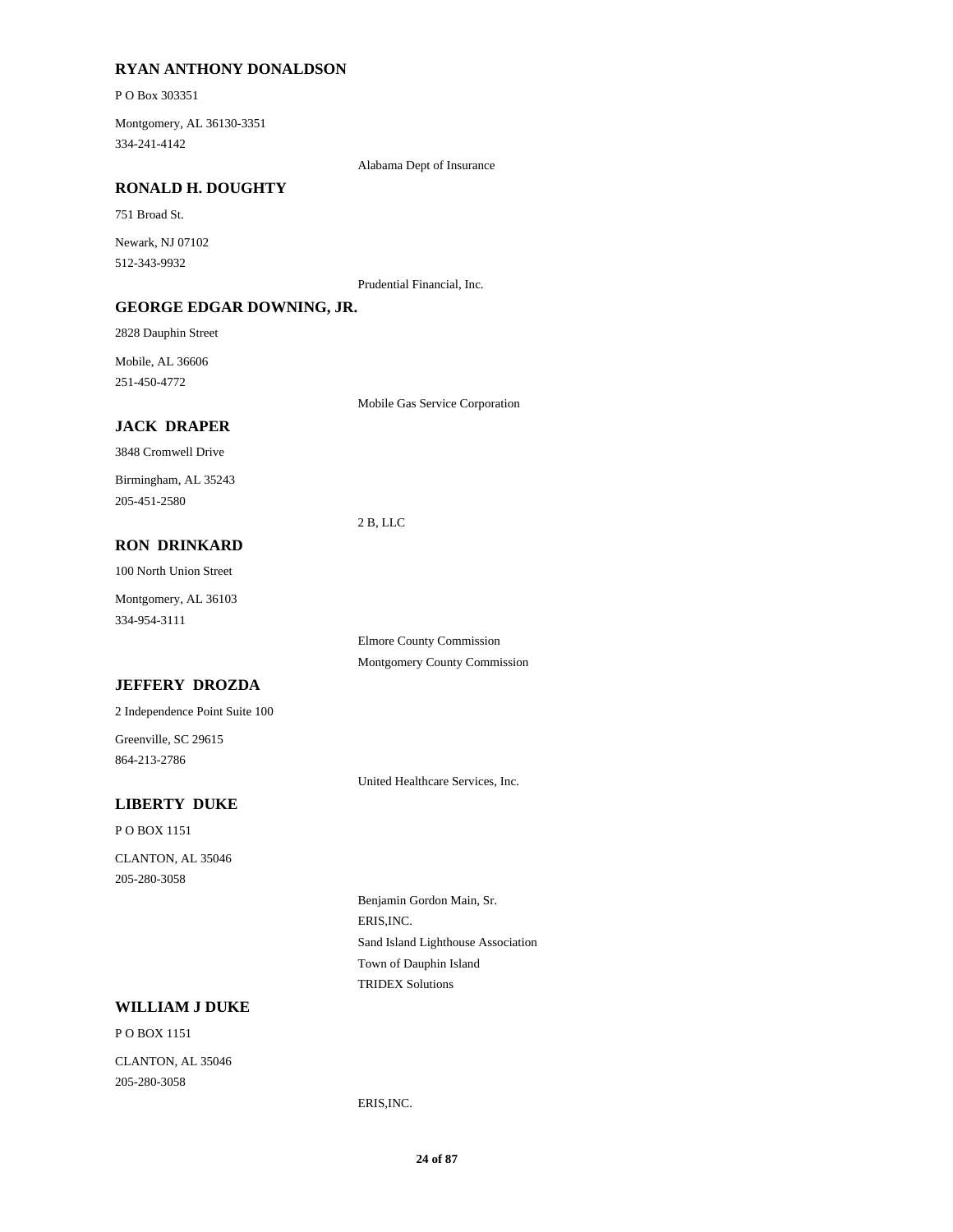### **CLARENCE W. DUNCAN**

Alabama Public Service Commission

334-242-5808 Montgomery, AL 36130-4260

Alabama Public Service Commission

### **JAMES DUPREE, JR.**

401 Adams Ave.

334-244-8948 Montgomery, AL 36104

> Bloom Group Inc., The Electric Cities of Alabama

### **MARCUS S. EASTERWOOD**

64 North Union Street

334-242-3334 Montgomery, AL 36130

Alabama Dept of Conservation & Natural Resources

### **ROBERT WAYNE ECHOLS**

2513 Aspen Cove Circle

205-482-1503 Birmingham, AL 35243

> Alabama Fire College & Personnel Standards Commission Greater Shelby County Chamber of Commerce

#### **EDGE GROUP, LLC, THE**

Post Office Box 240193

Montgomery, AL 36124 334-301-1201

#### **DENISE EDMISTEN**

#7 Clayton St. #200

334-956-8000 Montgomery, AL 36104

Alabama Funeral Directors Association

Wells Fargo & Co.

### **SUZANNE D. EDWARDS**

1116 Gregory Avenue

334-549-2534 Montgomery, AL 36111

Alabama State Bar

Autism Society of Alabama, The Tom Coker & Associates

### **ROSEMARY W. ELEBASH**

7550 Halycon Summit Drive Montgomery, AL 36117

334-264-2261

National Federation of Independent Business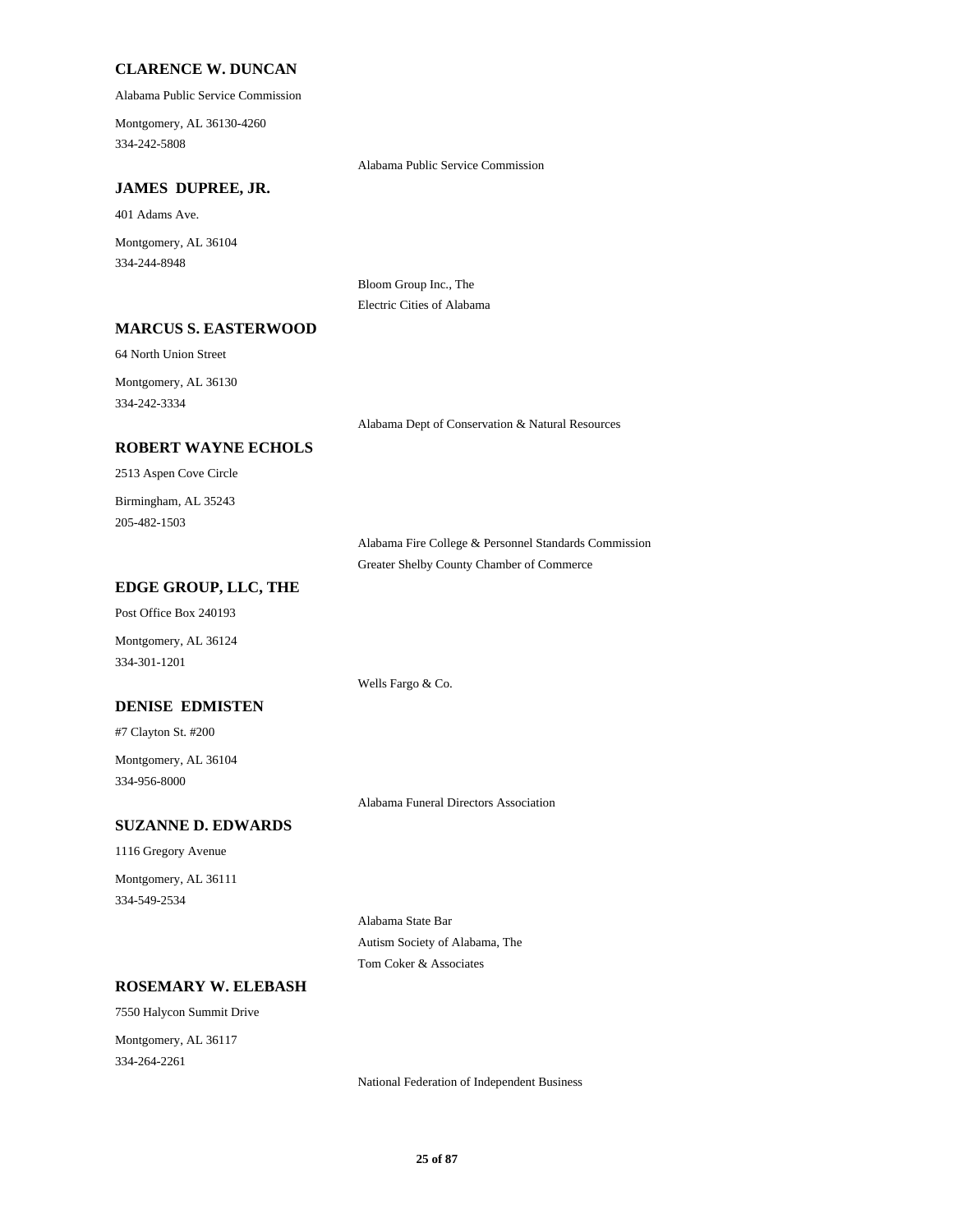### **BRUCE P. ELY**

One Federal Place

205-521-8366 Birmingham, AL 35203

> Bradley Arant Boult Cummings LLP Alabama Society of Certified Public Accountants Council on State Taxation Business Council of Alabama

### **BRAD ENGLISH**

3324 Independence Drive 205-871-7737 Birmingham, AL 35209

### **GREG ERATH**

100 Colony Square Atlanta, GA 30361-6227

404-249-1943

### **ERIS INC**

P O BOX 1151

205-280-3058 CLANTON, AL 35046

### **DONALD L. ERWIN**

The Barber Companies, Inc.

Birmingham, AL 35242 205-795-4719

Barber Companies Barber Vintage Motorsports Museum

American International Group, Inc (AIG)

Alabama Press Association

### **BARBARA A. EVANS**

278 Harriet Tubman Road

334-324-7222 Lowndesboro, AL 36752

### **GREGG B. EVERETT**

500 North East Blvd.

334-272-8781 Montgomery, AL 36117

### **ROBERT J. EXLEY**

P.O. Box 734 256-593-5120 Boaz, AL 35957

Wild Law

ERIS,INC.

Alabama Hospital Association

Postsecondary Education, AL Dept of/AL Community College System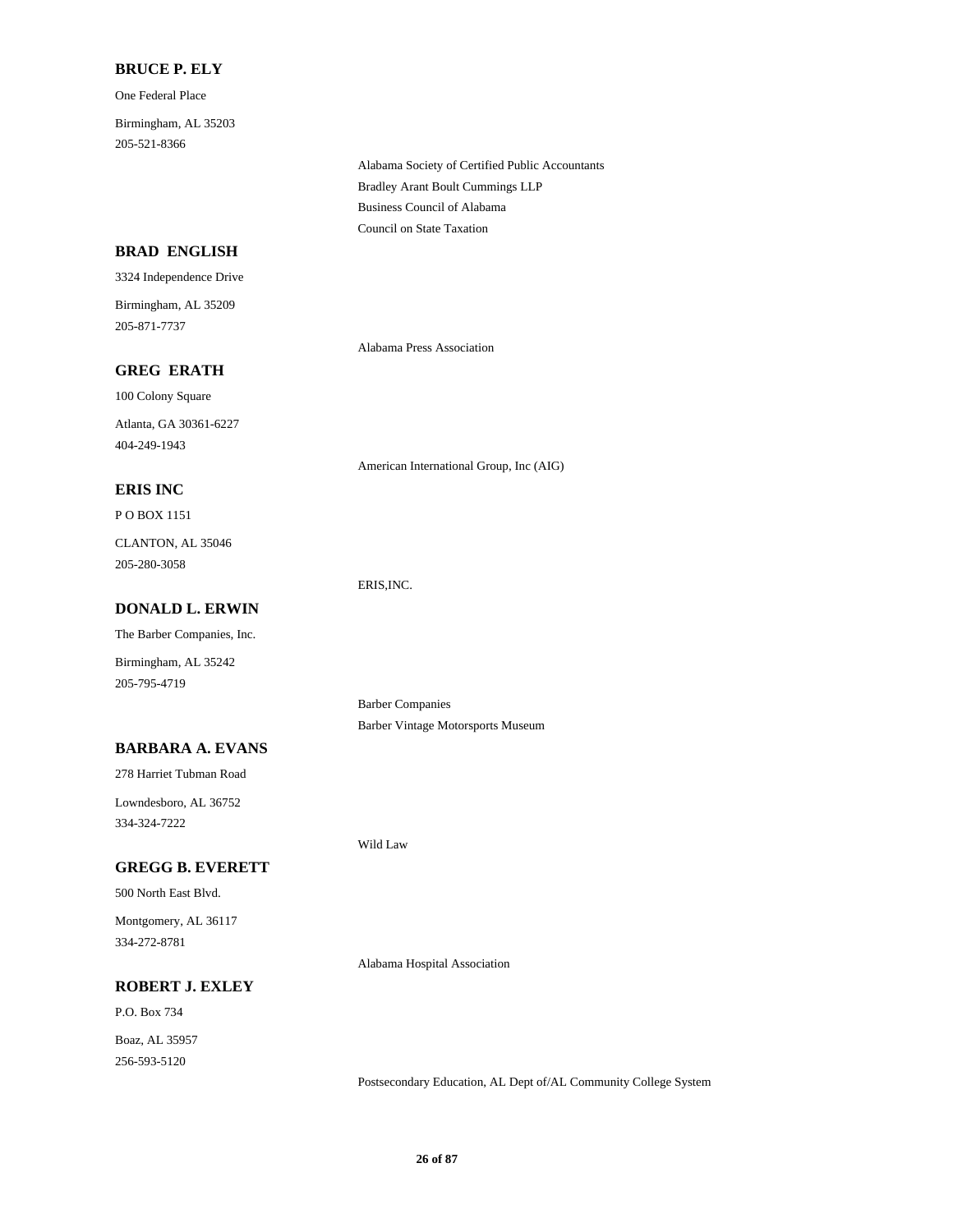#### **RONALD E. EZELL**

441 High Street 334-265-8086 Montgomery, AL 36104

> Government Affairs, Inc. Total Political Solutions, LLC

### **SHERRI A. FALLIN**

3379 Peachtree Road N.E., Suite 350

404-266-2600 Atlanta, GA 30326

> Brick Industry Association, Inc. TNT Fireworks

### **JIM FARRIS**

Regional Universities

205-665-6006 Montgomery, AL 36104

University of Montevallo

### **RICHARD J. FEDERINKO**

216 Adams Administration Bldg.

334-670-3201 Troy, AL 36082

Troy University

#### **EDWARD E. FIELDS**

51 Williams Court

251-450-4772 Mobile, AL 36606

Mobile Gas Service Corporation

### **JOHN FRANK FILGO**

7550 Halcyon Pointe Drive

334-834-3983 Montgomery, AL 36117

Alabama Trucking Association

### **CLARK D. FINE**

423 South Hull Street

334-262-2577 Montgomery, AL 36104

> Fine, Geddie & Associates, LLC Alabama A&M University MultiState Assoc. Inc. o/b/o Healthcare Distribution Management Assn. Merck Sharp & Dohme Corp. & its Affiliates

### **JOE L. FINE**

423 South Hull Street 334-262-2577 Montgomery, AL 36104

Fine, Geddie & Associates, LLC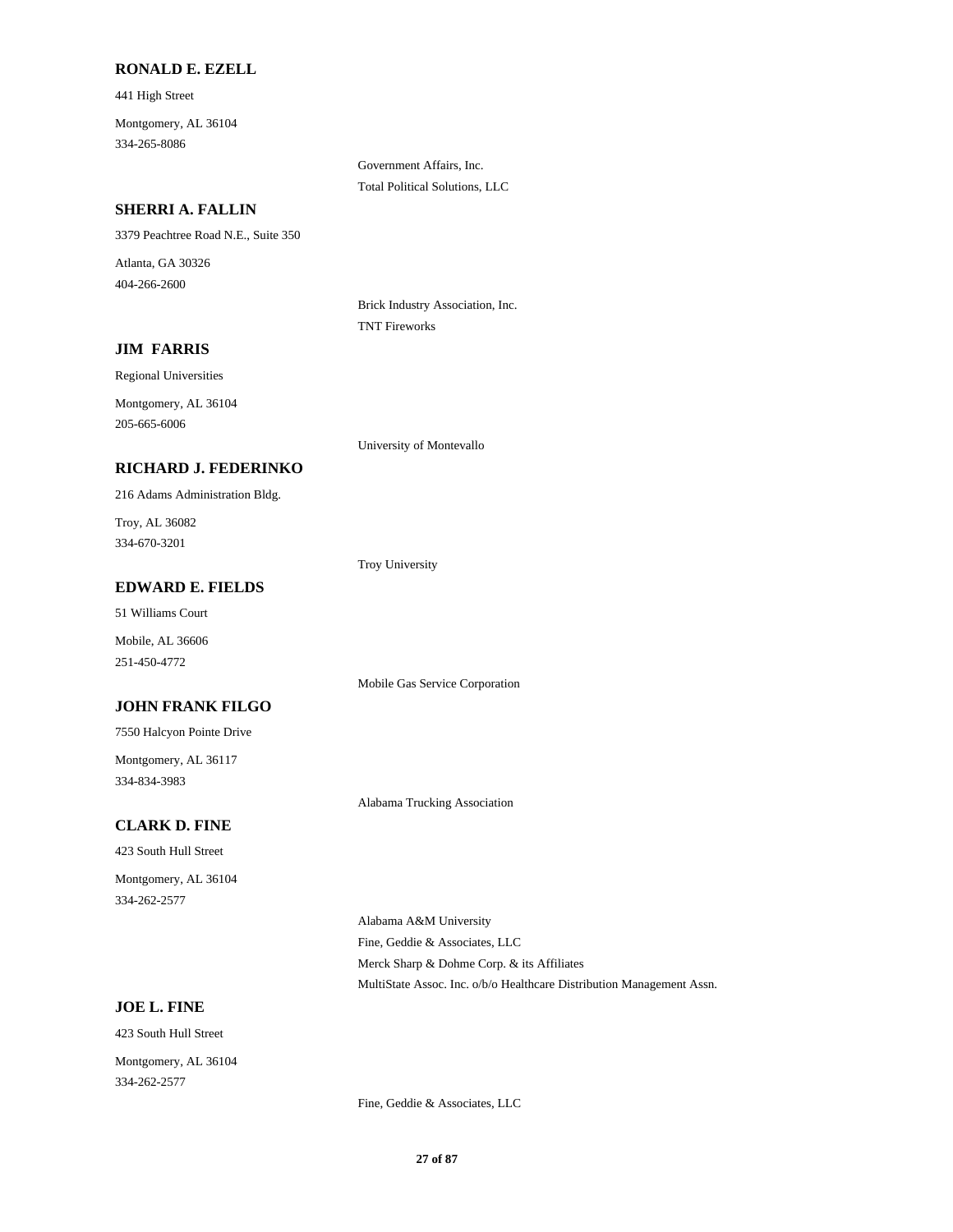### **FINE GEDDIE & ASSOCIATES, LLC**

423 S. Hull Street

334-262-2577 Montgomery, AL 36104

Motorola, Inc. Merck Sharp & Dohme Corp. & its Affiliates National Information Consortium (NIC) Oracle USA Inc. Nationwide Insurance Company McWane, Inc. Great Southern Wood General Electric Co. Health Group of Alabama Macon County Greyhound Park, Inc. James L. North & Associates Outdoor Advertising Association of Alabama Tigers Unlimited Foundation Tennessee Valley Brac Committee UST Public Affairs Inc. Vulcan Materials Company Verizon Wireless, Incorporated Sterne Agee and Leach Group Inc Protective Life Corporation Ozark Striping Company Regions Financial Corporation Sabic Innovative Plastics US LLC Retirement Systems of Alabama AT&T Alabama American Family Life Assurance Company (AFLAC) Alfa Insurance Group and Affiliates Birmingham Water Works & Sewer Board Birmingham Airport Authority Azalea City Racing Club Alabama Manufactured Housing Association Alabama Council of the American Institute of Architects Adtran, Inc. Alabama Power Company Alabama Optometric Association Alabama Nursing Home Association Enterprise Rent-A-Car Enhanced Capital Partners,LLC CVS/Caremark Corporation Genentech Incorporated Financial Guaranty Insurance Company Exxon Mobil Corporation Capstone Foundation Business Council of Alabama Blue Cross & Blue Shield of Alabama Community Health Systems Professional Services Corporation Colonial Pipeline Company Colonial Bancgroup, Inc.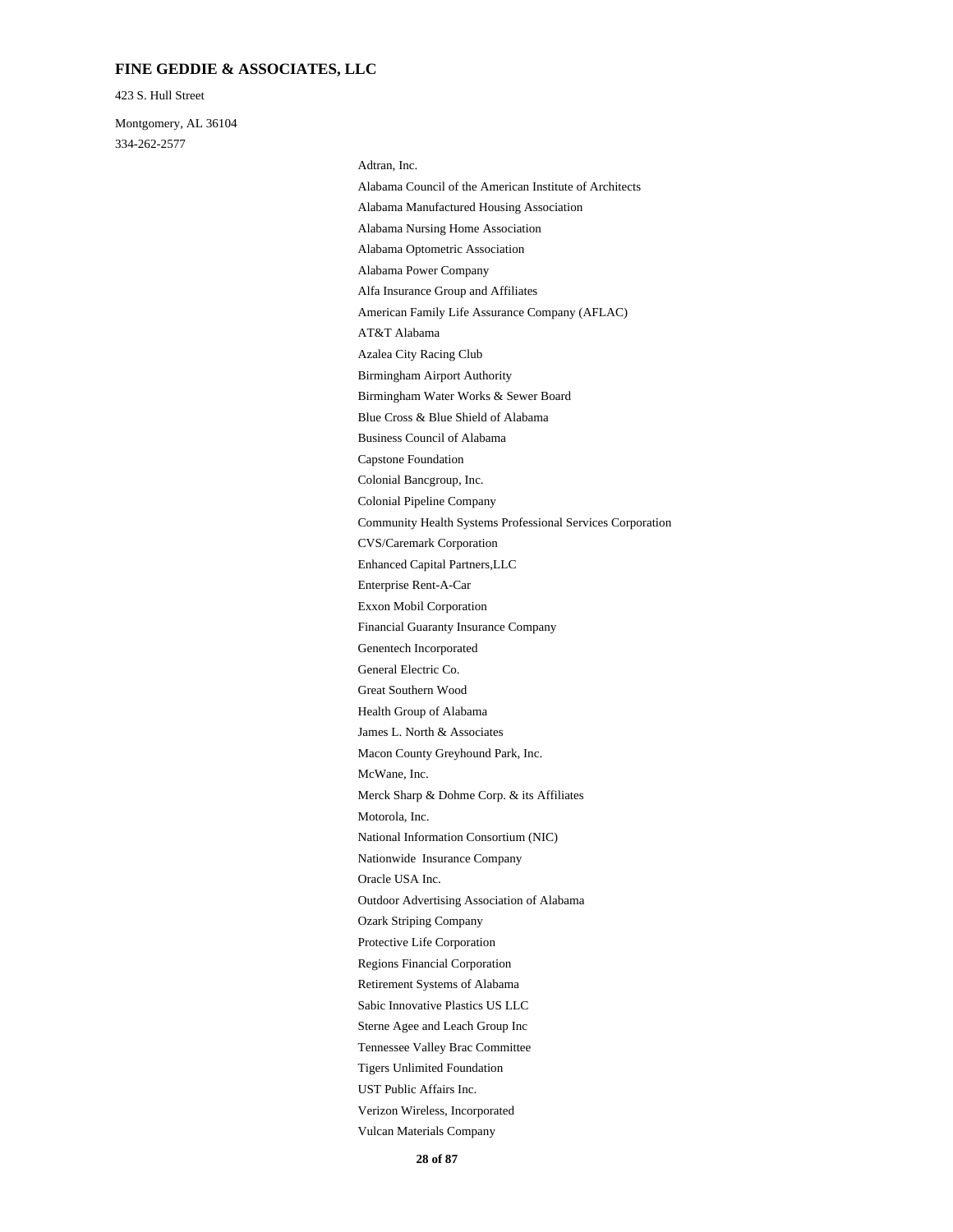#### **HARVEY L. FISCHER**

#6 Cadillac Drive, Suite 250

615-497-3479 Brentwood, TN 37027

Farmers Group, Inc.

### **GREGORY G. FITCH**

100 North Union Street

334-242-2126 Montgomery, AL 36104

### **NOAH H. FLANAGAN**

402-F South Decatur Street

334-264-8758 Montgomery, AL 36104

United Transportation Union

### **KALEIGH FLATT**

770 Washington Avenue

334-353-8712 Montgomery, AL 36130

Senior Services, Alabama Department of

Alabama Commission on Higher Education

Greater Birmingham Association of Home Builders

### **JAMES B. FLETCHER**

100 Oslo Circle

205-912-7000 Birmingham, AL 35211

### **JOHN W. FLOYD**

401 Adams Ave.

334-244-8948 Montgomery, AL 36104

> Bloom Group Inc., The Electric Cities of Alabama

### **W. WARNER FLOYD**

450 South Union Street

334-834-9116 Montgomery, AL 36104

**LYNDA LEIGH FLYNT**

300 Dexter Avenue

334-954-5098 Montgomery, AL 36104

**J. TYLER FONDREN**

770 Washington Avenue

334-834-1428 Montgomery, AL 36104 Alabama Retired State Employees Association

Alabama Sentencing Commission

**29 of 87** AT&T Alabama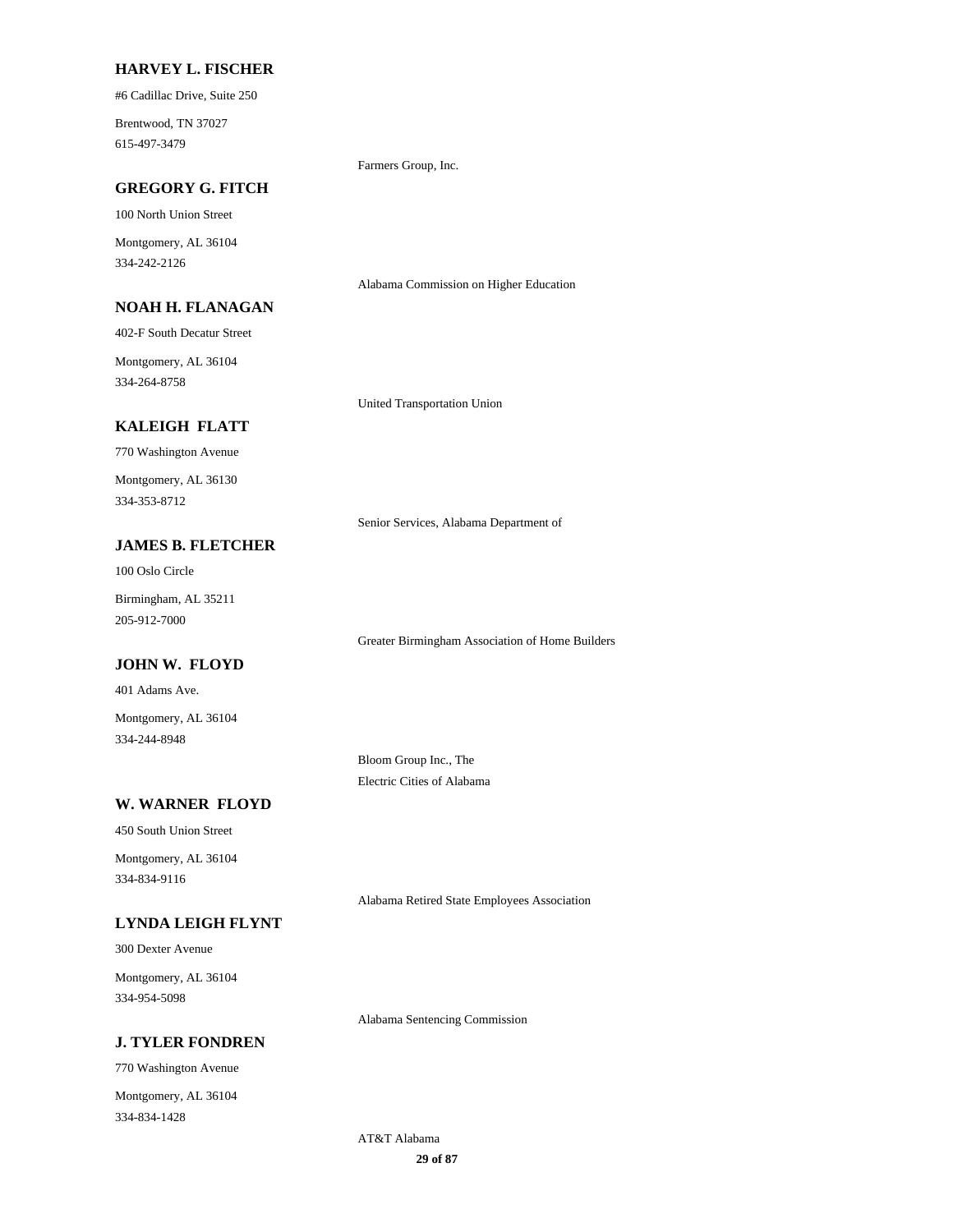### **VERNER KIMBLE FORRISTER**

Post Office Box 612

334-832-9060 Montgomery, AL 36101-0612

ARISE, Alabama

### **KERON S. FORTE**

828 Washington Ave.

334-262-4177 Montgomery, AL 36104

### **E. CRUM FOSHEE**

Post Office Box 241827

334-546-8821 Montgomery, AL 36124 Alabama Education Retirees Association

Government Affairs, Inc. Jefferson County Racing Association Inc. American Roads,LLC Crum Foshee & Associates Poarch Band of Creek Indians Tom Coker & Associates Macon County Greyhound Park, Inc. Mobile Airport Authority

### **ALBERT LEE FOSTER**

1776 Independence Court

Birmingham, AL 35216 205-870-1155

Southern Management Group, LLC

### **LISA FRYE FOUNTAIN**

173 Medical Center Drive

334-358-9590 Prattville, AL 36066

Alabama Propane Gas Association

### **MARK FOWLER**

Post Office Box 230666

334-271-2281 Montgomery, AL 36123

Alabama Cable Telecommunications Association

### **ROBERT PHILLIP FOWLER**

1901 6th Avenue North, Suite 1500

205-251-8100 Birmingham, AL 35203

> Business Alliance for Responsible Development (BARD) White Rock Quarries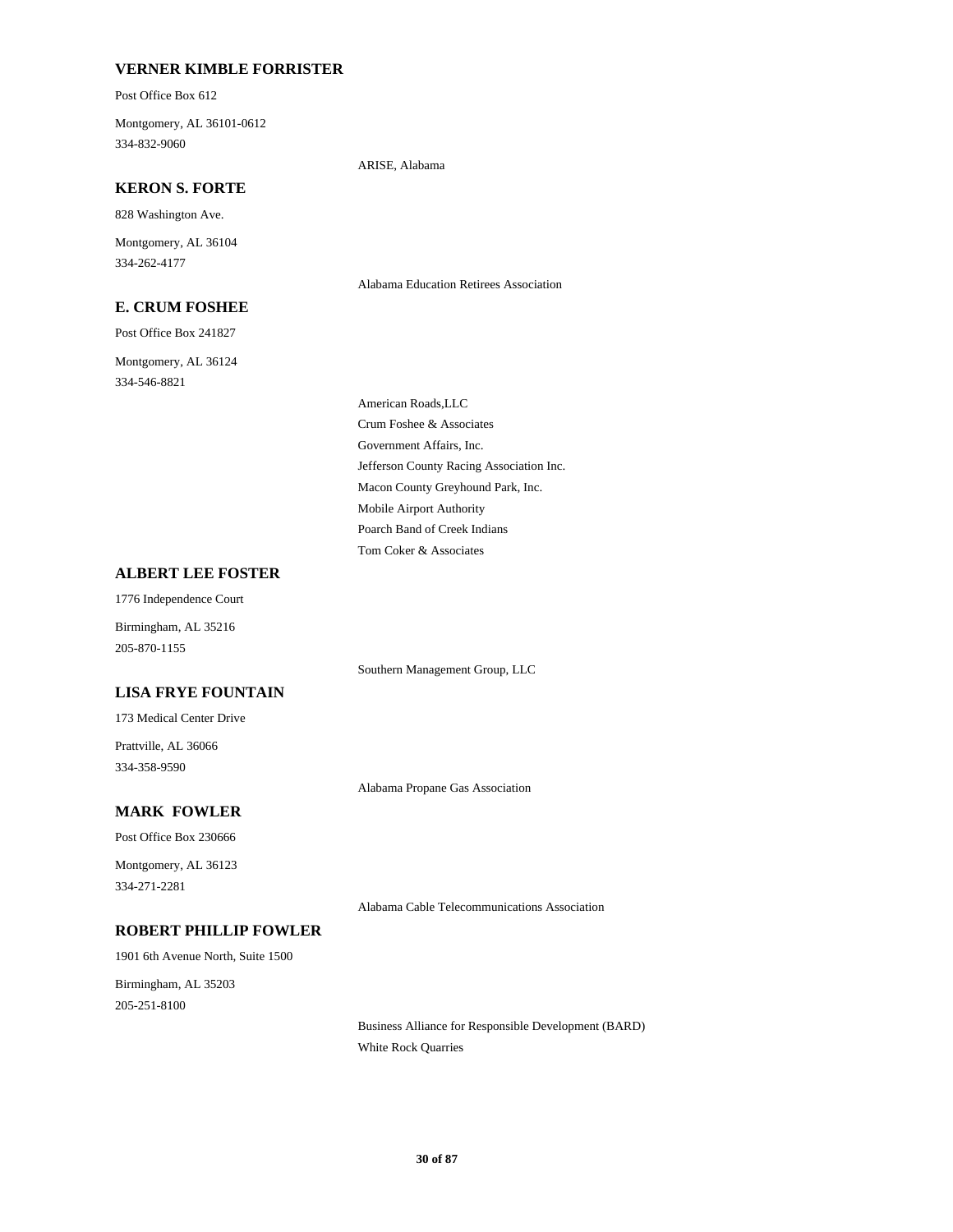### **PECK FOX**

100 North Union Street, Suite 650

334-262-2001 Montgomery, AL 36104-3719

Maynard, Cooper & Gale, PC

### **JAMES TERRY FRANKS**

361 8TH Avenue East

205-269-5720 Guin, AL 35563

BMWED-Teamster

### **L. EARL FRANKS**

926 Pelham Street

334-265-3610 Montgomery, AL 36104

Council for Leaders in Alabama Schools (CLAS)

### **STEPHEN B. FRANKS**

P.O. Box 699

256-215-4300 Alexander City, AL 35011

Postsecondary Education, AL Dept of/AL Community College System

### **CHARLES F. FRANZ**

500 East Boulevard

334-395-0086 Montgomery, AL 36117

### **LORI FRAZIER**

100 North Union Streert

334-353-4570 Montgomery, AL 36104

Alabama Dept of Child Abuse & Neglect Prevention

Alabama Veterinary Medical Association

801 Adams Avenue 334-269-5450 Montgomery, AL 36104

**DEWAYNE FREEMAN**

Alabama State Port Authority Alabama Wholesale Distributors Association Alabama High School Athletic Association Alabama Power Company SouthEast Consultants University of West Alabama AstraZeneca Pharmaceuticals, LP Jacksonville State University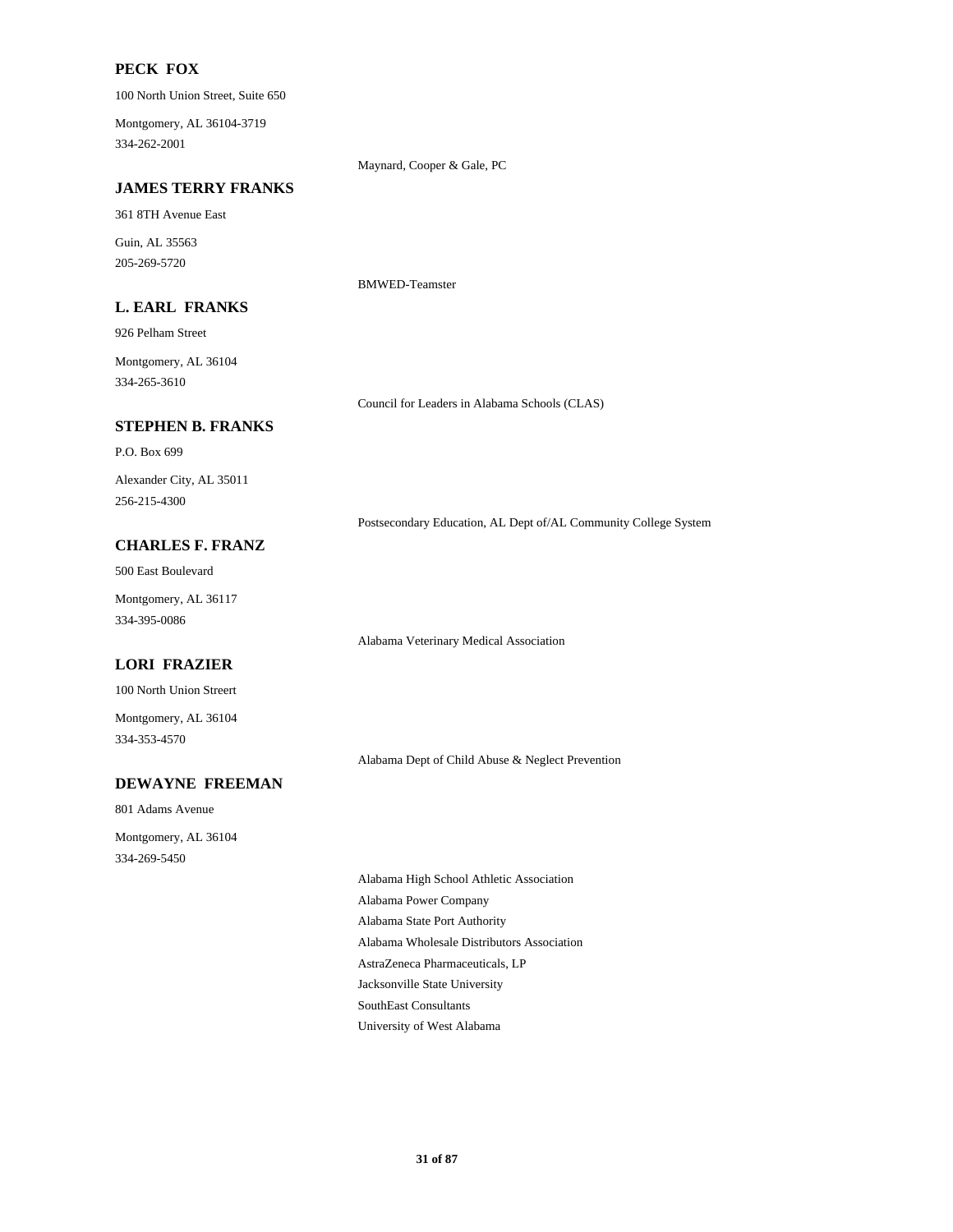#### **SHERRI G. FULFORD**

401 Adams Avenue, Suite 160

334-242-2688 Montgomery, AL 36104

Auburn University

### **WILLIAM JAMES FULFORD**

307 University Blvd.

251-460-7277 Mobile, AL 36688

University of South Alabama

### **BRYONY H. FULLER**

3379 Peachtree Road, N. E., Suite 350

404-266-2600 Atlanta, GA 30326

> Brick Industry Association, Inc. TNT Fireworks

### **RALPH D. FULMER, II**

401 Adams Avenue

334-242-0100 Montgomery, AL 36104

Supercomputer Authority, Alabama

### **ROBERT C. GAFFORD**

P.O. Box 5062

Montgomery, AL 36103 205-862-3967

Alabama Lenders Association ,Inc.

#### **MARK LOUIS GAINES**

2100 Third Avenue North

205-250-5082 Birmingham, AL 35203

> Brookdale Senior Living, Inc. Financial Guaranty Insurance Company Adams & Reese LLP Baptist Health System Inc. King & Spalding LLP Syncora Guarantee Inc. Hartselle Medical Center Kid One Transport, Inc.

### **ANN M. GALLOWAY**

Post Office Box 241254

334-279-7040 Montgomery, AL 36124-1254

Alabama Society of Professional Land Surveyors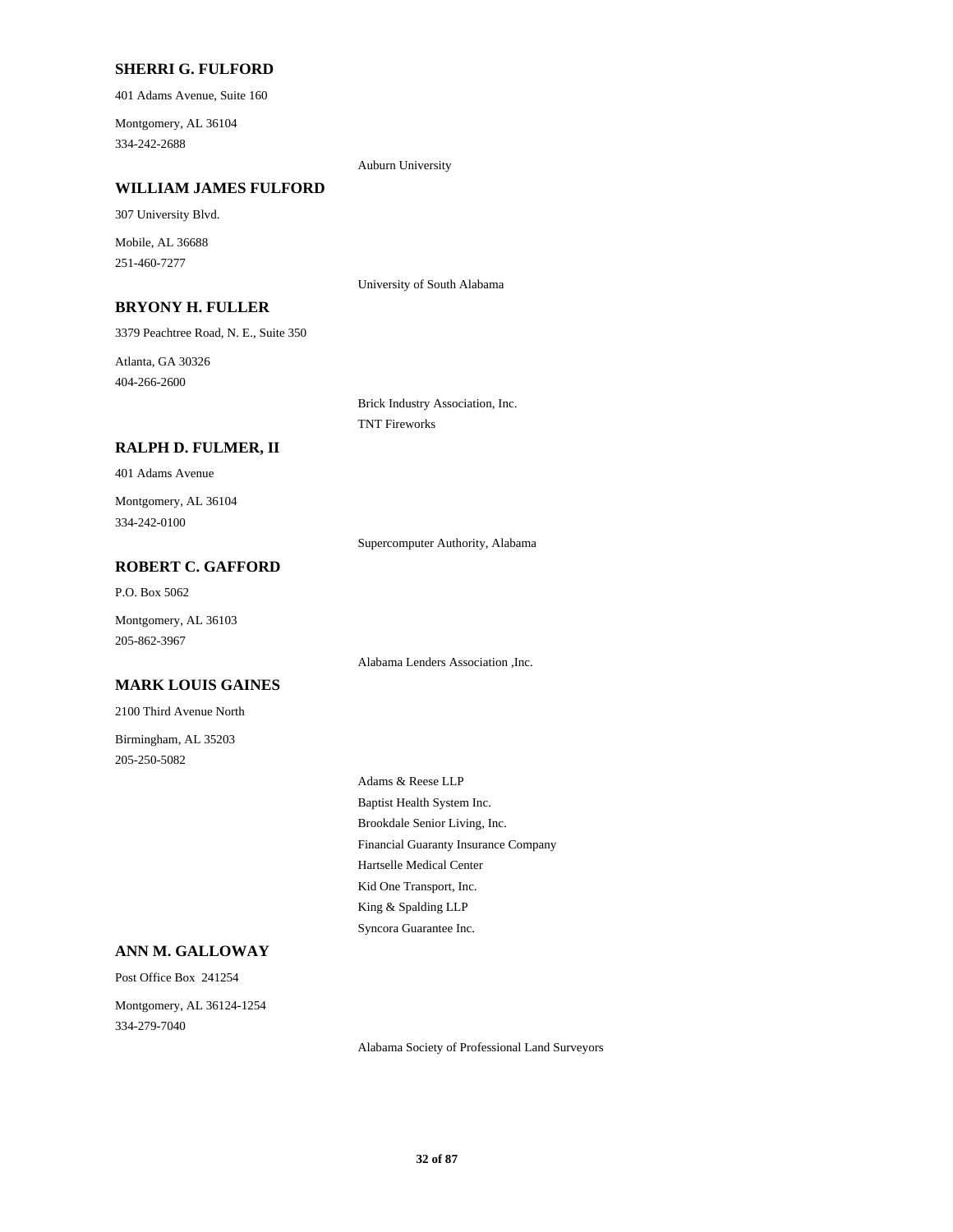### **JOHN ANTHONY GARNER**

P. O. Box 304260

334-242-5200 Montgomery, AL 36130-4260

Alabama Public Service Commission

### **RONALD LeMAR GATHRIGHT**

10401 Linn Station Road

502-815-3927 Louisville, KY 40223

Appriss, Inc.

### **ROBERT B. GEDDIE, JR.**

423 South Hull Street

334-262-2577 Montgomery, AL 36104

> Fine, Geddie & Associates, LLC Merck Sharp & Dohme Corp. & its Affiliates

### **RANDALL L. GEORGE**

P.O. Box 79

334-240-9423 Montgomery, AL 36101

Montgomery Area Chamber Of Commerce

### **EDWARD MURFEE GEWIN**

Post Office Box 11565

334-262-0350 Montgomery, AL 36111-0565

Eagle Forum of Alabama

#### **JOSEPH E. GIAMFORTONE**

418 Plantain Terrace

770-486-0584 Peachtree City, GA 30269

Reckitt Benckiser Pharmaceuticals Inc.

### **BARBARA POUNCEY GIBSON**

400 Pell Avenue

334-670-3780 Troy, AL 36079

Choctawhatchee, Pea and Yellow Rivers Watershed Management Authority

### **DON J. GILBERT**

441 High Street, Suite 102

334-263-9860 Montgomery, AL 36104

> Corporate Govermental Resources, LLC Consumer Lending Alliance Teague Gilbert Gray & Moore,LLC Don Gilbert and Associates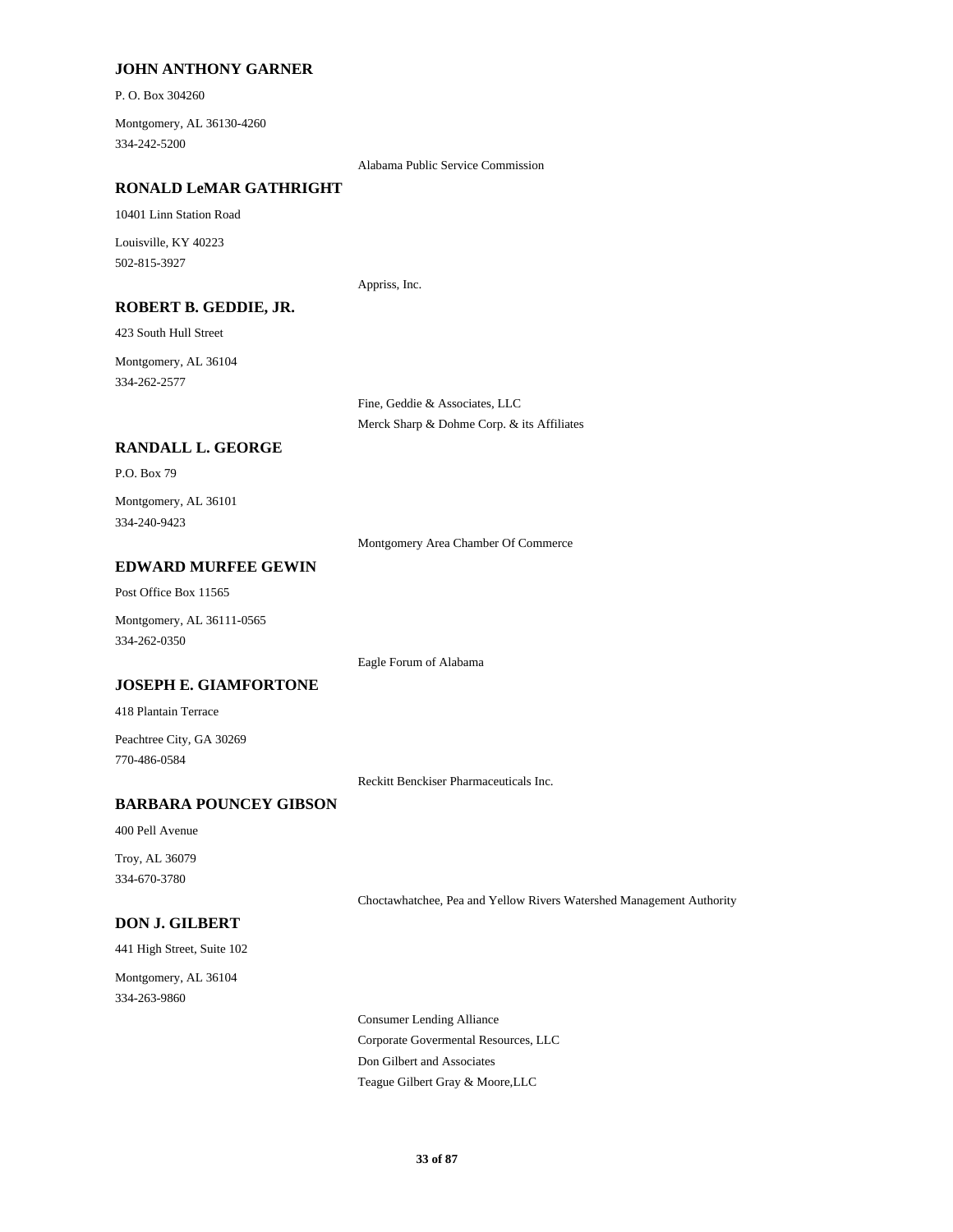#### **JOEL IVERSON GILBERT**

Balch & Bingham, LLP

205-251-8100 Birmingham, AL 35203

Business Alliance for Responsible Development (BARD)

### **MINDY SUSAN GILBERT**

800 Highway 78E,#200202

205-221-5011 Jasper, AL 35501

**RONALD DAVID GILBERT**

6737 Pin Oak Drive

678-591-2345 Douglasville, GA 30135-4550

ARISE, Alabama

### **DON GILBERT & ASSOCIATES**

441 High Street, Suite 102

334-263-9860 Montgomery, AL 36104

> Cornerstone Community Outreach, Inc. SkilStaff, Inc.

Humane Society of the United States, The

### **CATHY GIVAN**

770 Washington Avenue

334-262-4974 Montgomery, AL 36104

Alabama Association for Justice

#### **KENNETH GLASGOW**

403 West Powell St.

334-791-2433 Dothan, AL 36303

T.O.P.S./DPA/PCP

### **ROBERT GLENN**

300 N. Beaty St.

256-233-8200 Athens, AL 35611

Postsecondary Education, AL Dept of/AL Community College System

### **JOSEPH C. GODFREY**

2376 Lakeside Drive

205-985-9062 Birmingham, AL 35244

Alabama Citizens Action Program(ALCAP)

### **BECKI RUTH GOGGINS**

201 South Union Street

334-517-2451 Montgomery, AL 36130

> **34 of 87** Alabama Criminal Justice Information Center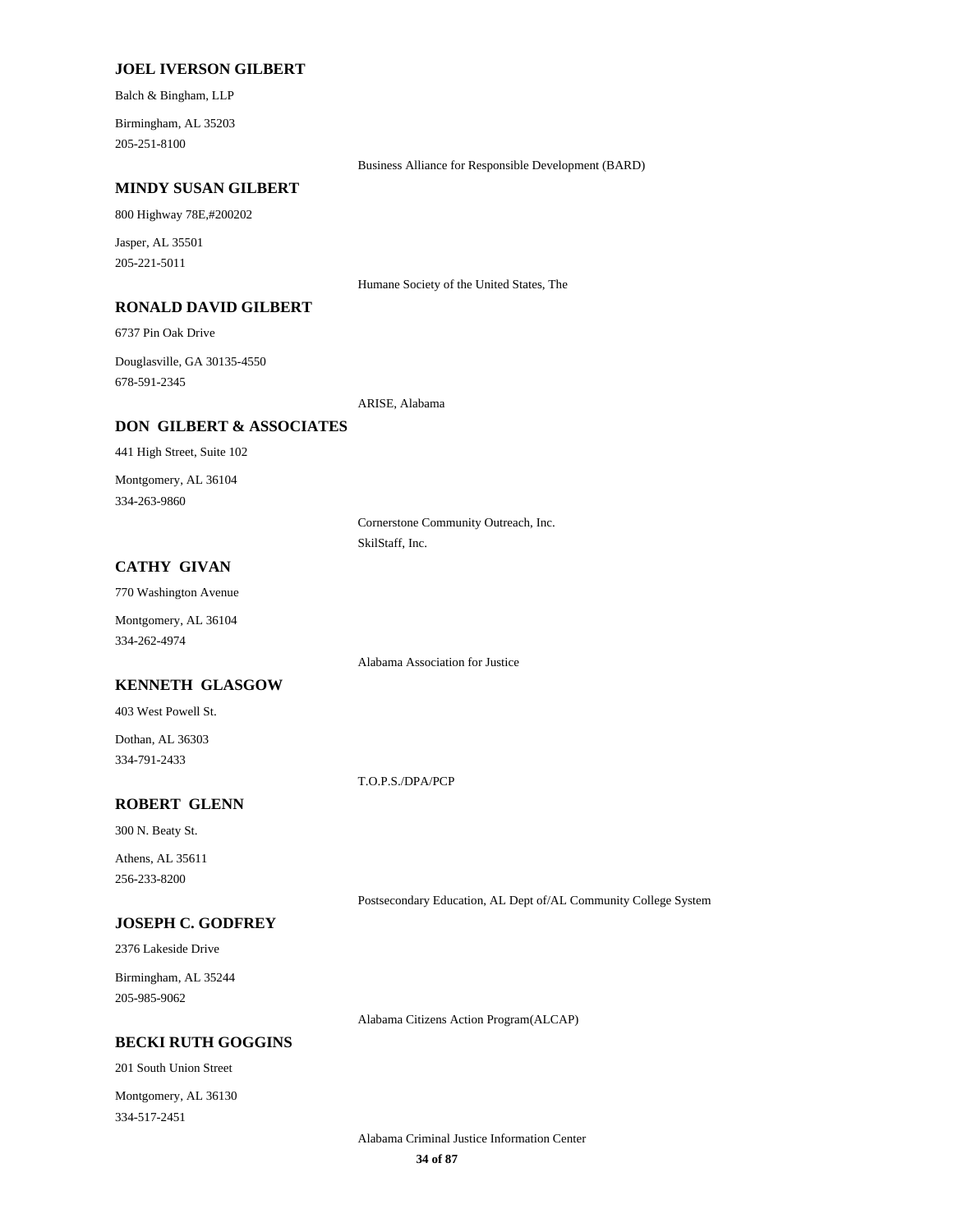### **TIM L. GOTHARD**

3050 Lanark Road

334-285-4550 Millbrook, AL 36054

Alabama Wildlife Federation

### **GOVERNMENT AFFAIRS, INC.**

441 High Street

334-265-8086 Montgomery, AL 36104

> Bob Gafford & Associates Baxley, Dillard, Dauphin, McKnight & James Alabama Credit Union League Consumer Lending Alliance Talladega SuperSpeedway Southern LINC Poarch Band of Creek Indians

### **JACKIE B. GRAHAM**

#### 64 North Union Street

334-242-3709 Montgomery, AL 36130-4100

Personnel Board, State of Alabama

### **JAMES A. GRAY**

441 High Street

334-224-0242 Montgomery, AL 36104

> El Paso Corporation/Southern Natural Gas Company Consumer Lending Alliance Government Affairs, Inc. Total Political Solutions, LLC Teague Gilbert Gray & Moore,LLC

### **LOGAN B. GRAY**

2 N. Jackson Street, Suite 300

334-240-6900 Montgomery, AL 36104

#### 2 B, LLC

Alabama Hospice Organization Alabama Board of Pharmacy Blue Cross & Blue Shield of Alabama Takeda Pharmaceuticals Southland Insurance Southern Strategy Group of Alabama, LLC

### **PHILLIP S. GRAY**

441 High Street, Suite 107 Montgomery, AL 36104

334-657-7963

Teague Gilbert Gray & Moore,LLC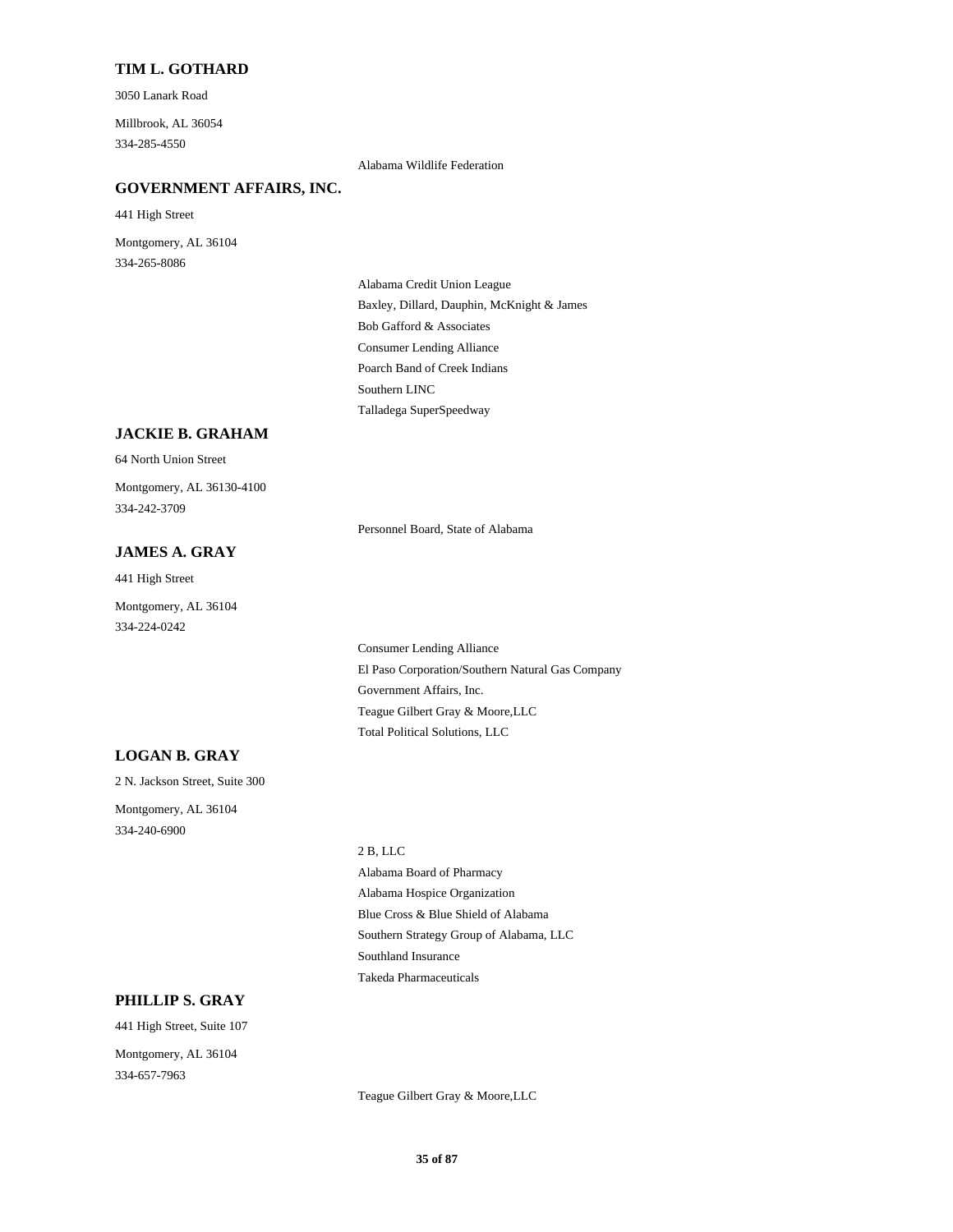### **JOEL T. GREENE**

Post Office Box 79

334-240-9299 Montgomery, AL 36101

Montgomery Area Chamber Of Commerce

### **WILLIAM STANLEY GREGORY**

401 Adams Avenue

334-956-7700 Montgomery, AL 36104

Insurance Auto Auctions Corp.

### **JOHN D. GROGAN**

P.O. Box 2641

205-257-4140 Birmingham, AL 35291

Alabama Power Company

### **TERRI Q. GUALANO**

3196 Highway 280 East

205-972-2983 Birmingham, AL 35243

AT&T Alabama

### **CAROL M. GUNDLACH**

Post Office Box 4762

334-832-4842 Montgomery, AL 36103

**MARGARET M. GUNTER**

100 N. Union Street

334-242-2204 Montgomery, AL 36130-2000

Alabama Commission on Higher Education

Alabama Coalition Against Domestic Violence

### **JOHN J. GUTHRIE, JR.**

1806 Loch Avenue 256-734-0832 Cullman, AL 35055

> Fultondale Gas Board City of Graysville City of Fultondale Southeastern Composite Systems, LLC Malcolm Pirnie, Inc. Greater Birmingham Association of Home Builders

### **AMANDA NICOLE HAGAN**

900 19th Street, N. W.

202-429-3524 Washington, DC 20006

Consumer Healthcare Products Association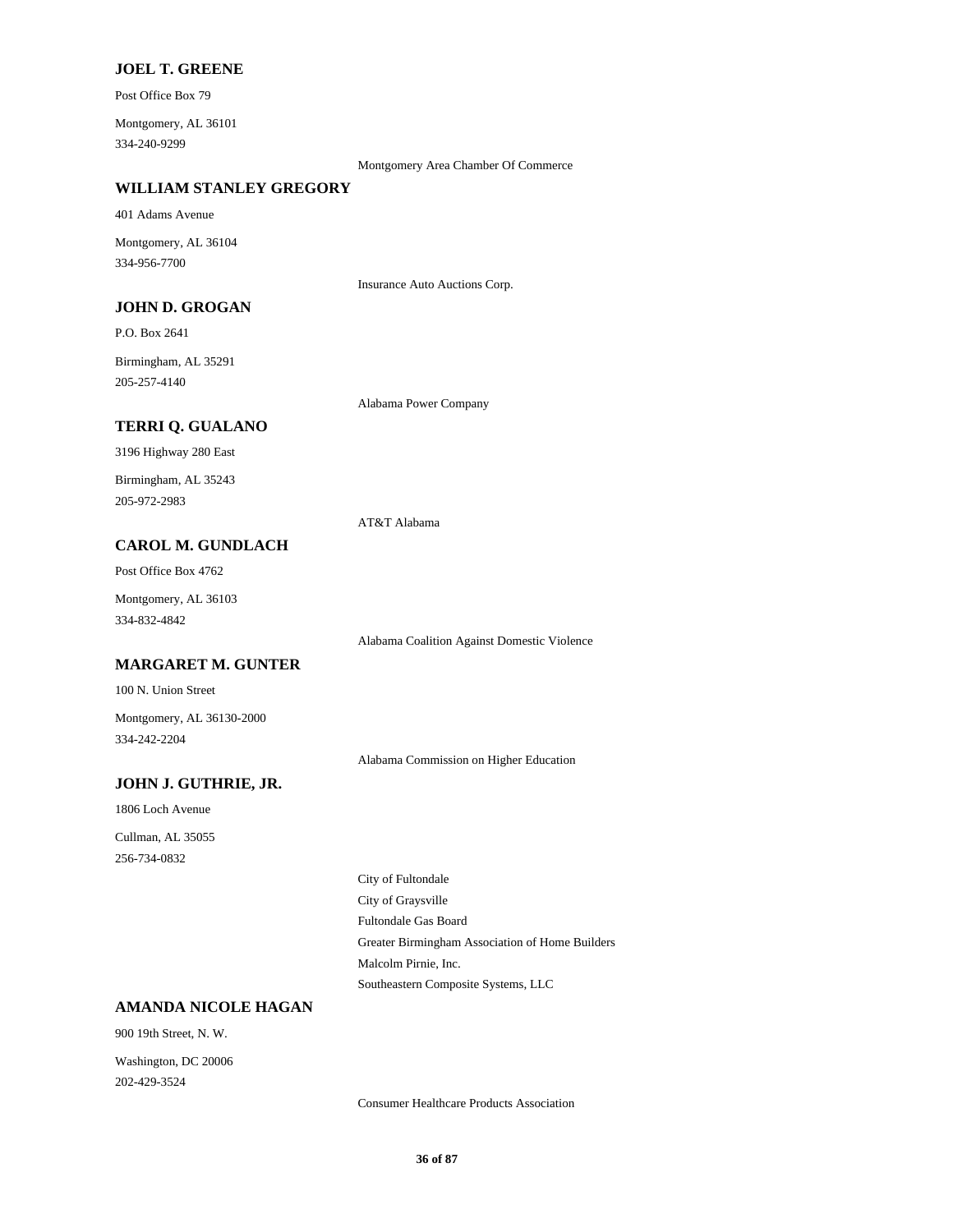### **JAMES HAMILTON**

P.O. Box 13326

602-266-8339 Phoenix, AZ 85002-3326

#### **MINDY B. HANAN**

534 Adams Avenue

334-834-1890 Montgomery, AL 36104

#### **PAUL M. HANKINS**

5950 Carmichael Place

334-356-2220 Montgomery, AL 36117

Alabama Association of Independent Colleges & Universities

# **JOHN ALLEN HANNAH**

502 Bank St., NE

256-584-0026 Decatur, AL 35601

#### David Hammonds

Alabama Bankers Association

LifeLock, Inc.

Liberty Mutual Group

175 Berkeley Street

**PATRICK D HANNAH**

704-759-7889 Boston, MA 02117

#### **SUSAN R. HANSEN**

4120 Wall Street

334-244-2187 Montgomery, AL 36106

Franklin Resources Group, LLC

AT&T Alabama

## **MICHAEL P. HARBIN**

600 19th Street North

205-714-0523 Birmingham, AL 35203

### **BRIAN HARDIN**

P.O. Box 11000

334-288-3900 Montgomery, AL 36191

**BLAKE HARDWICH**

401 Adams Avenue 334-386-3000 Montgomery, AL 36104

Alabama Farmers Federation/Alfa

Manufacture Alabama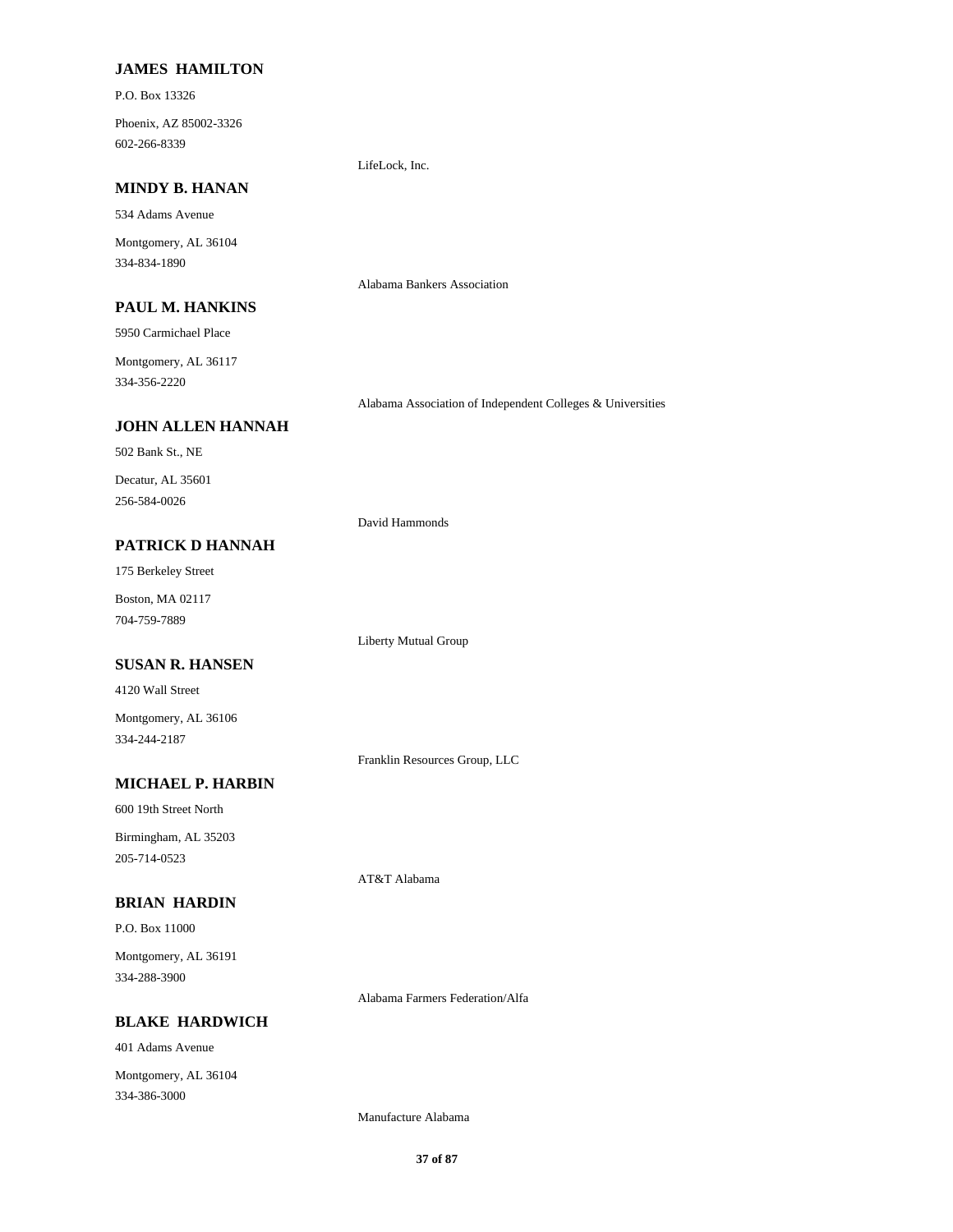#### **JOHN L. HARDY**

50 Ripley Street

334-242-1160 Montgomery, AL 36104

#### Alabama Dept of Human Resources

AT&T Alabama

#### **DAVID BRIAN HARGROVE**

308 Clinton Avenue West

256-532-8055 Huntsville, AL 35801

#### **TAYLOR F. HARPER**

801 Adams Avenue

334-269-5450 Montgomery, AL 36104

## **GEORGE B. HARRIS**

401 Adams Avenue

334-956-7700 Montgomery, AL 36104 Alabama Wholesale Distributors Association Dauphin Island Sea Lab Alabama State Port Authority Alabama Power Company Jacksonville State University Town of Shorter University of West Alabama Town of Dauphin Island Pharmaceutical Research and Manufacturers of America SouthEast Consultants

Alabama High School Athletic Association

City of Brewton City of Center Point, Alabama City of Dothan Biotechnology Association of Alabama Bradley Arant Boult Cummings LLP City of Atmore City of Jackson, Alabama Sprint Nextel Town of Pike Road, Alabama Vulcan Materials Company City of Jasper City of Thomasville, Alabama Health Management Resources -- Governmental Services, Inc.

## **W. DARRYL HARRISON**

P.O. Box 227

256-549-8221 Gadsden, AL 35902

Postsecondary Education, AL Dept of/AL Community College System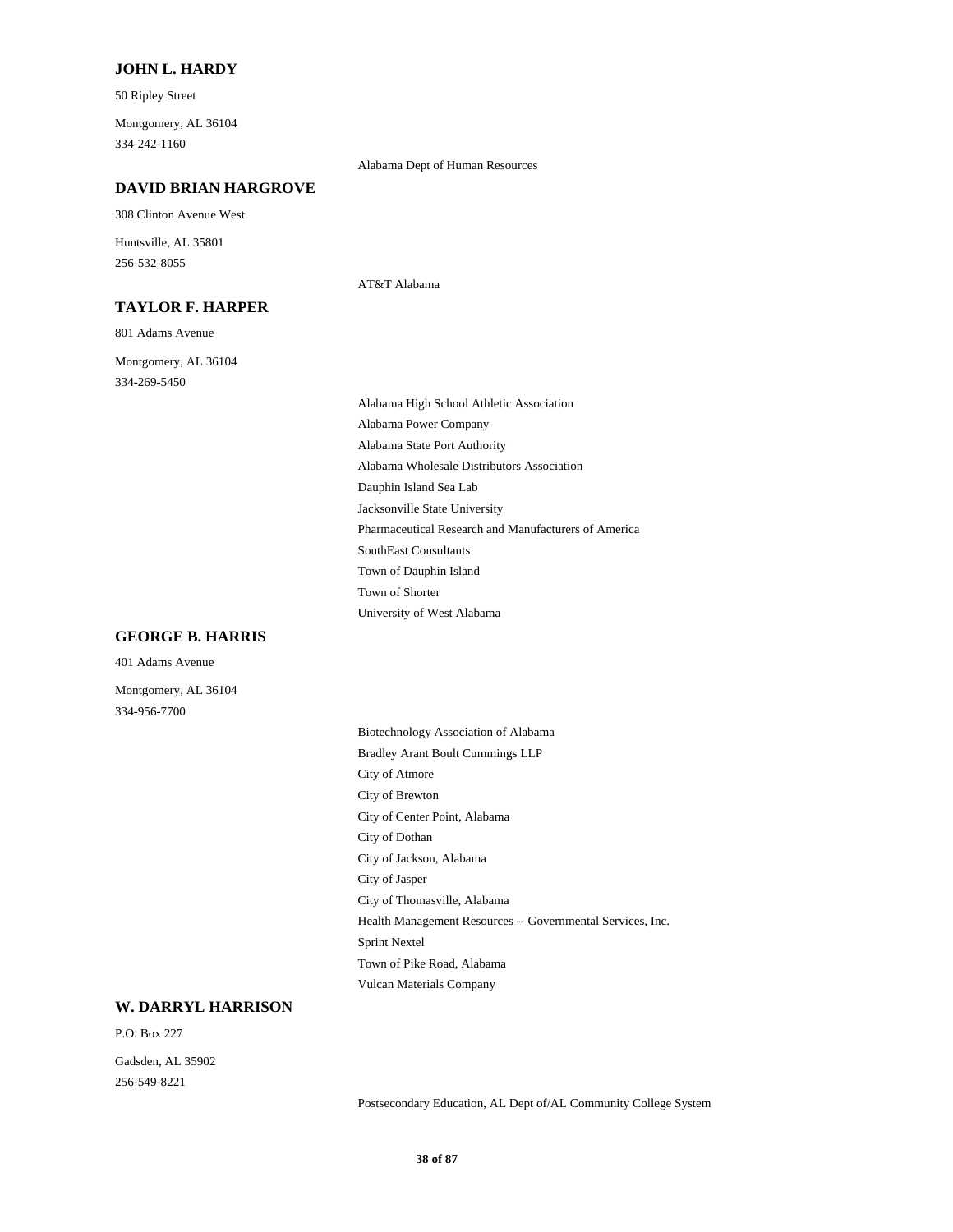## **DEAN HARTZOG**

300 Dexter Avenue

334-954-5041 Montgomery, AL 36104-3741

Alabama Administrative Office of Courts

### **QUINTIN HAWKINS**

**HAWKINS & ASSOCIATES**

P.O. Box 241281

334-277-9565 Montgomery, AL 36124

> Hawkins & Associates McWhorter Group, Inc., The

P.O. Box 241281

334-277-9565 Montgomery, AL 36104

> Alabama Nursing Home Association Allstate Insurance Companies Cadillac Jack

## **VICKI P. HAWSEY**

#### P.O Box 2000

256-352-8130 Hanceville, AL 35077-2000

## **CLAIRE HAYNES**

Montgomery, AL 36104 334-834-6000 2 North Jackson Street

## **GEORGE E. HAYS**

236 West Portal Avenue, #110

415-566-5414 San Francisco, CA 94127

Alabama Environmental Council

Business Council of Alabama

## **MARK A. HEINRICH**

9500 Old Greenboro Road

205-391-5880 Tuscaloosa, AL 35405

#### **RANDY C. HELMS**

P.O. Box 640602 334-462-2653 Pike Road, AL 36064

Postsecondary Education, AL Dept of/AL Community College System

Postsecondary Education, AL Dept of/AL Community College System

Alabama Circuit Clerks Association Madison County Alternative Sentencing & Release Commission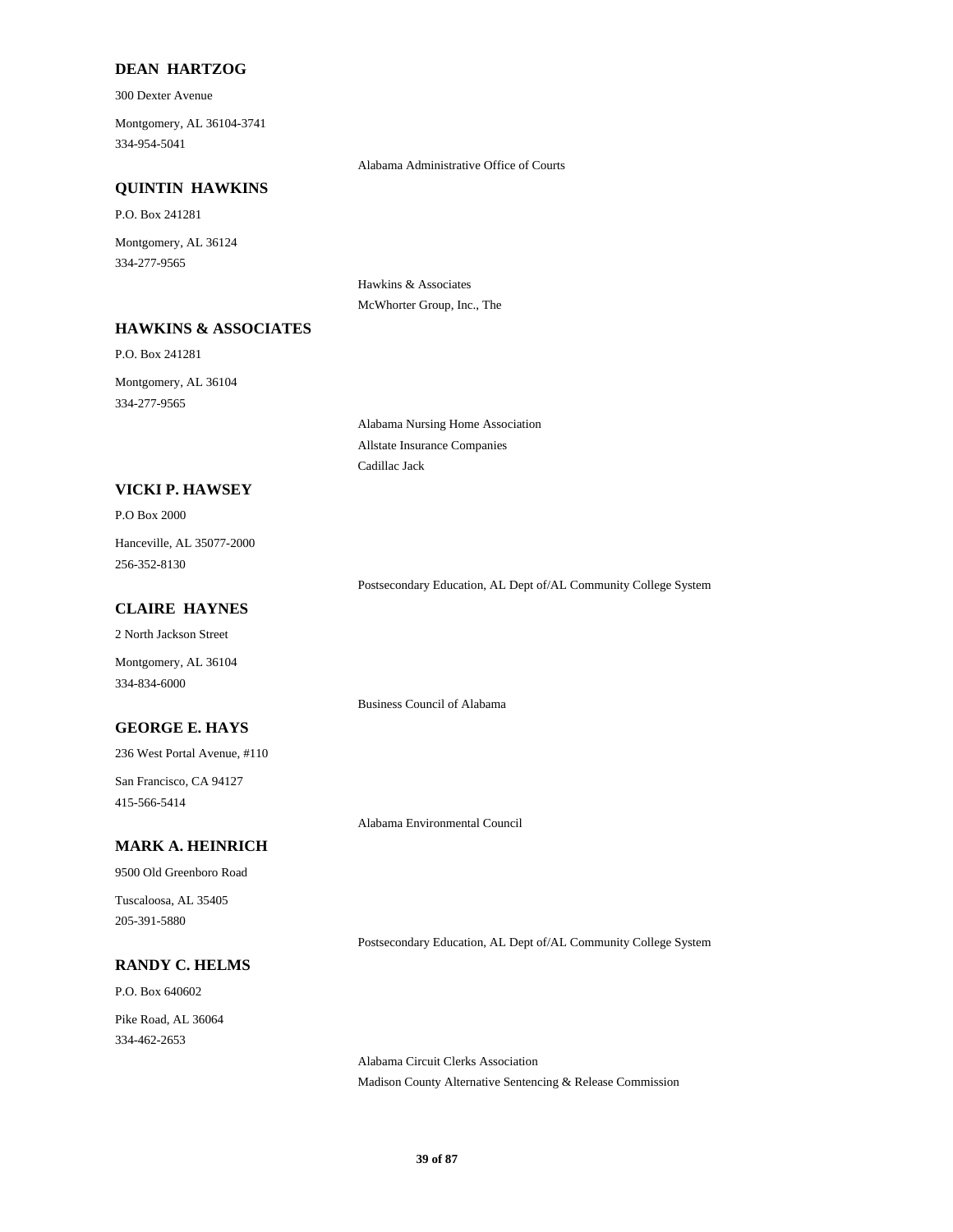### **CURTIS A. HENLEY**

435 S. McDonough Street

334-834-1061 Montgomery, AL 36104

# **WILMA H. HENSON**

Direct Communications

256-564-9967 Huntsville, AL 35801

### **AMY B. HERRING**

1348 Magnolia Curve

334-315-8003

Montgomery, AL 36106

Southern Poverty Law Center, Inc.

Direct Communications

Alabama AFL-CIO

Alabama Mortgage Brokers Association Amy Herring & Associates Alabama Association for Justice Alabama Criminal Defense Lawyers Association Austin Group, The, LLC Strategy Group, LLC, Alabama Verizon Wireless Fine, Geddie & Associates, LLC Florala Utilities Board

Alabama State Troopers Association

## **DANNY M. HESTER**

334-235-0306 Montgomery, AL 36124 Post Office Box 241882

## **LAMAR HIGGINS**

423 South Hull Street 334-262-2577 Montgomery, AL 36104

> Fine, Geddie & Associates, LLC Alabama A&M University Merck Sharp & Dohme Corp. & its Affiliates YMCA's of Alabama MultiState Assoc. Inc. o/b/o Healthcare Distribution Management Assn.

#### **ROBERT M. HILL**

256-767-0700 Montgomery, AL 36104

125 South Ripley

University of North Alabama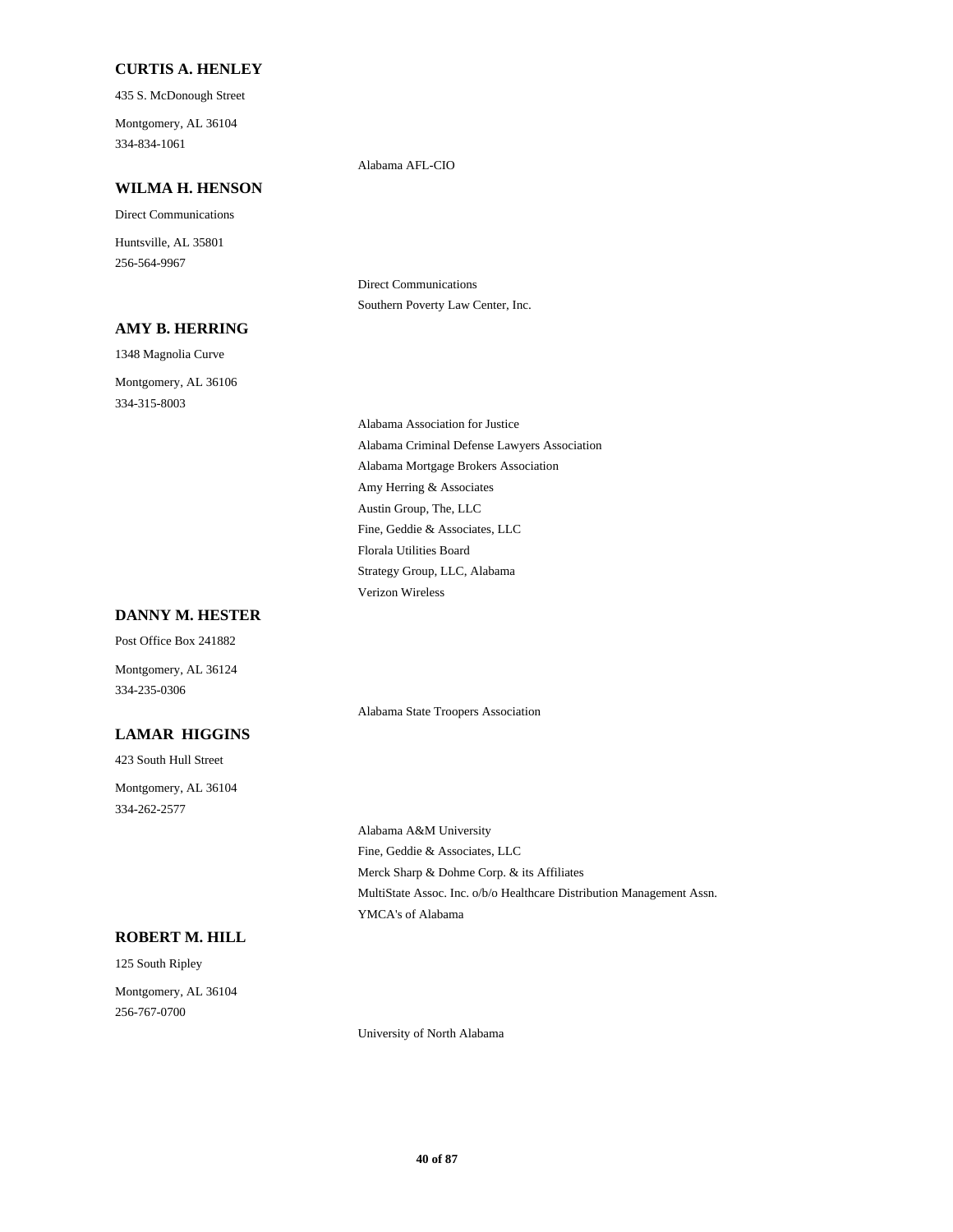## **RANDALL IAN HILLMAN**

515 South Perry St.

334-242-4191 Montgomery, AL 36104

#### Alabama District Attorneys Association

#### **CHARLES JASON HINCY**

166 Commerce Street, Suite 300

334-386-2740 Montgomery, AL 36104

> Mantra Governmental Massey Development Group,Inc.

## **JOHN E. HIXON, JR.**

514 South McDonough Street

334-242-4079 Montgomery, AL 36104

### **J. D. HOBBIE**

2155 Highway 42 South

770-389-5391 McDonough, GA 30252-7636

Southern States Police Benevolent Association, Inc.

Alabama Peace Officers Annuity & Benefit Fund

## **BRENDA WRIGHT HOLDEN**

100 North Union Street

334-242-5860 Montgomery, AL 36130

Alabama Board of Social Work Examiners

#### **FRANK D. HOLDEN**

5921 Carmichael Road

334-262-5523 Montgmery, AL 36117

Assisted Living Association of Alabama

## **CONWELL E. HOOPER**

Post Office Box 242

334-262-9920 Montgomery, AL 36101

> AARP Alabama Jones Group, LLC, The

#### **PERRY OLIVER HOOPER, JR**

HMC Group LLC

334-391-0554 Montgomery, AL 36103

> Buckmasters Inc. Jones & Berry, P.C.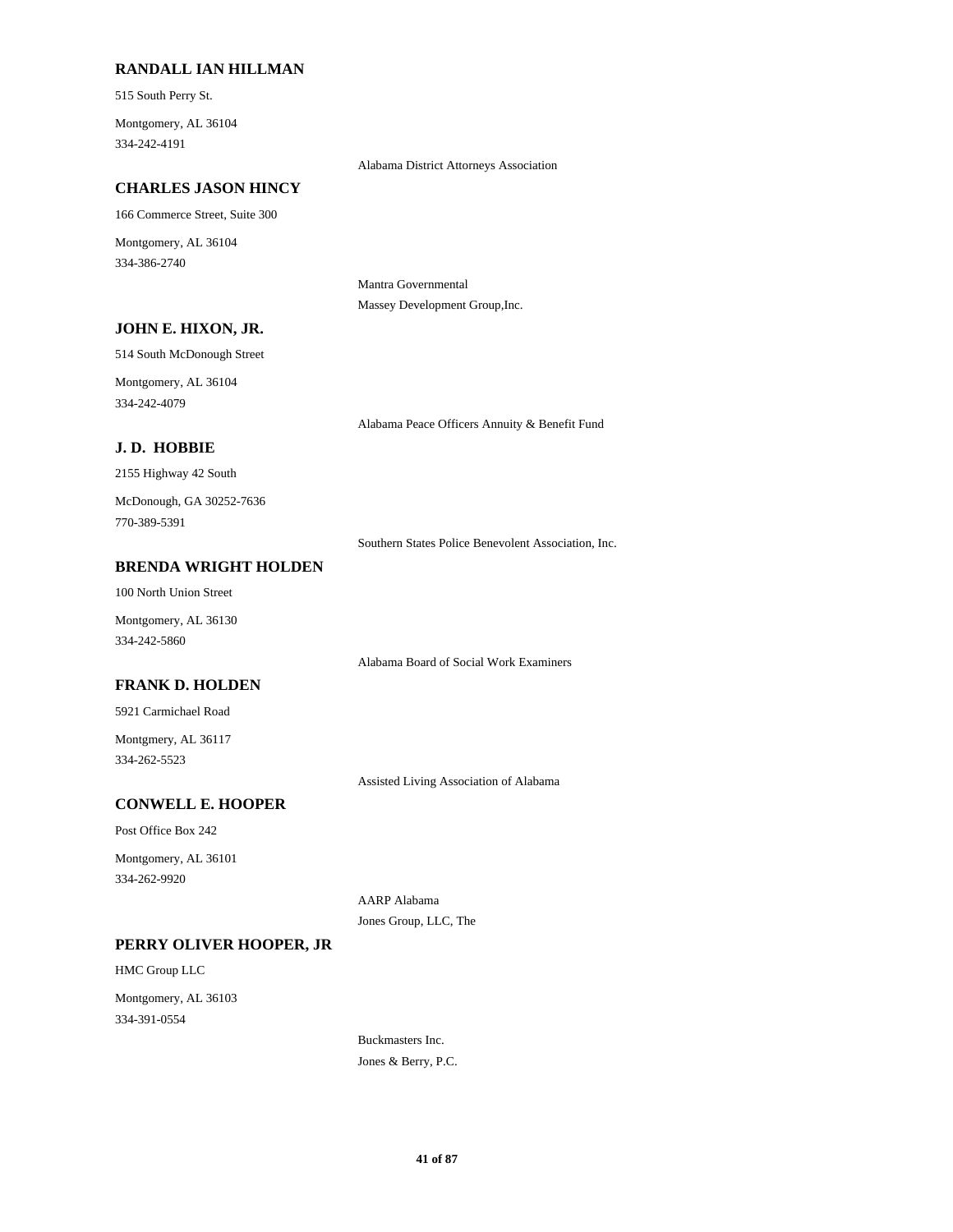#### **HORACE H. HORN, JR.**

770 Washington Avenue

334-834-9513 Montgomery, AL 36104

Power South Energy

### **NETTIE KATHARIN HORNER**

100 North Union Street

334-242-4064 Montgomery, AL 36130-5040

Alabama Board of Physical Therapy

#### **ANDREW P. (PRESTON) HORNSBY, III**

Post Office Box 304000

334-242-1160 Montgomery, AL 36130-4000

Alabama Dept of Human Resources

#### **J. MICHAEL HORSLEY**

500 North East Boulevard

334-272-8781 Montgomery, AL 36117

Alabama Hospital Association

## **EDWARD A. HOSP**

1901 Sixth Avenue North, Suite 2400

205-254-1000 Birmingham, AL 35203-2618

Maynard, Cooper & Gale, PC

## **DANNE J. HOWARD**

770 Washington Avenue

334-834-3477 Montgomery, AL 36104

Alabama Hospital Association

## **ALISON DYAN HOWELL**

505 North 20th Street

205-241-8108 Birmingham, AL 35203

Birmingham Regional Chamber of Commerce

## **SALLY B. HOWELL**

Post Office Box 230488

334-277-9700 Montgomery, AL 36123-0488

**PAUL R. HUBBERT**

Post Office Box 4177

334-834-9790 Montgomery, AL 36103-4177

Alabama Education Association

Alabama Association of School Boards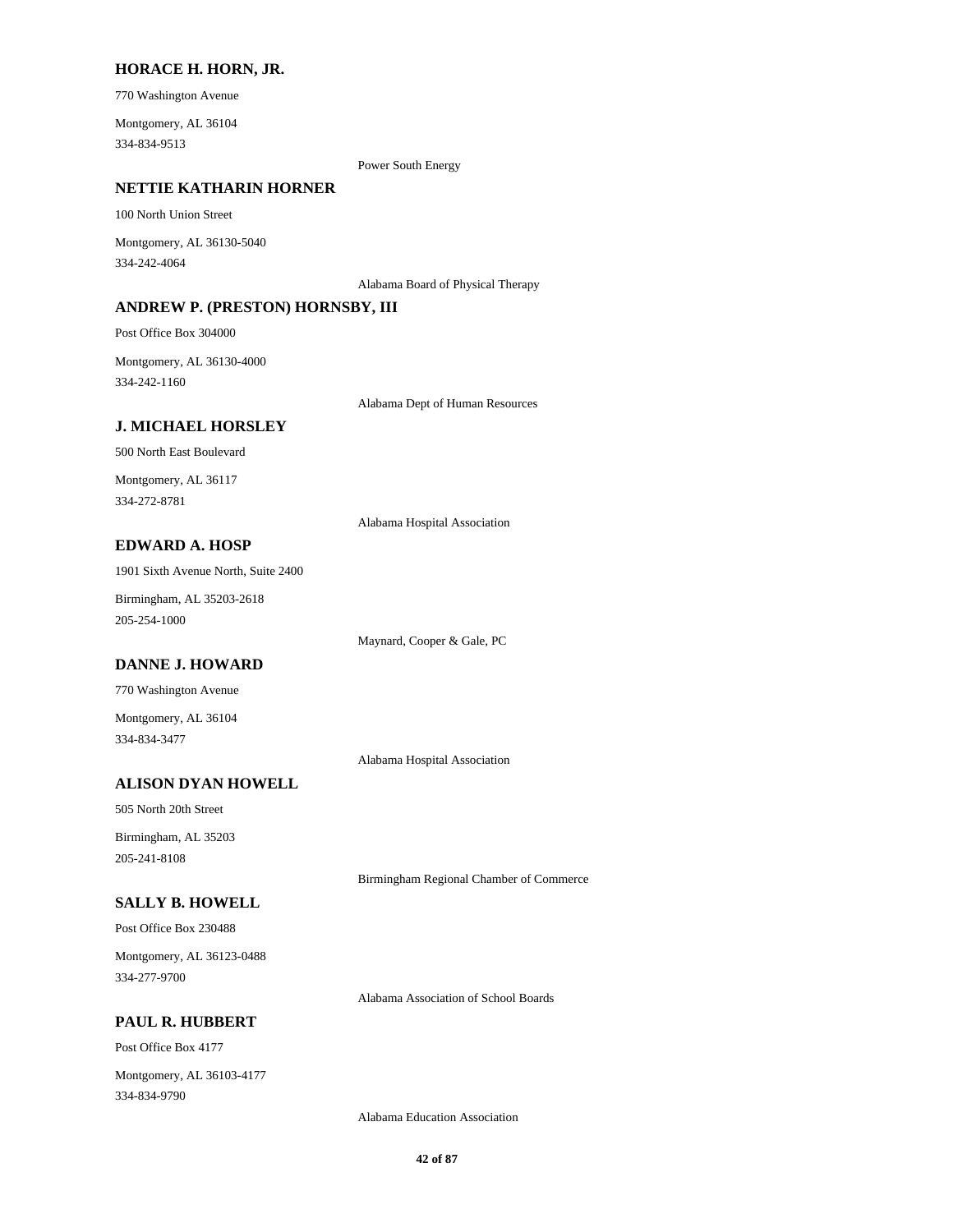#### **THOMAS E. HUDSON**

2919 Pine Mountain Road

205-681-4880 Remlap, AL 35133

Brotherhood of Locomotive Engineers & Trainmen

### **JOHN HUDSON, III**

1900 5th Avenue North

205-264-5157 Birmingham, AL 35203

### **JAN HUME**

Regions Financial Corporation

P.O. Box 4576 Montgomery, AL 36103

334-213-2410

Alabama School Readiness Alliance

# **ROBERT (Bob) C. HUNT**

300 Galleria Parkway

678-742-1042 Atlanta, GA 30339

Miller Coors LLC

AT&T Alabama

## **C. WAYNE HUTCHENS**

600 North 19th Street

205-714-0717 Birmingham, AL 35203

## **RICHARD O. HUTTO**

Post Office Box 2641

205-257-2925 Birmingham, AL 35203

Alabama Power Company

## **DORIS HYDRICK**

Post Office Box 241607

334-244-7828 Montgomery, AL 36124-1607

Alabama Manufactured Housing Association

## **ORVILLE ERIC IFILL**

218 Summit Parkway, Suite 200 Birmingham, AL 35209-4752

205-942-6454

Storm Water Management Authority, Inc.

## **GEORGE RAGAN INGRAM**

201 Monroe Street, Suite 1700 334-241-4146 Montgomery, AL 36130-3351

Alabama Dept of Insurance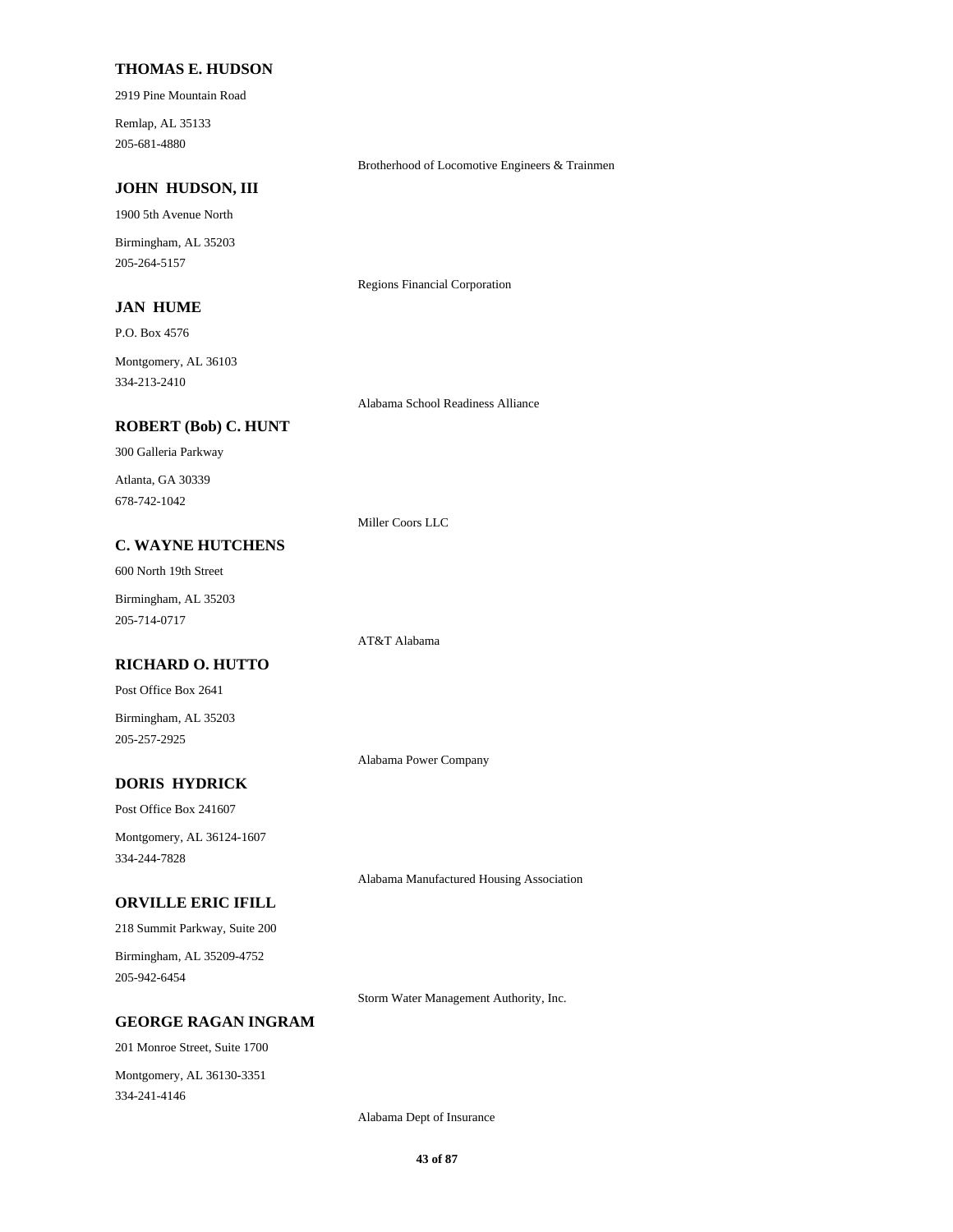#### **DENNIS L. IRELAND**

2376 Lakeside Drive

205-985-9062 Birmingham, AL 35244

Alabama Citizens Action Program(ALCAP)

### **CHRIS V. ISAACSON**

555 Alabama Street

334-265-8733 Montgomery, AL 36104-4395

#### **J H P CONSULTING**

6645 Memory Ln.

205-821-6203 Trussville, AL 35173

Government Affairs, Inc.

Alabama Forestry Association

Charter Communications

#### **ROBERT MARK JACKSON**

848 Washington Avenue

334-261-2000 Montgomery, AL 36104

Medical Association of the State of Alabama

## **SKIP JAMES**

1925 Breckinridge Plaza

770-806-7060 Duluth, GA 30096

#### **JOHN THOMAS JENKINS**

64 North Union Street

334-242-3889 Montgomery, AL 36130

Alabama Dept of Conservation & Natural Resources

## **NANCY S. JINRIGHT**

Post Office Box 304000

334-242-1160 Montgomery, AL 36130-4000

Alabama Dept of Human Resources

## **BRETT R. JOHNSON**

7265 Halcyon Summit Drive

334-263-5757 Montomery, AL 36117

Alabama Retail Association

#### **DARIS JOHNSON**

403 West Powell St.

334-791-2433 Dothan, AL 36303

T.O.P.S./DPA/PCP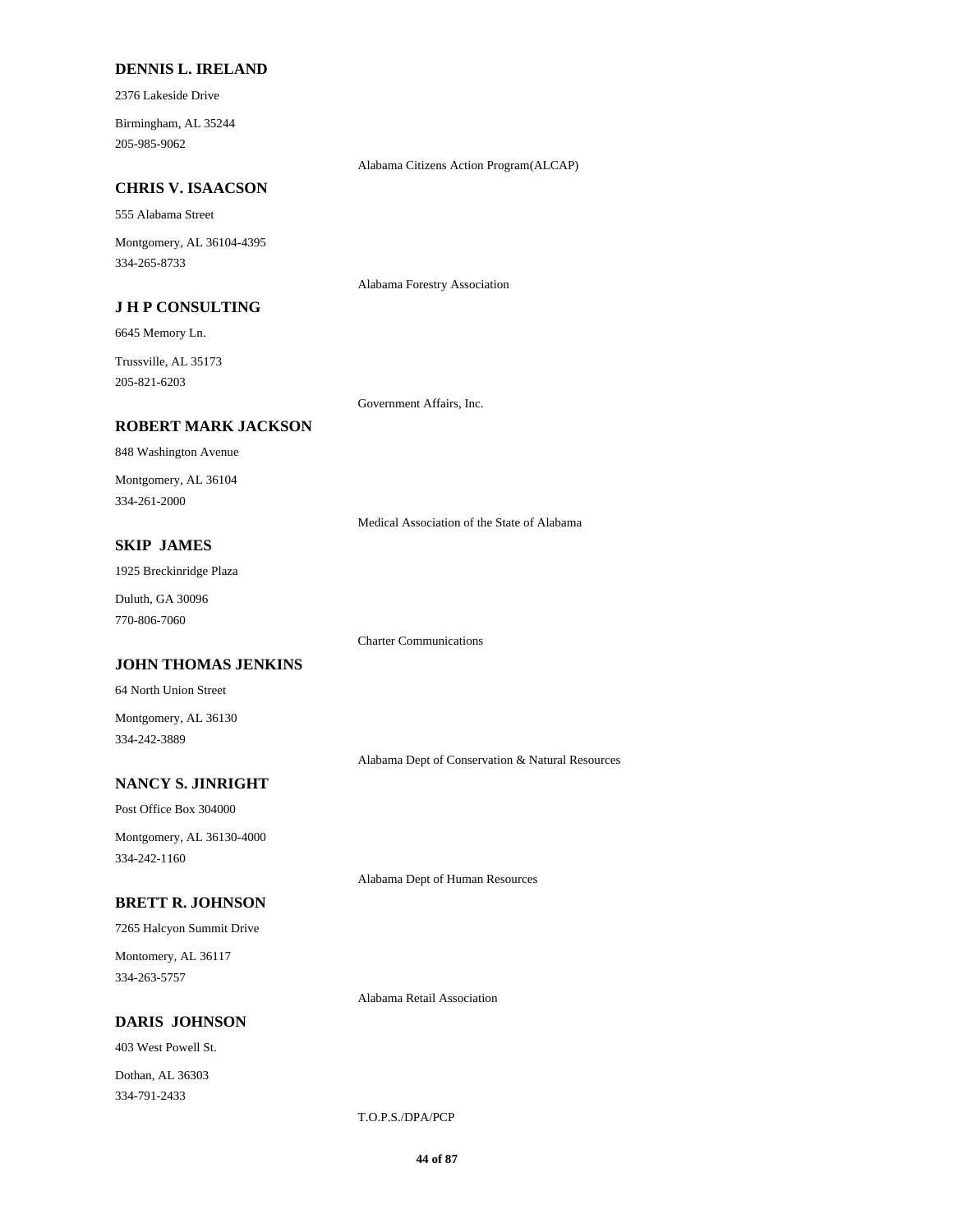### **JAMES ROBERT JOHNSON**

1221 Chatterson Circle SE

256-489-7517 Huntsville, AL 35802

C. D. Norberg & Associates

### **RANDALL C. JOHNSON**

P.O. BOX 2390

205-221-4130 Jasper, AL 35502-2390

Surface Mining Commission, Alabama

#### **H. ROBERT JOHNSTON**

600 Dexter Avenue, S-105

334-242-4337 Montgomery, AL 36130

Secretary of State, Alabama

## **THOMAS J. JOINER**

8006 Mountbatten Road, N.E.

205-758-8298 Tuscaloosa, AL 35406

Exxon Mobil Corporation

## **CASSIE T. JONES**

Post Office Box 231267

334-290-4420 Montgomery, AL 36123-1267

## **DEYANNA JONES**

1925 Breckinridge Plaza

770-806-7060 Duluth, GA 30096

## **GREGORY JONES**

P. O. Box 5278 334-832-7334 Montgomery, AL 36103

### **WILLIAM R. JONES**

401 Adams Avenue

334-242-2262 Montgomery, AL 36104

## **WILLIE R. JONES**

441 High Street, Suite 102 334-263-9860 Montgomery, AL 36104

Alabama Crime Victims Compensation Commission

Charter Communications

Jones Group, LLC, The

Don Gilbert and Associates

University of Alabama System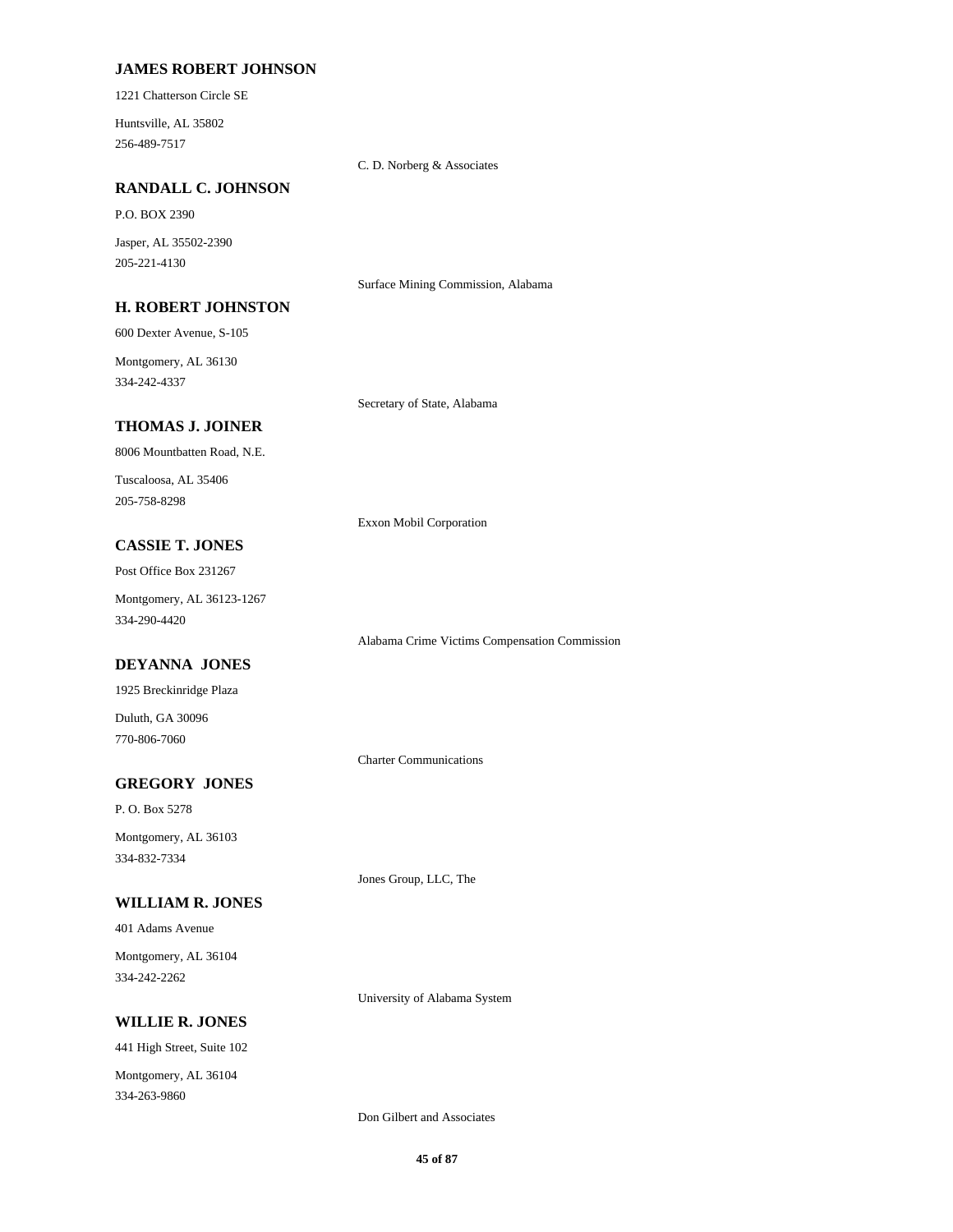### **THE JONES GROUP, LLC.**

111 Washington Avenue

334-832-7334 Montgomery, AL 36104

> City of Montgomery Alabama State University Community Action Association of Alabama Community Education Centers, Inc. Community Care Network, Inc. Alabama Alliance of Boys & Girls Clubs, Inc. Abbott Laboratories, Inc. Alabama Cable Telecommunications Association Alabama State Employees Association Alabama Gamefowl Breeders Association DuBois Institute Pro Start Academy Pfizer Inc. South University Tuskegee University Tom Coker & Associates Greene Track Incorporated Epilepsy Foundation of Alabama LKQ Corporation P. Michael Cole, L.L.C. Maynard, Cooper & Gale, PC

#### **MICHAEL JORDAN**

P.O. Box 160

Montgomery, AL 36101 334-832-3880

## **HEIDI KEESLING**

11250 Waples Mill Road

703-267-1250 Fairfax, VA 22030

National Rifle Association of America

Alabama Power Company

## **WILLIAM F. KELLEY, JR.**

201 South Union Street

334-517-7180 Montgomery, AL 36130

Retirement Systems of Alabama

## **LIANE KELLY**

450 South Union Street 334-834-9116 Montgomery, AL 36104

Alabama Retired State Employees Association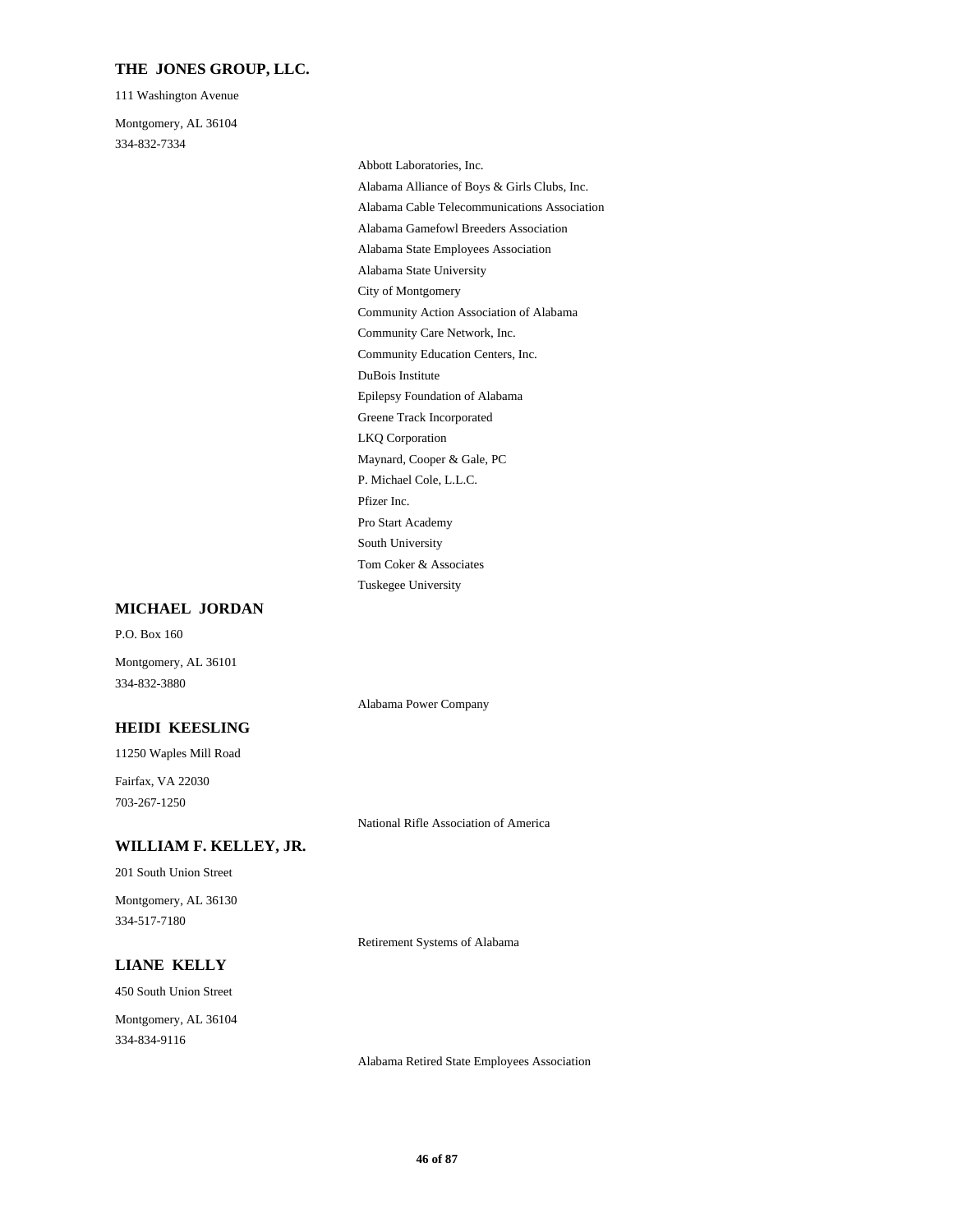## **H. BOYD KELLY, JR.**

PO Box 1428

334-495-0495 Montgomery, AL 36102-1428

ForestFund

### **JAMES BUCHANAN KENNEDY**

6195 Grier Road

229-995-2125 Wetumpka, AL 36092

Southern Crop Production Association

#### **SUSAN E. KENNEDY**

Post Office Box 388

334-262-3300 Montgomery, AL 36101

Alabama Education Association

## **JOHN CURRY KEY**

Post Office Box 3336 334-240-7224 Montgomery, AL 36109

Alabama Dept of Agriculture & Industries

## **MIKE KILGORE**

Post Office Box 11000

334-288-3900 Montgomery, AL 36191-0001

Alabama Farmers Federation/Alfa

## **DON KILLINGSWORTH**

125 So. Ripley Street

256-782-5278 Montgomery, AL 36104

Jacksonville State University

## **PHILLIP E. KINNEY**

644 S. Perry Street Montgomery, AL 36104

334-262-5478

## **TARA KNEE**

64 N. Union Street

334-242-3451 Montgomery, AL 36130

Personnel Board, State of Alabama

Matrix L.L.C.

## **PHILIP M. KNIGHT**

2218 Ray Thorington Road 334-215-1582 Montgomery, AL 36064

Eli Lilly & Company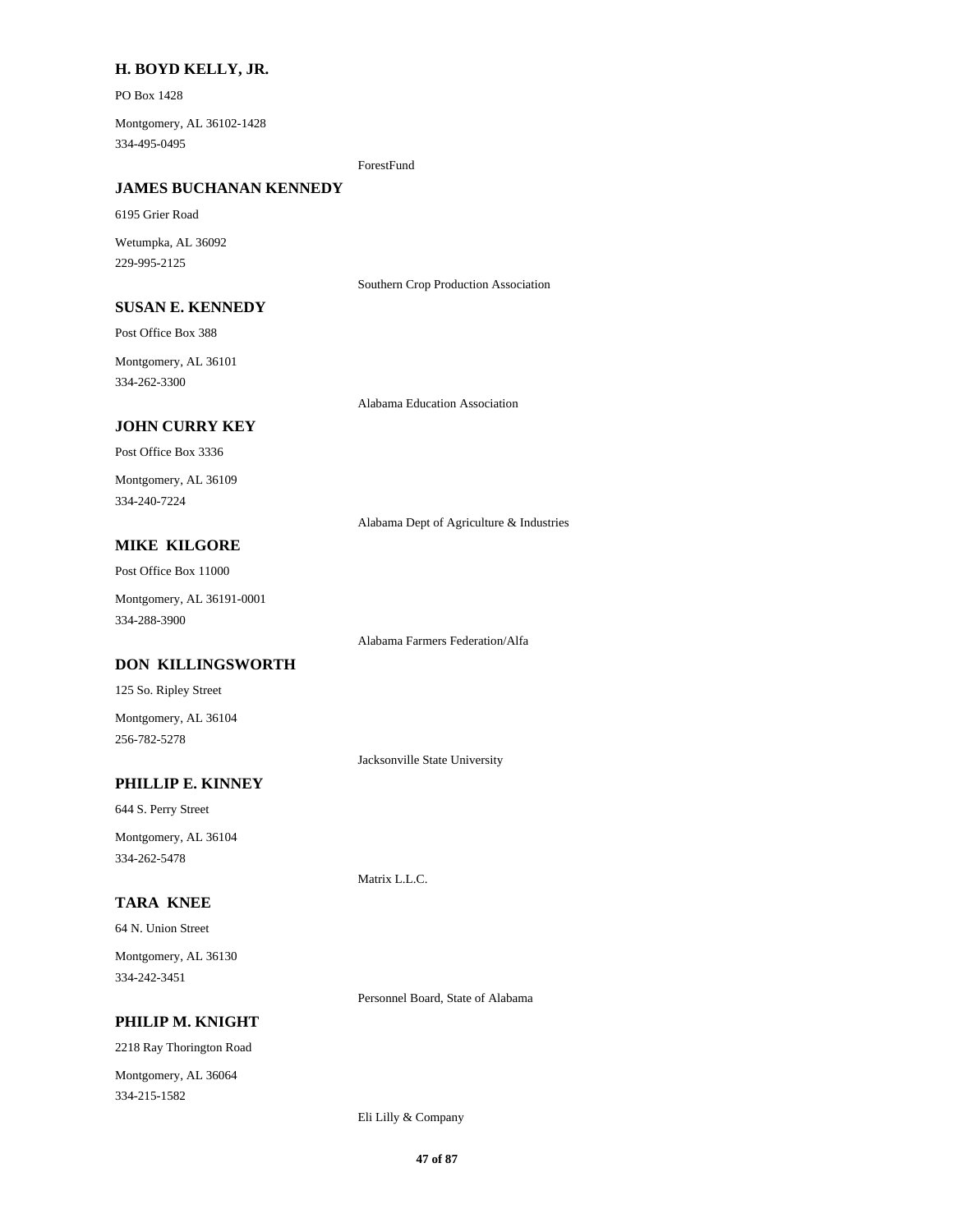## **TAMMY KNIGHT- FLEMING**

Post Office Box 6574

334-782-2053 Montgomery, AL 36106

> Knight Fleming & Associates, LLC Knight McClammy Group, LLC, The Tom Coker & Associates

### **JENNIFER OREN KRUGMAN**

3700 Crestwood Parkway

770-225-4076 Duluth, GA 30096

College Board, The

**DAVID PHILIP LASATER**

334-242-5544 Montgomery, AL 36106

1201 Carmichael Way

Alabama Real Estate Commission

## **SCOTT E. LATHAM**

4001 Carmichael Road

334-244-9456 Montgomery, AL 36106

Community Bankers Association of Alabama

#### **C. DENNIS LATHEM**

3829 Lorna Road

205-733-8087 Hoover, AL 35244

Coalbed Methane Association of Alabama

## **ERNEST EUGENE LATTIMORE**

International Fact Finding Consultants, Inc.

877-700-0508 Lithonia, GA 30058

International Fact Finding Consultants, Inc

## **M. BARNETT LAWLEY**

#### 64 North Union

334-242-3486 Montgomery, AL 36130

Alabama Dept of Conservation & Natural Resources

#### **ELIZABETH K. LAWLOR**

2 North Jackson Street

334-834-6000 Montgomery, AL 36104

Business Council of Alabama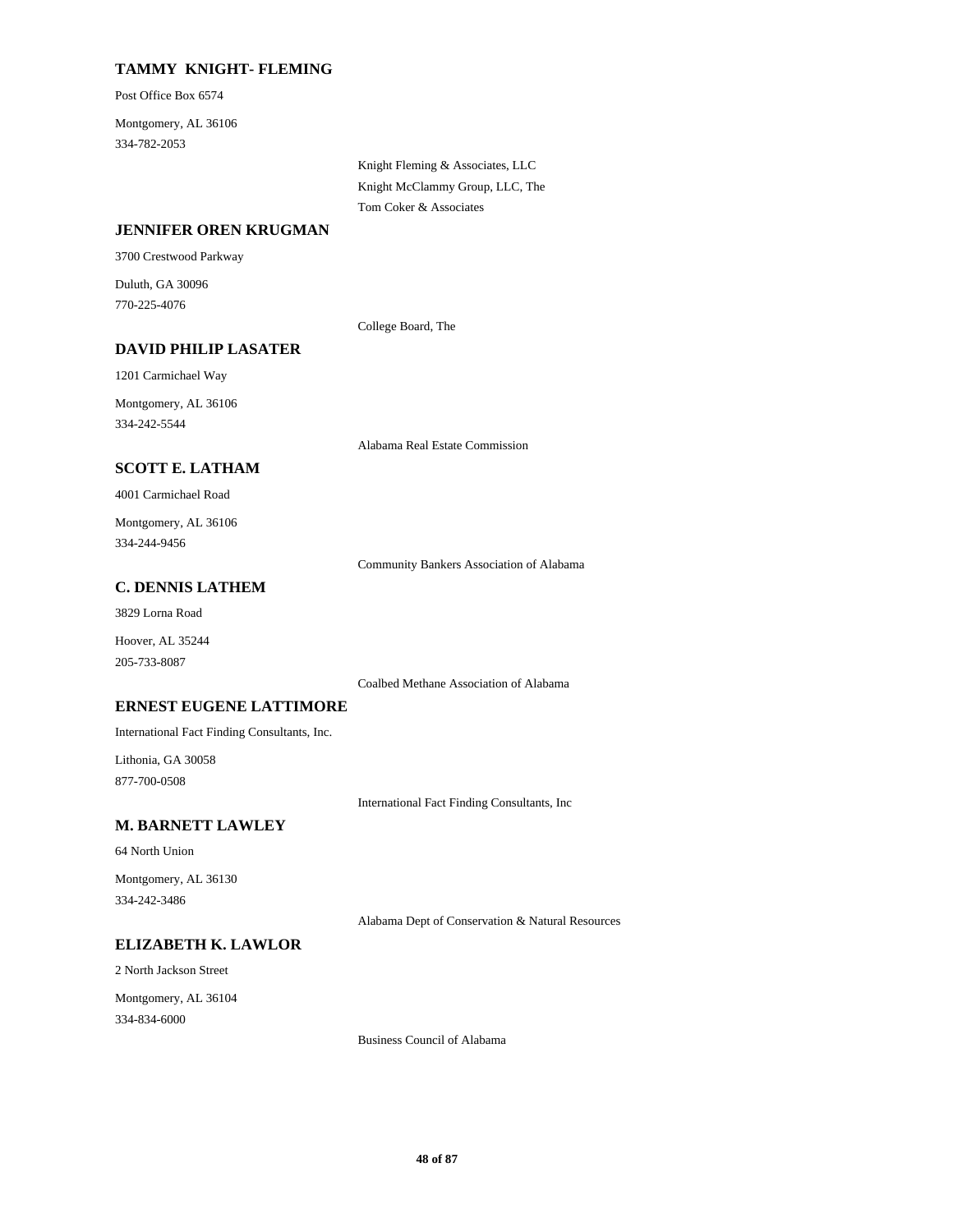## **THOMAS E. LAYFIELD**

534 Adams Avenue

334-834-1890 Montgomery, AL 36104

Alabama Bankers Association

Alabama Power Company

## **ALEX B. LEATH, III**

P.O. Box 306

205-226-3445 Birmingham, AL 35201-0306

### **WINSTON J. LEAVELL**

1348 Magnolia Curve

334-328-6063 Montgomery, AL 36106

Alabama Dept of Agriculture & Industries

Lorillard Tobacco Company

## **ARCH MCDOWELL LEE**

Post Office Box 11563

334-300-4034 Montgomery, AL 36111-0563

> Aycox & Aycox AAA - Alabama Motorists Assn., Inc. Express Scripts, Inc. Tom Coker & Associates Poarch Band of Creek Indians

## **HUMPHREY LEE**

800 George Wallace Boulevard

256-331-5214 Muscle Shoals, AL 35661

Postsecondary Education, AL Dept of/AL Community College System

## **LINDA LEE**

19 South Jackson Street

334-954-2543 Montgomery, AL 36104

## **TAMARA YOUNG LEE**

2523 Poplar Street

334-221-7070 Montgomery, AL 36088

### **GREGORY M LEIN**

64 N. Union St.

334-242-3484 Montgomery, AL 36130 American Academy of Pediatrics, Alabama Chapter

Alabama Dept of Conservation & Natural Resources

Tamara Y. Lee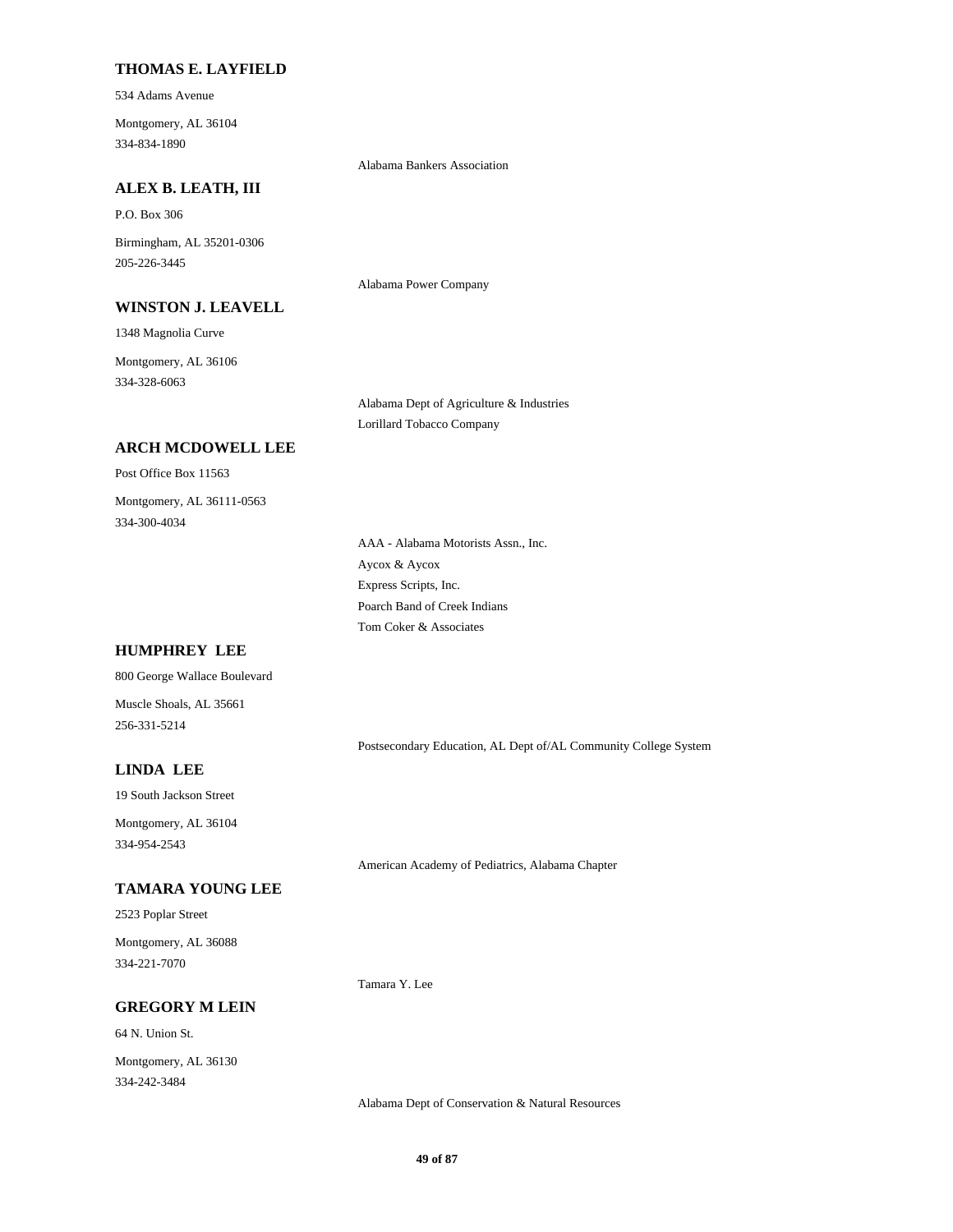#### **LORELEI A. LEIN**

535 Adams Avenue

334-262-2566 Montgomery, AL 36104

Alabama League of Municipalities

### **PATRICK C. LINDSEY**

3239 Audubon Road

334-850-2348 Montgomery, AL 36106

> PCI Gaming Poarch Band of Creek Indians Tom Coker & Associates

## **DANIELLE J. LIPOW**

400 Washington Avenue

334-956-8200 Montgomery, AL 36104

Southern Poverty Law Center, Inc.

### **DOUGLAS M. LITTLES**

Post Office Box 588

251-578-1313 Evergreen, AL 36401

Postsecondary Education, AL Dept of/AL Community College System

### **LANEITA LITTLETON**

401 Adams Avenue

334-242-0100 Montgomery, AL 36130-9553

Supercomputer Authority, Alabama

## **GREG LOCKLIER**

201 Monroe Street

334-206-5209 Montgomery, AL 36104

Alabama Dept of Public Health

## **SUSAN L. LOCKWOOD**

400 South Union Street

334-262-0014 Montgomery, AL 36104

School Superintendents of Alabama (SSA)

## **KIZZIE LONG**

P.O. Box 4574

334-265-1300 Montgomery, AL 36103

City of Birmingham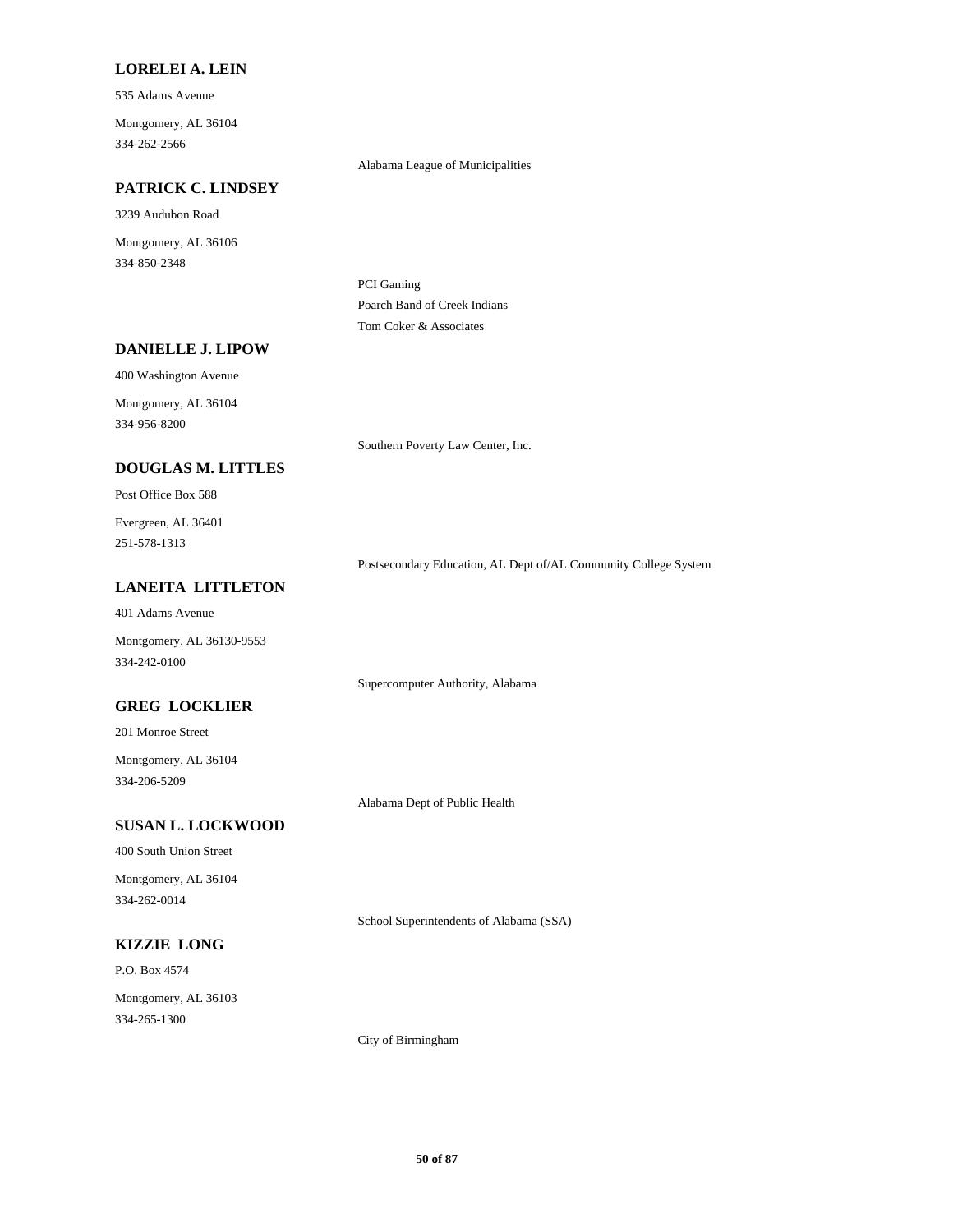#### **DR. JAMES LOWE, JR.**

351 North Broad Street

251-405-7130 Mobile, AL 36603-5898

#### Postsecondary Education, AL Dept of/AL Community College System

#### **DAVID W. LOWERY**

P.O. Box 1381

205-608-1033 Gardendale, AL 35071

> Alabama Press Association Birmingham Association of Realtors Franklin Resources Group, LLC

## **SCOTT E. LUDWIG**

200 Clinton Avenue, West

256-517-5151 Huntsville, AL 35801

Goodyear Tire & Rubber Company, The

## **KATHIE F. LYNCH**

600 Dexter Avenue, Suite S-101

334-242-7010 Montgomery, AL 36130

### **PAT LYNCH**

1240 Highland Lakes Trail

Birmingham, AL 35242 205-907-7446

Auditors Office, Alabama State

Bama Budweiser of Selma Bama Budweiser of Sylacauga Bama Budweiser of Anniston Bama Budweiser of Montgomery Shoals Distributing Incorporated Valley Budweiser Better Basics, INC. Birmingham Budweiser Distributing Company, Inc.

#### **KATHERINE C. LYNN**

770 Washington Avenue

334-242-4082 Montgomery, AL 36130

Alabama Building Commission

#### **BETH MARIETTA LYONS**

56 St. Joseph St., Suite 711 251-690-9111 Mobile, AL 36602

City of Mobile Alabama Seafood Association, Inc. ADAD, Inc Mobile Airport Authority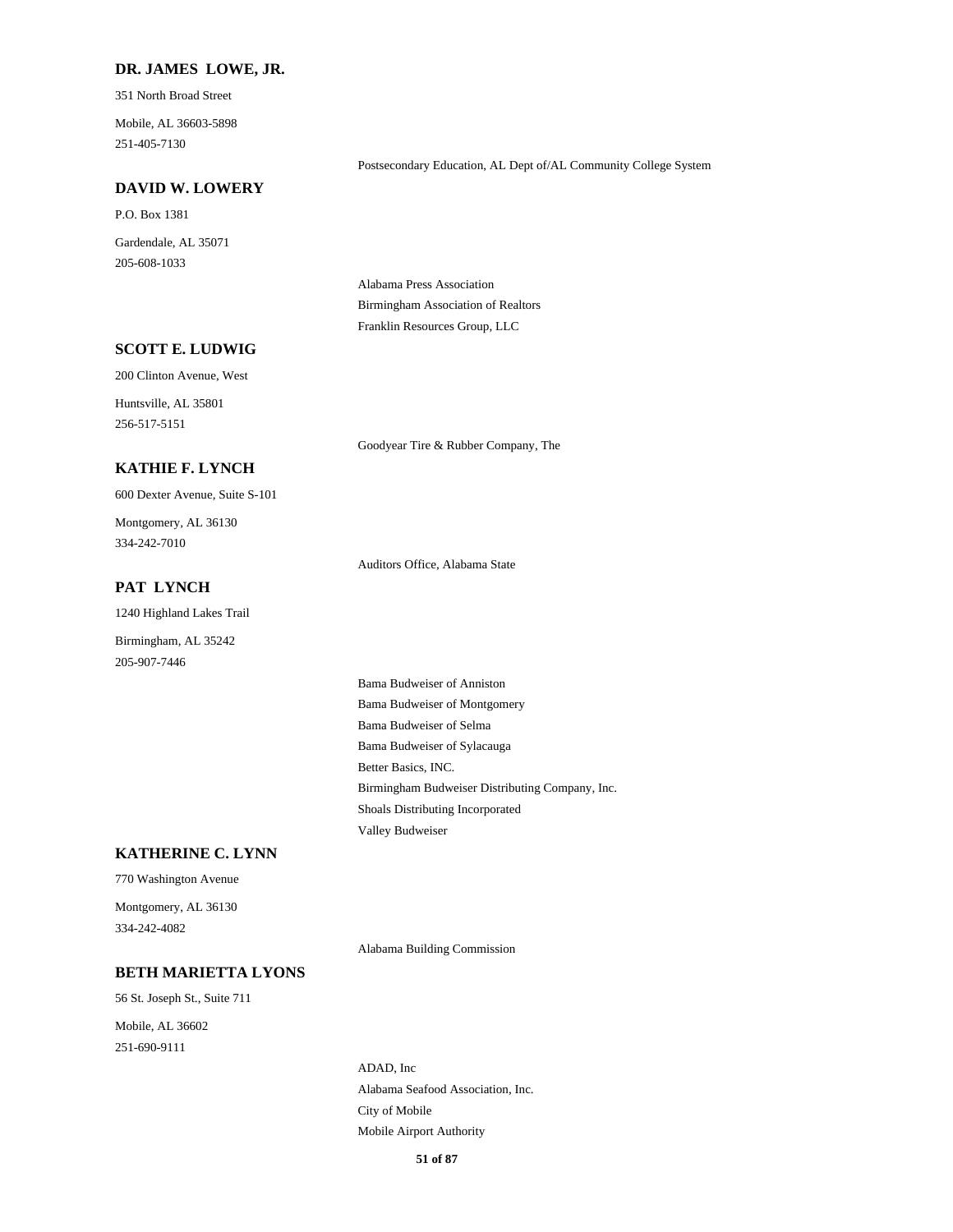Mobile County Commission Mobile Bar Pilots, LLC Mobile Area Chamber of Commerce Mobile County Racing Commission Revenue Commissioner of Mobile County Probate Court of Mobile County Mobile New Car & Truck Dealers Association

### **JAMES K. LYONS**

Buckmasters Inc. HMC Group LLC **DAN M. MARTIN** 334-868-3723 Montgomery, AL 36103 Alabama Education Association Post Office Box 4177 **AMY H. MARLOWE** 334-834-9790 Montgomery, AL 36103-4177 Epilepsy Foundation of Alabama Franklin Resources Group, LLC Alabama Public Health Care Authority Consumer Healthcare Products Association Universal Health Services, Inc. Wastewater Utility Management Association, Alabama Jones Group, LLC, The Melvin Maraman & Associates Montgomery, AL 36104 334-303-6458 **MELVIN L. MARAMAN** 453 South Hull Street Central Alabama Community College 34091 US Highway 280 **STEVEN D. MAHAFFEY** 256-378-2010 Childersburg, AL 35044 Alabama Education Association 1851 Graham Street **HENRY C. MABRY, III** 334-834-9790 Montgomery, AL 36106 Alabama State Port Authority 250 N. Water Street, Suite 300 251-441-7200 Mobile, AL 36602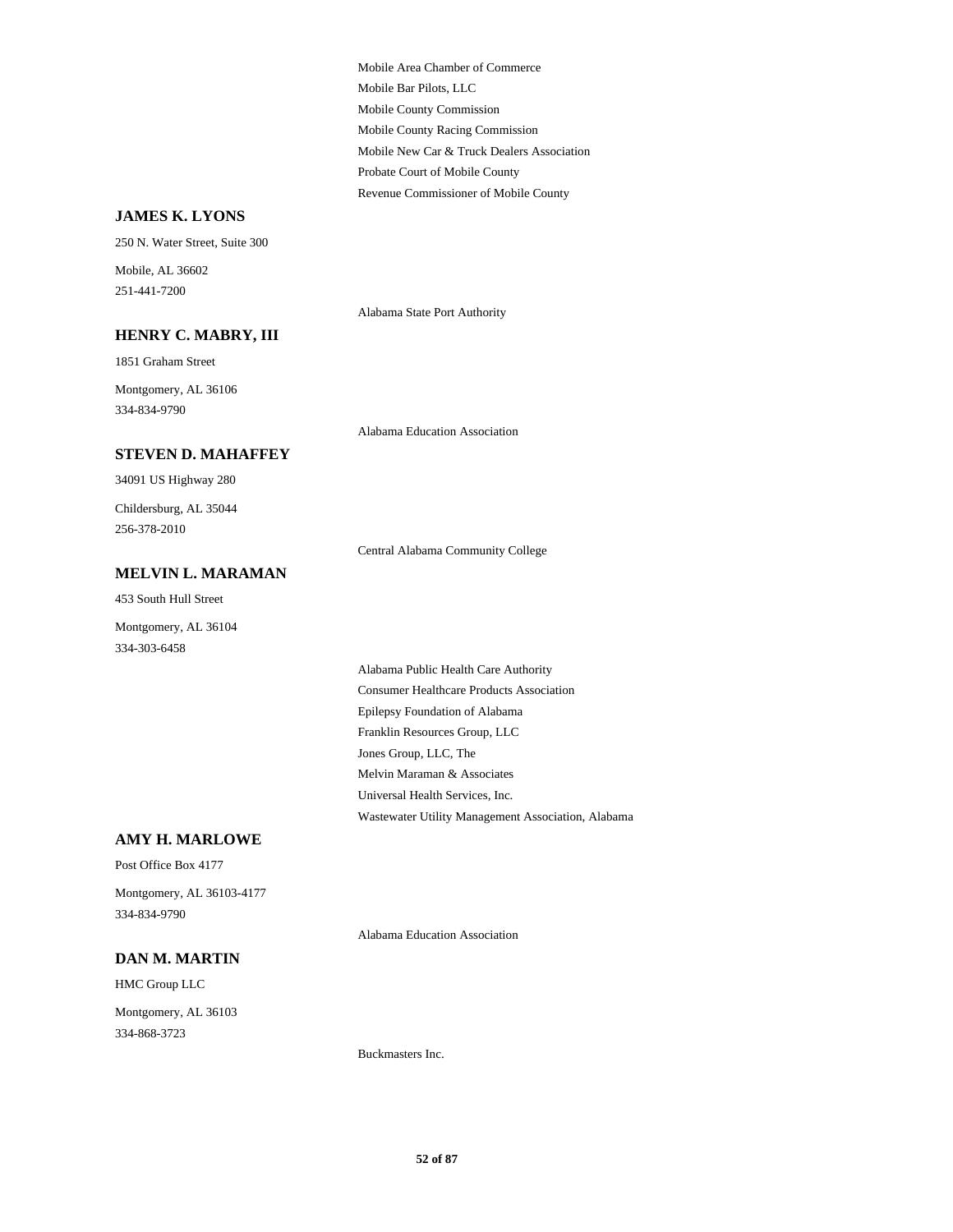### **JEFF ARCHER MARTIN**

613 Ridge Park Drive

334-221-5882 Montgomery, AL 36117

> Alabama Humane Federation Conservation Alabama

## **KIMBERLY Z. MARTIN**

P.O. Box 231267

334-290-4420 Montgomery, AL 36123-1267

Alabama Crime Victims Compensation Commission

## **STEPHEN MARTIN**

Post Office Box 4177

334-834-9790 Montgomery, AL 36103-4177

Alabama Education Association

## **CAMERON MARTINDALE**

P.O. Box 79

334-240-9423 Montgomery, AL 36101

Montgomery Area Chamber Of Commerce

## **FELICIA MASON**

3324 Independence Drive

Birmingham, AL 35209 205-871-7737

Alabama Press Association

#### **DANNY JOE MASSEY**

402-F South Decatur Street

334-264-8758 Montgomery, AL 36104

United Transportation Union

## **JARROD D. MASSEY**

166 Commerce Street, Suite 300

334-386-2740 Montgomery, AL 36104

> Association of American Publishers Better Basics, INC. Community Education Centers, Inc. Alabama Correctional Organization 2WR/HolmesWilkins Architects, Inc. Alabama Association of Area Agencies on Aging Alabama Association of Regional Councils Learning Through Sports, LLC Interactive Speech Solutions, Inc. I 4 Learning, Inc. Impact Management Group, Inc. Institute for America's Health

> > **53 of 87**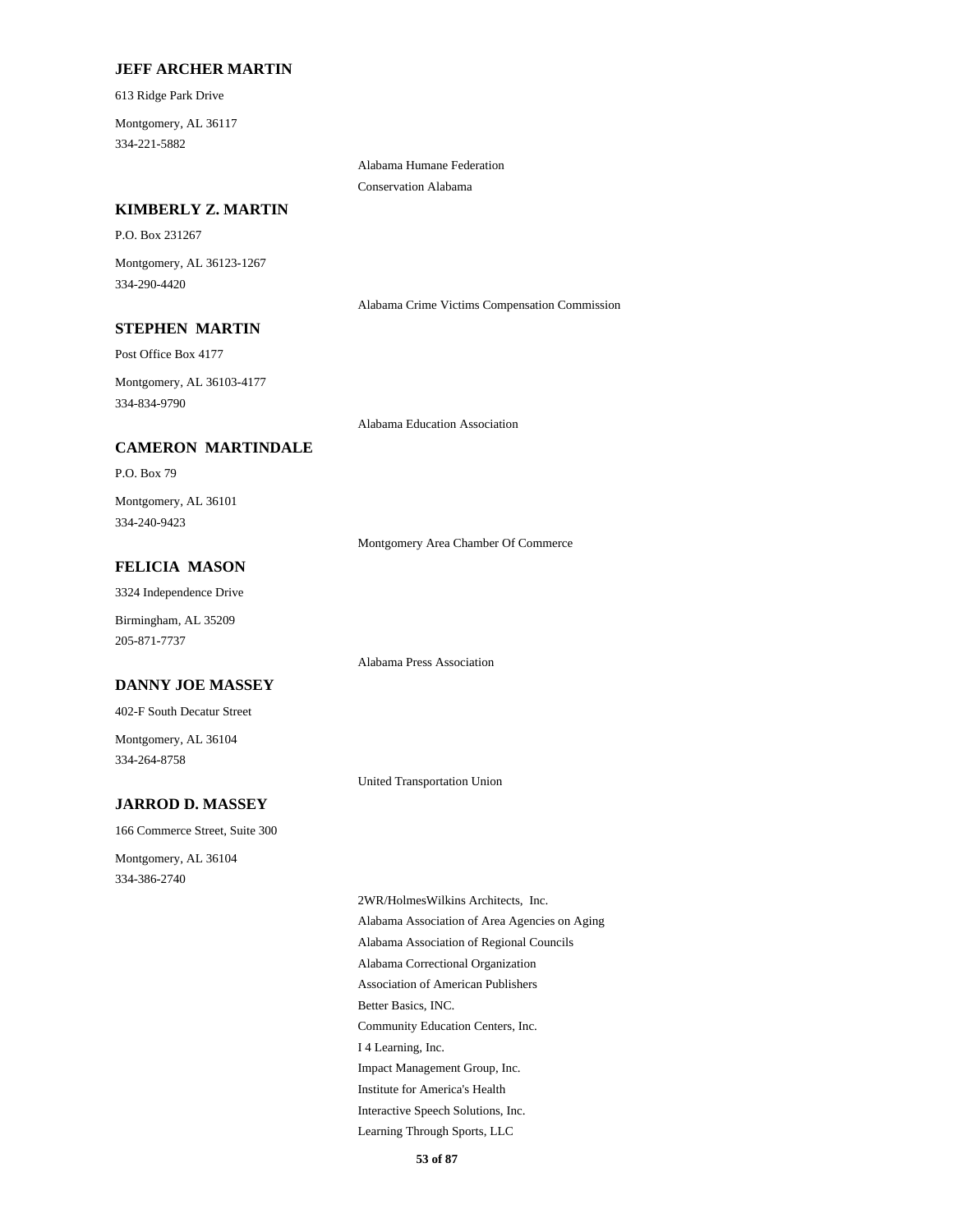Pinnacle Education, Inc. Products & Learning Solutions, Inc. Mantra Governmental Massey Development Group,Inc. Sarrell Regional Dental Center for Public Health, Inc. Software Technology Inc (STI) Resorts Development Group II, LLC (DE) Ronnie Gilley Properties, Inc.

#### **DENNIS ANTHONY MASTANDO, JR.**

7037 Old Madison Pike Huntsville, AL 35806

256-382-3856

DeltaCom, Inc.

## **MATRIX, LLC**

644 South Perry Street

334-262-5478 Montgomery, AL 36104

> Alabama Association of Fire Chiefs Barber Companies Treasure Forest Association, Alabama

### **JOHN M MATSON, JR**

4156 Carmichael Road

334-271-6214 Montgomery, AL 36106

Alabama Nursing Home Association

### **STEPHEN W. MAY, III**

8135 McFarland Blvd.

Northport, AL 35476 205-333-1590

Alabama Forestry Commission

## **MAYNARD, COOPER & GALE, P.C.**

100 North Union Street

334-262-2001 Montgomery, AL 36104

> Economic Development Partnership of Alabama Energen Corporation Children's Hospital of Alabama dba Children's Health System Baptist Health System Inc. Blue Cross & Blue Shield of Alabama United States Steel Corporation Waste Management Torchmark Corporation Mutual Savings Life Insurance Co. Regions Financial Corporation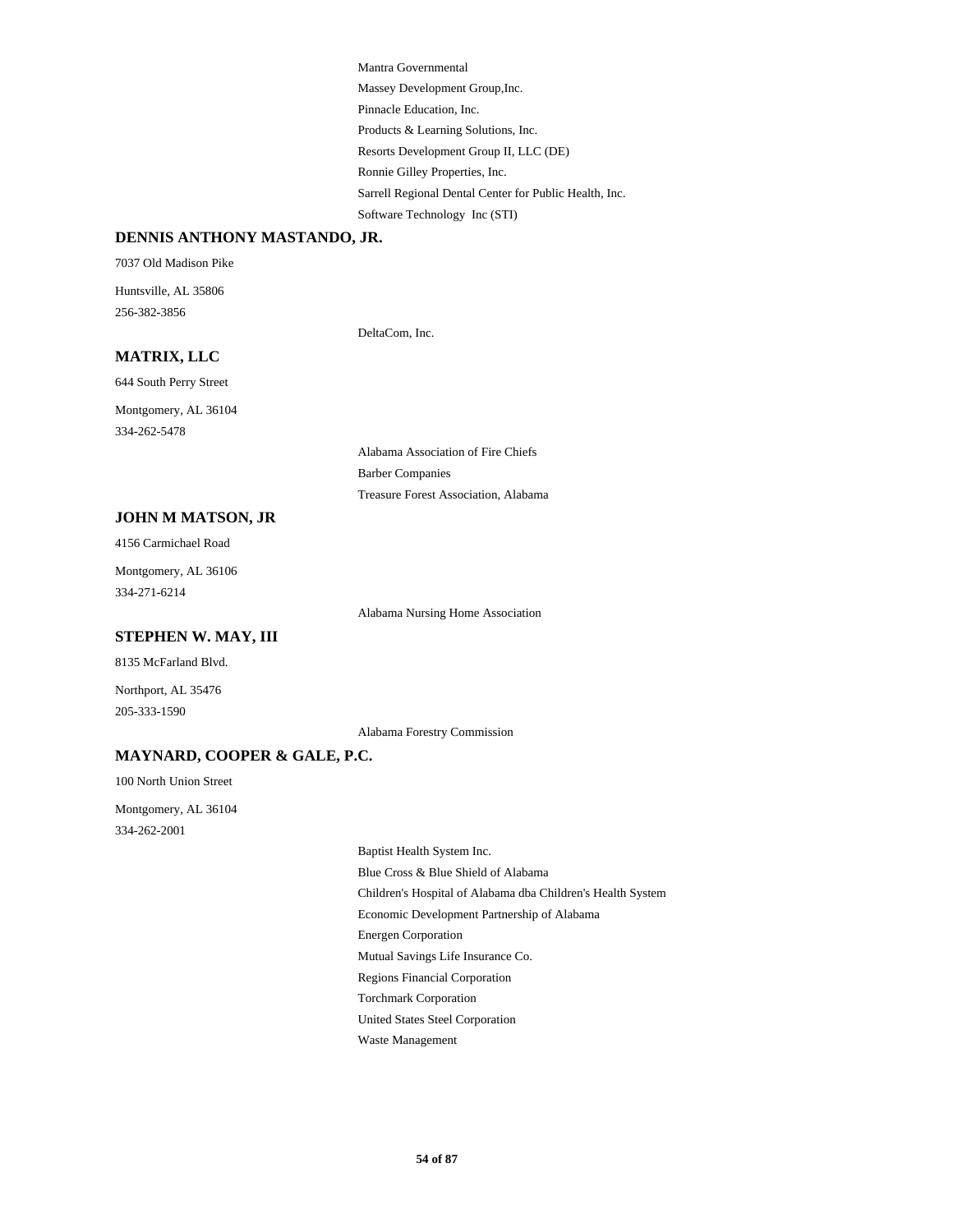#### **LINDA MAYNOR**

655 Gallatin St.

256-551-0171 Huntsville, AL 35801

Maynard, Cooper & Gale, PC

### **HELEN T. McALPINE**

3421 Meridian Street, North

256-551-3117 Huntsville, AL 35811

#### **SID McANNALLY**

1901 Sixth Avenue North

205-254-1000 Birmingham, AL 35203

**EDWIN J. McARTHUR**

#### Energen Corporation

110 North Jackson Street 334-834-6965 Montgomery, AL 36104

Alabama State Employees Association

Postsecondary Education, AL Dept of/AL Community College System

Postsecondary Education, AL Dept of/AL Community College System

## **SUSAN A. McBRIDE**

220 Alco Drive, P.O. Box 958

251-809-1551 Brewton, AL 36427-0958

#### **FRED J. McCALLUM, JR.**

600 North 19th Street

205-714-0625 Birmingham, AL 35203

AT&T Alabama

## **VICTOR DAVID McCARLEY**

141 London Parkway

205-326-4129 Birmingham, AL 35211

Alabama Independent Insurance Agents, Inc.

## **WILLIAM LORING McCARTY**

22 Inverness Center Parkway

205-437-2137 Birmingham, AL 35242

Alabama Credit Union League

**PATRICE MCCLAMMY**

334-669-0711 Montgomery, AL 36125

P.O. Box 251624

Knight McClammy Group, LLC, The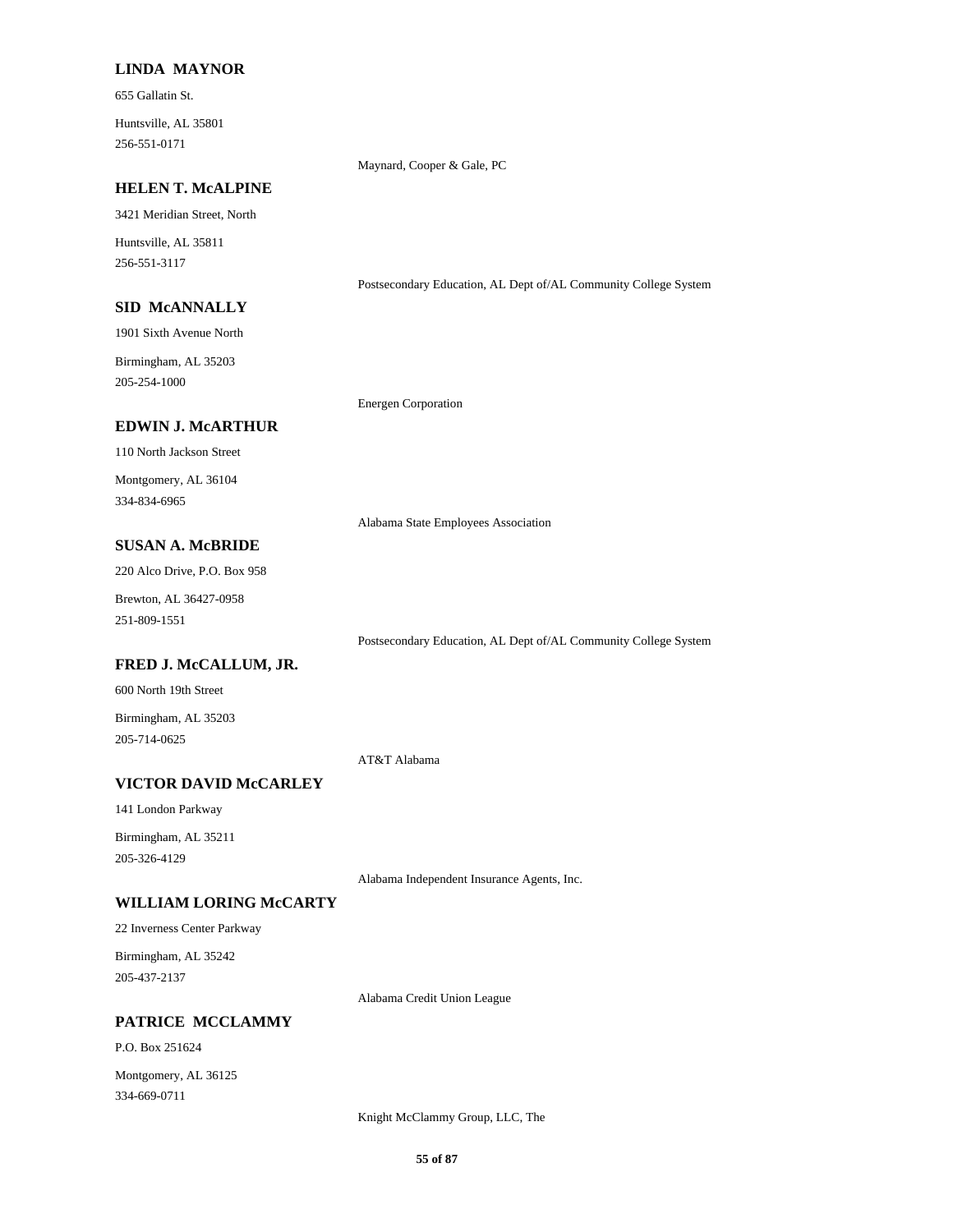## **DAN HARDY McCRARY**

Post Office Box 306

205-251-8100 Birmingham, AL 35201

Alabama Power Company

### **CHARLES R. McDONALD**

4252 Carmichael Road

334-386-0393 Montgomery, AL 36106

> Alabama Retail Association Business Council of Alabama Gulf Coast Exploreum Science Center

### **JANICE P. MCDONALD**

Post Office Box 5616

334-242-7559 Montgomery, AL 36103-5616

Secretary of State, Alabama

## **MATTHEW C. McDONALD**

#### 254 State Street

251-432-1414 Mobile, AL 36603

Alabama Civil Justice Reform Committee

#### **MILTON E. MCGREGOR**

400 South Union Street

Montgomery, AL 36104 334-265-1506

> Jefferson County Racing Association Inc. Macon County Greyhound Park, Inc.

## **CYNTHIA JEFFERSON McKIM**

State of Alabama Board for Registration of Architects,

334-242-4179 Montgomery, AL 36130-4450

Alabama Board of Architects

## **WAYNE MCMAHAN**

836 Washington Avenue

334-265-1684 Montgomery, AL 36104

Alabama Dental Association

### **HARRY M. McMILLAN**

Post Office Box 241651

334-244-9119 Montgomery, AL 36124-1651

McMillan & Associates LLC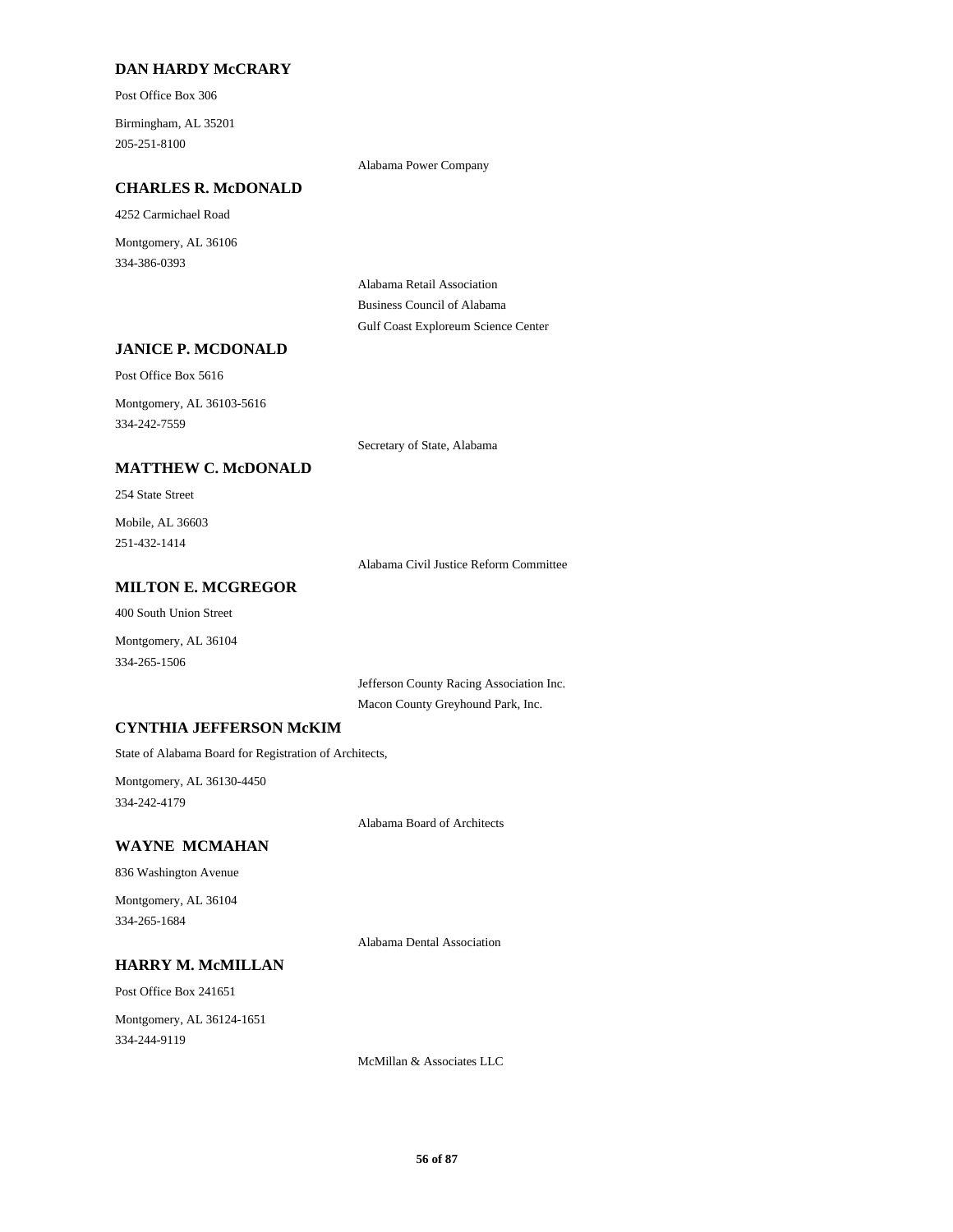#### **JOHN MCMILLAN**

2031 Hazel Hedge Lane

251-327-6554 Montgomery, AL 36106

Alabama Legislative Leadership Initiative

## **MCMILLAN & ASSOCIATES,LLC**

P.O. Box 241651

334-244-9119 Montgomery, AL 36124-1651

> Alabama Water & Waste Water Institute Alabama Onsite Wastewater Association Alabama Association of School Boards Bloom Group Inc., The School Superintendents of Alabama (SSA) Compass Bank Carmeuse Lime & Stone Corporation

## **ANNE S. MCNUTT**

1411 Indiana Avenue

205-648-8883 Jasper, AL 35501

Postsecondary Education, AL Dept of/AL Community College System

### **EDGAR RANDALL MCRAE, JR.**

4770A Woodmere Blvd.

334-272-8780 Montgomery, AL 36106

International Paper Company

## **PATRICK MCWHORTER**

Post Office Box 241281

334-277-9565 Montgomery, AL 36124

McWhorter Group, Inc., The

### **THE MCWHORTER GROUP**

Post Office Box 241281

334-277-9565 Montgomery, AL 36124

Coventry First Gulfstream Natural Gas System, L. L. C. Nurse Practitioner Alliance of Alabama Avis Budget Group, Inc. Alabama Grocers Association Anheuser-Busch Companies, Inc. Assurant Inc. Property Casualty Insurers Association of America United Healthcare Services, Inc. Town of Hayneville Reed Elsevier Resurrection Catholic Missions of the South, Inc. Shelton Fireworks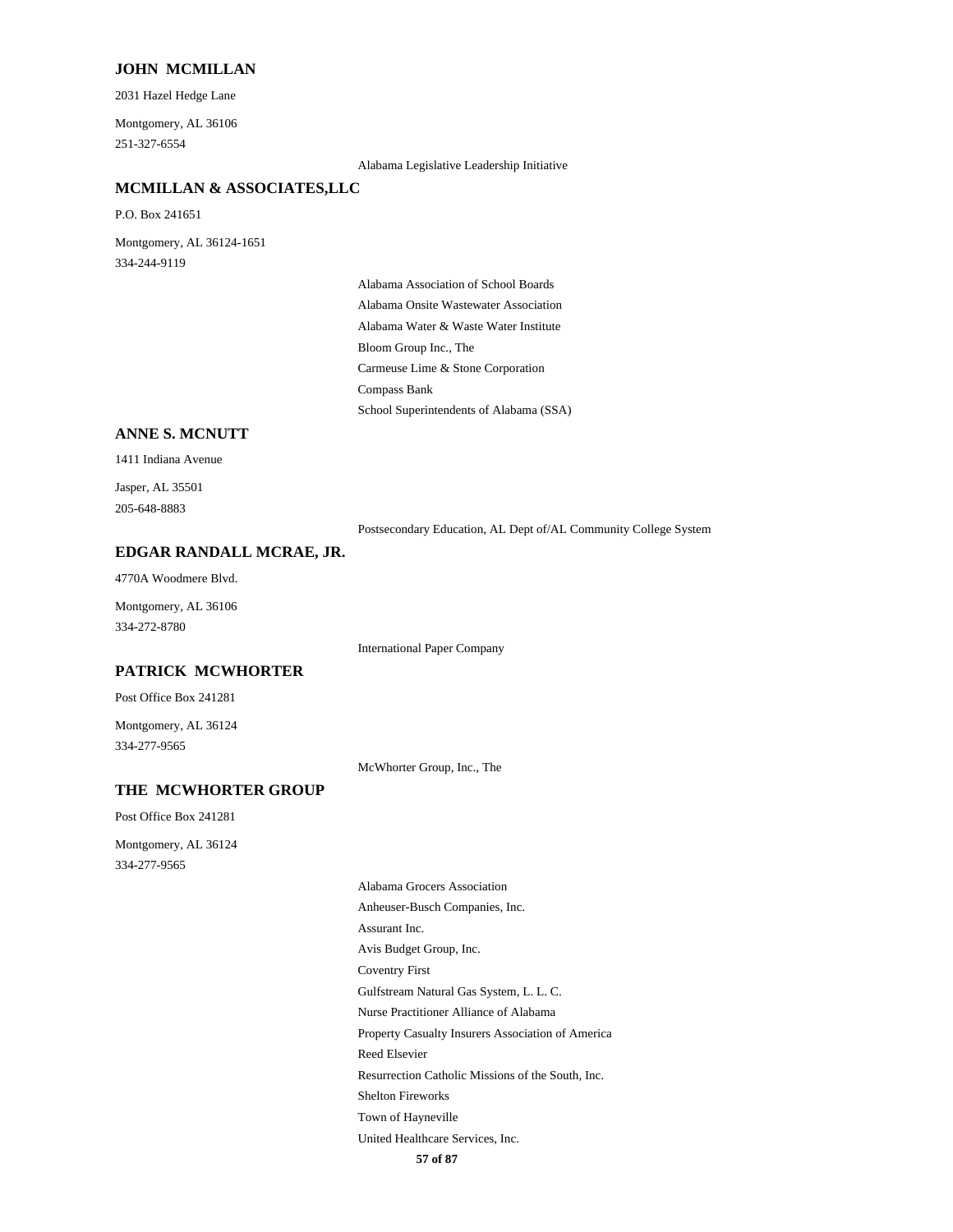Valley Services, Inc. Williams Companies, The

### **J. ROBIN MEARS**

1810 Decatur Hwy

205-849-7902 Fultondale, AL 35068

Alabama Christian Education Association

## **WILLIAM A. MEEHAN**

125 So Ripley Street

334-242-5645 Montgomery, AL 36104

Jacksonville State University

## **JIM S. MERCER**

466 Marywood Lane

205-837-2370 Hoover, AL 25116

GlaxoSmithKline

## **JAMES MICHAEL MERRILL**

2012 Seaton Park

334-279-9755 Montgomery, AL 36116

Alabama Academy of Ophthalmology

## **JUDY M. MERRITT**

4600 Valleydale Road

Birmingham, AL 35242 205-983-5920

Postsecondary Education, AL Dept of/AL Community College System

## **TRACEY A. MEYER**

50 North Ripley Street

334-242-9700 Montgomery, AL 36104

Alabama Dept of Education

## **AUDREY D. MIDDLETON**

501 Dexter Avenue

334-242-5019 Montgomery, AL 36104

Alabama Medicaid Agency,

## **DEBORAH K. MILLER**

3 South Jackson Street 334-264-5537 Montgomery, AL 36104

> Business Council of Alabama Miller Development Group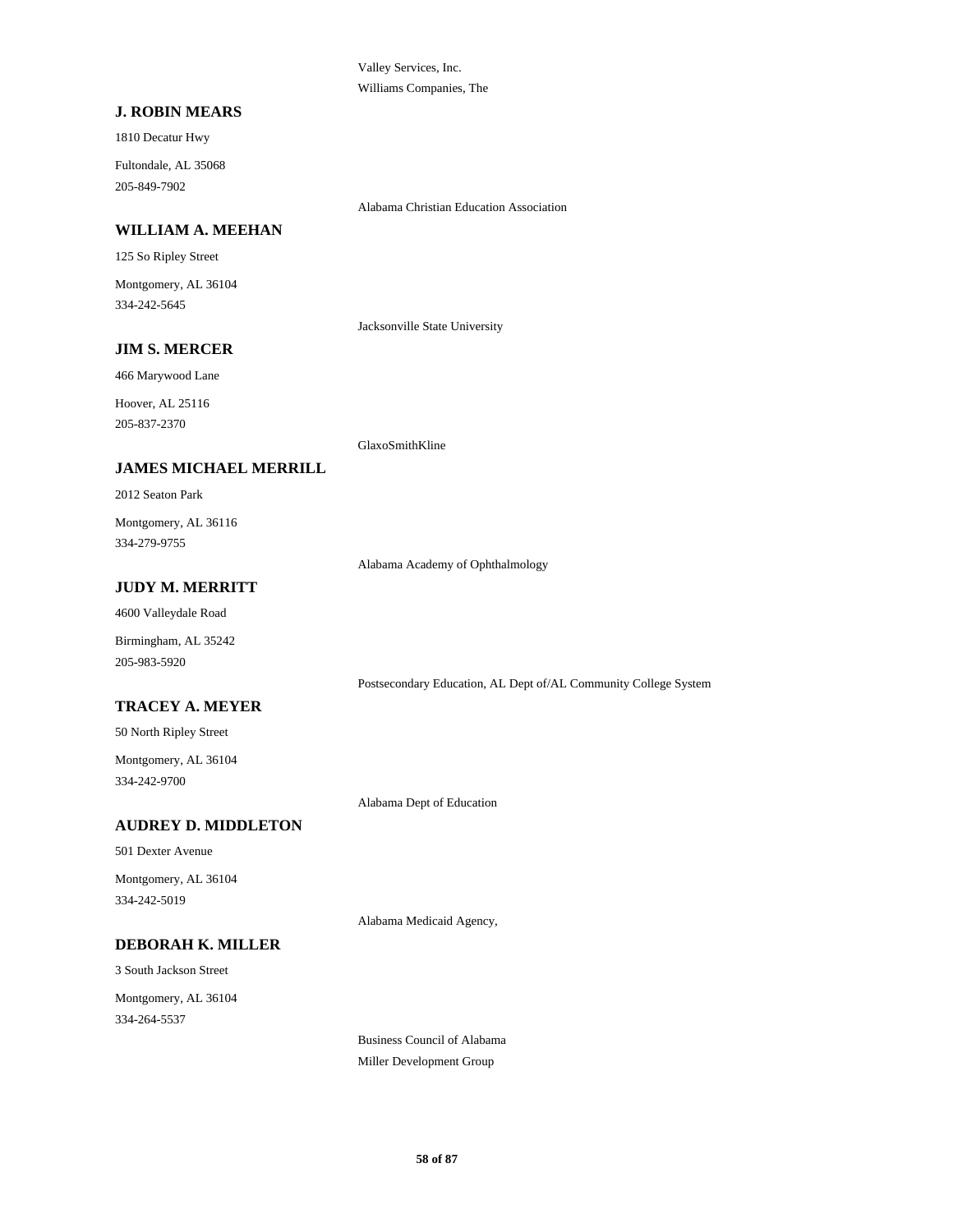#### **JEFF M. MILLER**

3 South Jackson Street

334-264-5537 Montgomery, AL 36104

#### Miller Development Group

### **MILLER DEVELOPMENT GROUP**

3 South Jackson Street

334-264-5537 Montgomery, AL 36104

> MA/Com-Tyco Electronics Professional Services Group Deborah K. Miller, LLC GlaxoSmithKline Recreation Vehicle Industry Association Vision Research Corporation Zoom Motorsports, LLC Southeast Cancer Network Specialty Vehicle Institute of America Civil Air Patrol Alabama Wing Alabama Sports Foundation Alabama Restaurant Association Alacare Home Health Services, Inc. Alabama State Chiropractic Association Alabama Association of REALTORS Alabama Association of Health Plans Alabama Railway Association Alabama Hospitality Association Business Council of Alabama Behavorial Health Systems City of Troy CGI Technologies & Solutions Ameronc American Subcontractors Association of Alabama Automobile Dealers Association of Alabama, Inc. Ascent Intergrated Medical Solutions

#### **R. VERNON MINTON**

64 North Union Street

251-861-2882 Montgomery, AL 36130

Alabama Dept of Conservation & Natural Resources

### **JAMES M. MITCHELL**

3000 Earl Goodwin Parkway 334-876-9230 Selma, AL 36703-2808

Postsecondary Education, AL Dept of/AL Community College System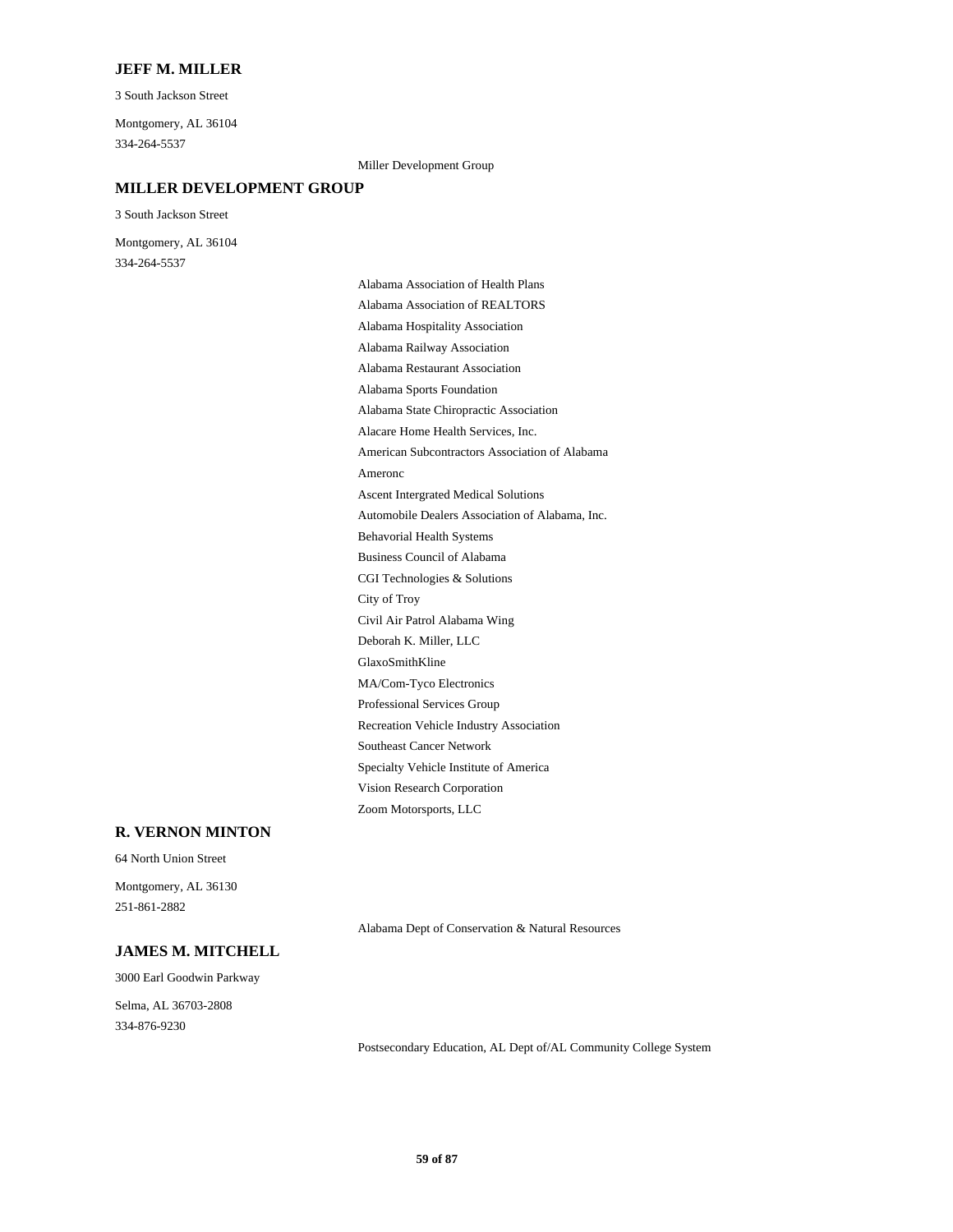## **PETER MAURY MITCHELL**

201 South Union Street

334-517-2410 Montgomery, AL 36130-0660

Alabama Criminal Justice Information Center

## **SCOTT MITCHELL**

300 Dexter Avenue

334-229-0600 Montgomery, AL 36104

> Alabama Administrative Office of Courts Supreme Court, Alabama

## **DAVID J MOLLAHAN**

1101 Washington Street

334-683-2301 Marion, AL 36756

Postsecondary Education, AL Dept of/AL Community College System

## **JESSICA WOODMAN MONROE**

10046 Chestnut Oak Drive

225-205-3503 Baton Rouge, LA 70809

Johnson & Johnson

## **DOUGLAS MOORE**

P.O. Box 20423

334-546-5221 Montgomery, AL 36116

## **JERRY MOORE**

25 Massachusetts Ave, NW,

202-639-3800 Washington, DC 20001

TEVA Pharmaceuticals USA

Whatley Health Services,Inc

## **JOHNNY MOORE**

441 High Street Suite 112

334-269-5450 Montgomery, AL 36104

> Novartis Pharmaceuticals Corporation Government Affairs, Inc. Teague Gilbert Gray & Moore,LLC Poarch Band of Creek Indians

## **TONY MOORE**

801 Adams Avenue 334-269-5450 Montgomery, AL 36104

> Bristol-Myers Squibb Company Southeast Alabama Gas District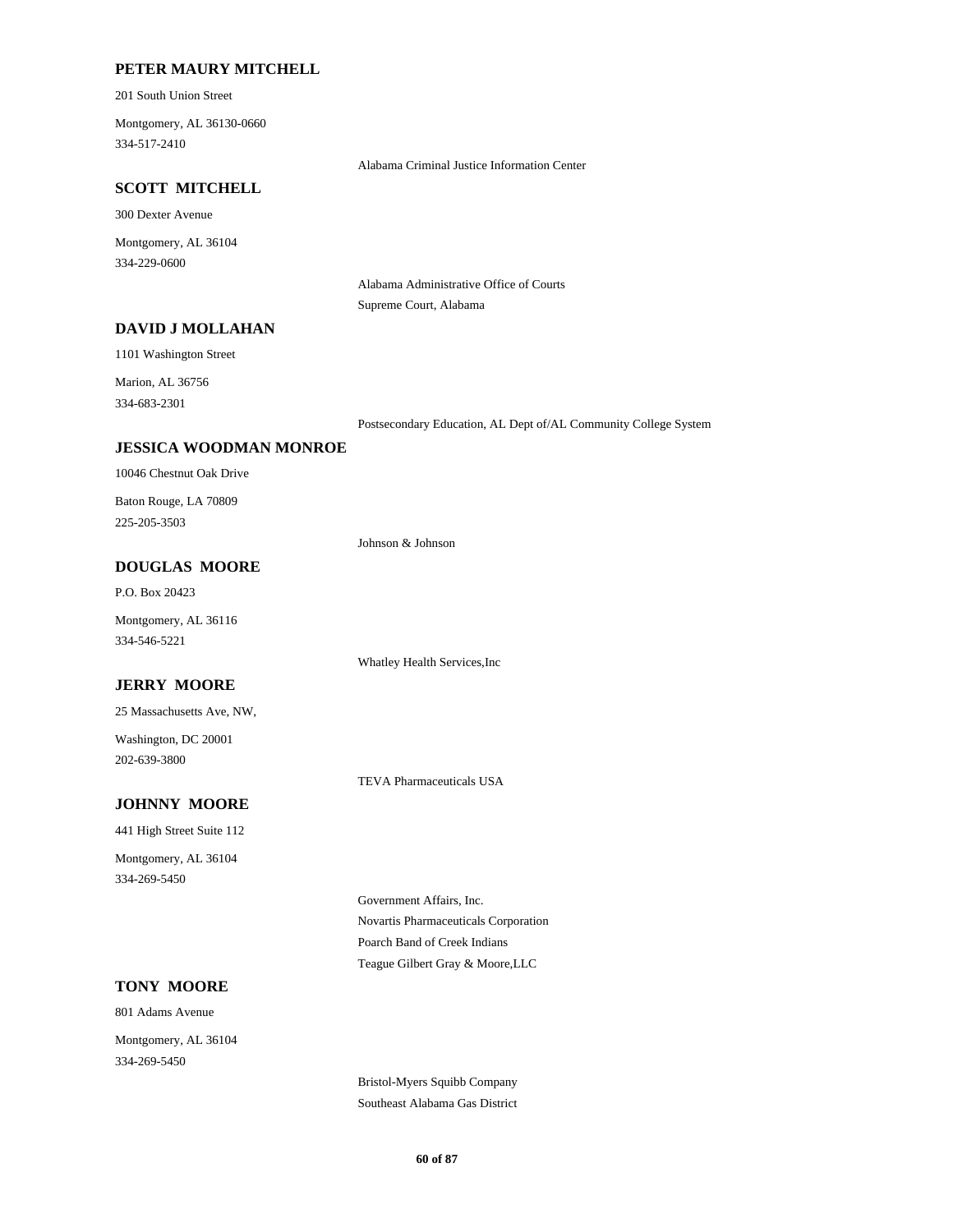### **HAROLD DEAN MOOTY, JR.**

600 Clay Street

334-264-0400 Montgomery, AL 36104

Petroleum and Convenience Marketers of Alabama

### **KIM SWINNEY MORGAN**

770 Washington Ave.

334-834-3477 Montgomery, AL 36104

**ROBERT "BOB" P. MOSCA**

2017 Lakemoor Drive

205-985-9488 Hoover, AL 35244

PHCC of Alabama

Alabama Hospital Association

#### **SAMUEL MUNNERLYN**

1225 Air Base Blvd.

334-420-4216 Montgomery, AL 36108

Postsecondary Education, AL Dept of/AL Community College System

## **STEVE MURRAY**

624 Washington Avenue

Montgomery, AL 36130

334-353-4692

Alabama Dept of Archives & History

## **JAMES "JAY" EDWARD MURRILL, JR**

412 Edgeland Place

205-215-0077 Birmingham, AL 35209

> Alabama Occupational Therapy Association AIDS Alabama, Inc. Southern Poverty Law Center, Inc. Gardnyr Michael Capital

### **ALGIE H. NEILL**

3 South Jackson Street

334-262-2228 Montgomery, AL 36104

Alabama State Chiropractic Association

#### **NEW MILLENNIUM ENTERPRISES, LLC**

104 S.W. Main Street

334-549-3120 Wetumpka, AL 36092

New Millennium Enterprises, L.L.C.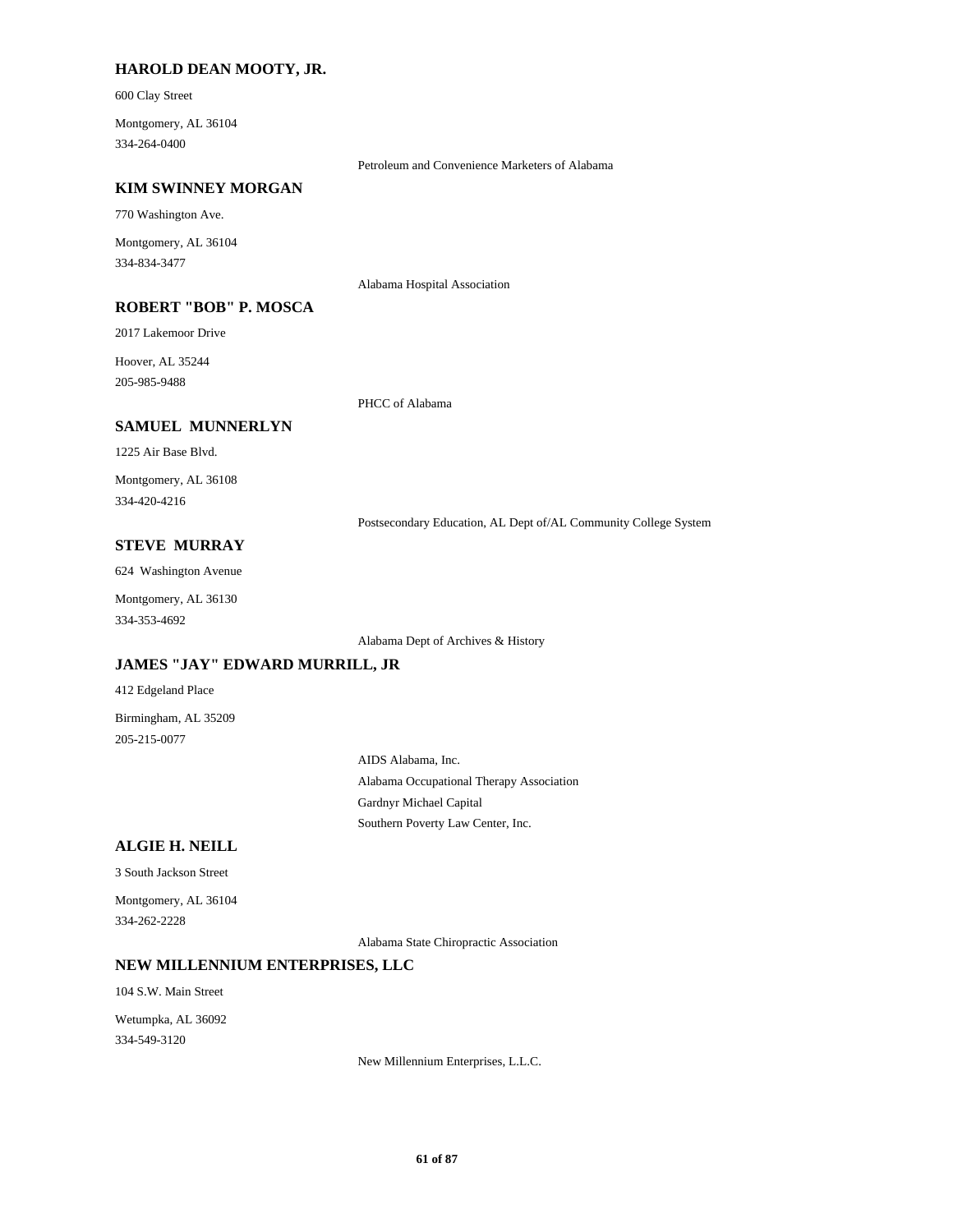#### **HOWARD LEROY NICHOLSON**

435 South McDonough Street

334-834-1061 Montgomery, AL 36104

Alabama AFL-CIO

## **CLARA M. NOBLES**

468 South Perry Street

334-230-2675 Montgomery, AL 36130-0900

Alabama Historical Commission

### **RALPH REYNARD NORMAN, III**

Post Office Box 303351

334-241-4119 Montgomery, AL 36130-3351

Alabama Dept of Insurance

## **GEORGE W. "BILLY" NORRELL**

630 Adams Avenue

334-832-4331 Montgomery, AL 36104

Road Builders Association, Alabama

## **STEPHANIE B. NORRELL**

Post Office Box 241651

334-244-9119 Montgomery, AL 36124-1651

McMillan & Associates LLC

#### **SHERRY NORRIS**

P O Box 241607

334-244-7828 Montgomery, AL 36124-1607

Alabama Manufactured Housing Association

## **BARBARA S. O'BRIEN**

1600 West 7th Street

817-570-1616 Fort Worth, TX 76102

Cash America International Inc.

Results, LLC

## **WILLIAM F. O'CONNOR, JR.**

2 North Jackson Street

334-265-5422 Montgomery, AL 36104

#### **MICHAEL O'MALLEY**

3 South Jackson Street

334-223-6272 Montgomery, AL 36104

> **62 of 87** Managed Health Strategies of Tuscaloosa Alabama Association of Health Plans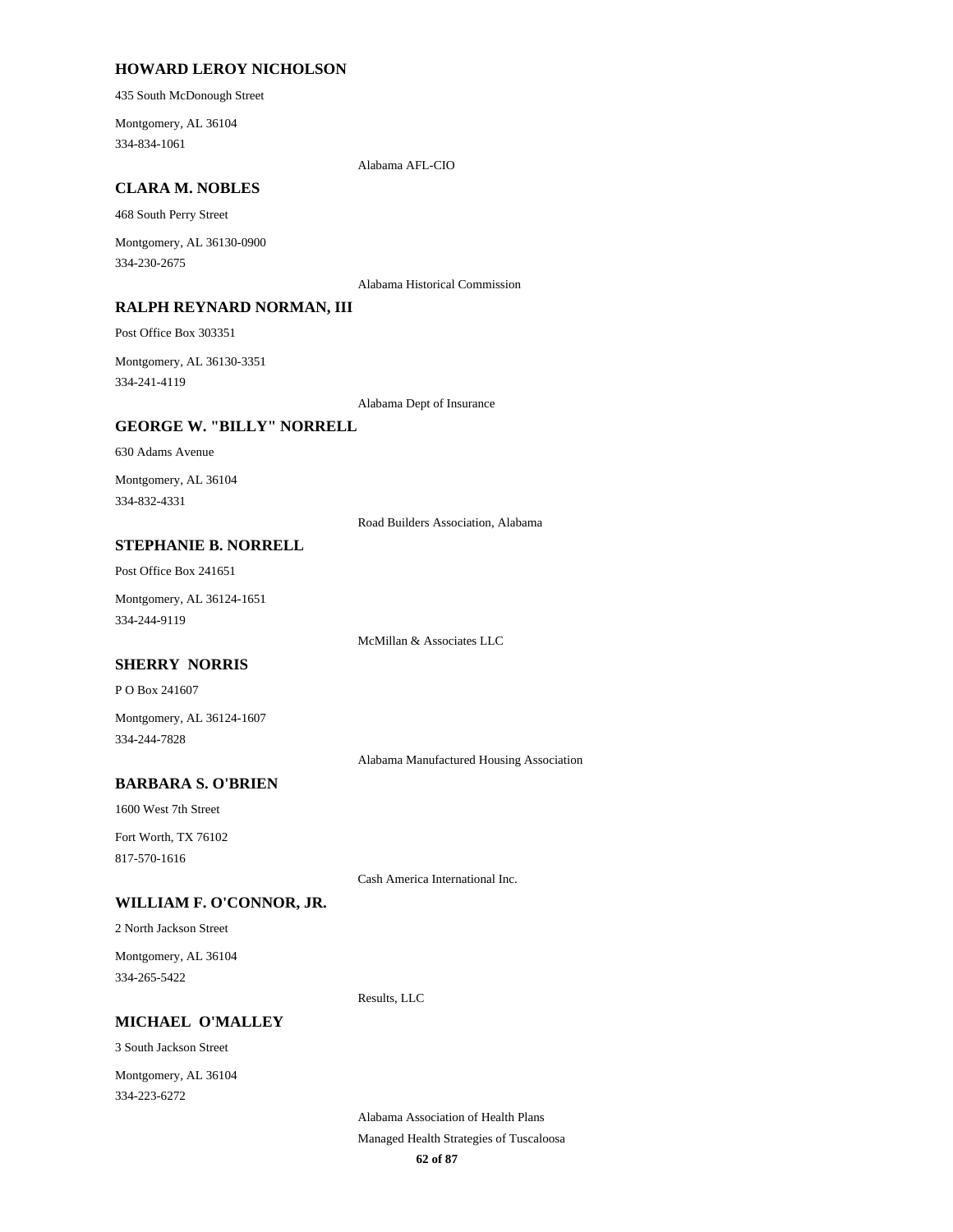Managed Health Strategies, Inc. Sigma Management Group Strategic Development Group

### **ROBERT OAKES**

301 S. Ripley Street

334-353-7806 Montgomery, AL 36130-2405

#### **RICHARD J. OATES**

555 Alabama Street

334-265-8733 Montgomery, AL 36104-4309

Alabama Pulp and Paper Council

Alabama Board of Pardons & Paroles

## **DENISE OLIVER**

Alabama Supercomputer Authority

334-832-2405 Montgomery, AL 36104

Supercomputer Authority, Alabama

## **MELISSA V. OLIVER**

129 West Columbus Street

334-320-5679 Dadeville, AL 36853

ARISE, Alabama

#### **ORTHOPAEDIC PROVIDER NETWORK OF ALABAMA, LLC**

P.O. Box 2447

205-247-2120 Tuscaloosa, AL 35403

> Bayside Orthopaedic and Rehabilitation Center, PC Gadsden Orthopaedic Associates, PC Orthopaedic Center, PC, The Alabama Orthopaedic Clinic, PC Anniston Orthopaedic Associates, PA Baldwin Bone and Joint, P.C. Southern Orthopaedic Surgeons, LLC Southlake Orthopaedic Sports Medicine and Spine Center, PC University Orthopaedic Clinic, PC Orthopaedic Clinic, PC, The Orthopaedic Specialists of Alabama, PC Southern Bone and Joint Specialists, PC

## **ALLEN EARLE OWEN**

P.O. Box 940

334-524-2195 Phenix City, AL 36868

MeadWestvaco Corporation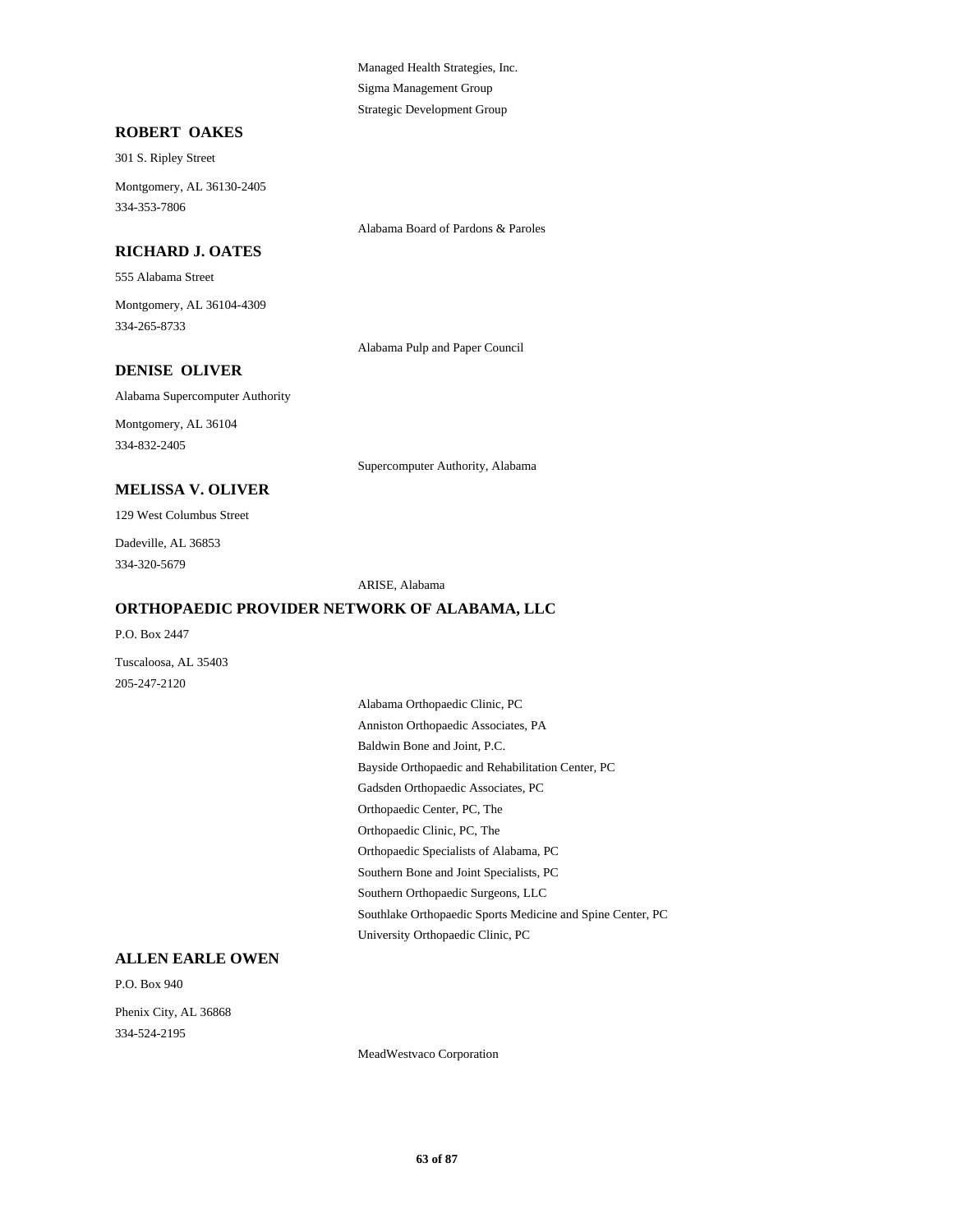#### **BRANDON OWENS**

1300 University Blvd

205-454-7151 Tuscaloosa, AL 35401

Alabama Beverage Licensees Association

Decatur-Morgan County Chamber of Commerce

Alabama Citizens for Constitutional Reform, Inc

## **CARY PAGE**

12009 Defender Drive SE

706-669-7458 Huntsville, AL 35803

### **JIM M. PAGE**

Post Office Box 2003

256-353-5312 Decatur, AL 35602-2003

#### **MARCUS B. PARAMORE**

Post Office Box 4419

334-241-8622 Montgomery, AL 36103-4419

Troy University

## **RICHARD MICHAEL PAREDES**

1730 Vineyard Way

850-528-6345 Tallahassee, FL 32317

Genentech Incorporated

## **GLENN A. PARKER**

110 North Jackson Street

334-834-6965 Montgomery, AL 36104

Alabama State Employees Association

## **JOHN PAUL PARKER**

655 York Drive

334-262-4177 Rogersville, AL 35652

Alabama Education Retirees Association

## **MARTY LEE PARKER**

4585 Industrial Road

251-246-8238 Jackson, AL 36545

#### **MILTON K. PARSONS**

PO Box 11248

334-221-2405 Montgomery, AL 36111

Organized Seafood Association of Alabama, Inc.

Boise Paper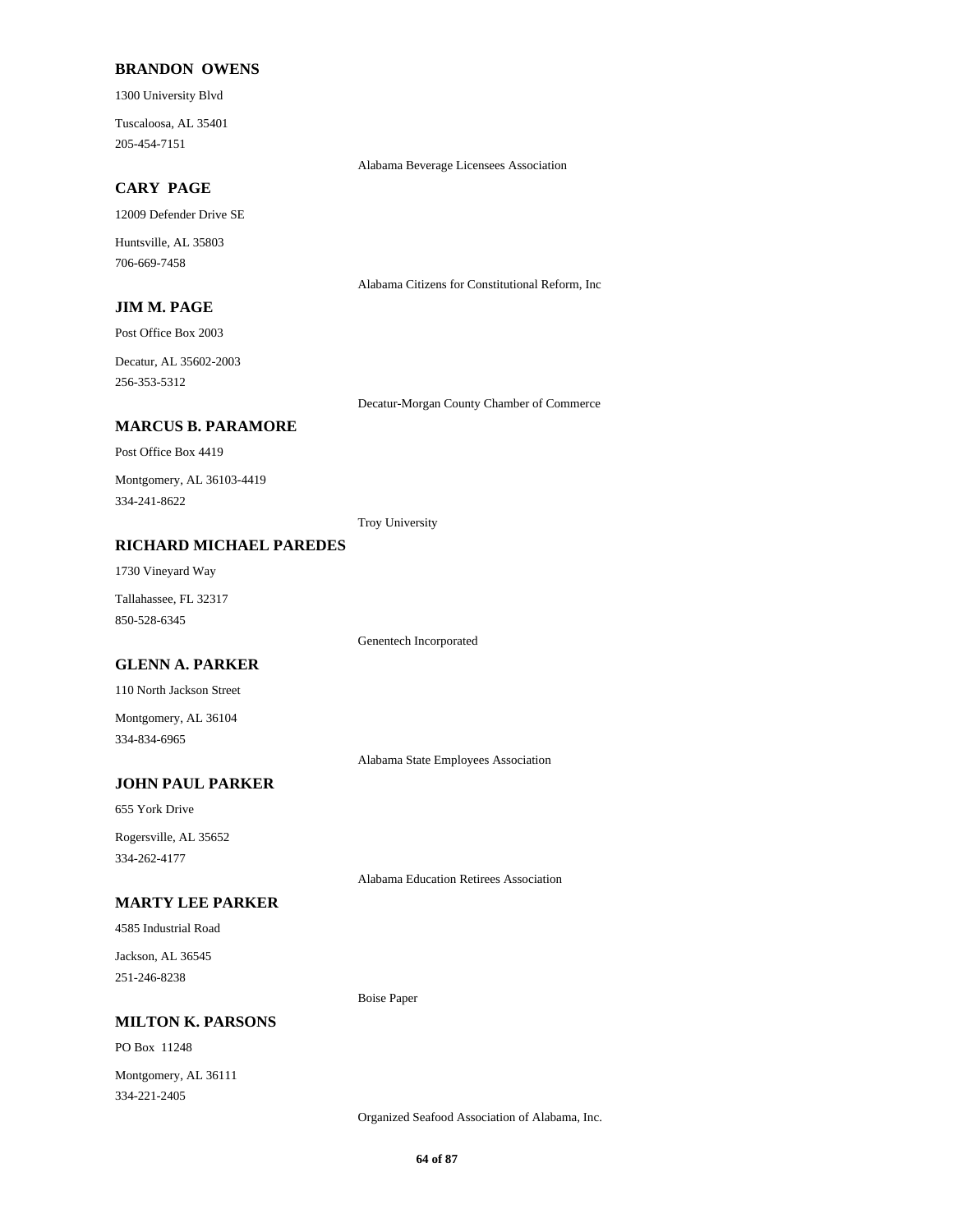### **G. FERRELL PATRICK**

6251 Kathmoor Drive

334-244-0095 Montgomery, AL 36117

> American Pharmacy Cooperative, Inc. CBS Supply, LLC Clark Richardson & Associates, Inc. Alabama Pharmacy Association Alabama Primary Health Care Association Alabama Small Business Institute of Commerce Community Health Systems ITeach US Patrick Company, The Reynolds American, Inc. CompassLearning Hewlett-Packard Company InsureNet, Inc

#### **BENJAMIN W. PATTERSON**

423 S. Hull Street

334-262-2577 Montgomery, AL 36104

> Fine, Geddie & Associates, LLC Merck Sharp & Dohme Corp. & its Affiliates MultiState Assoc. Inc. o/b/o Healthcare Distribution Management Assn.

## **FREDDIE PATTERSON**

2 North Jackson Street

334-262-1800 Montgomery, AL 36104

> CSX Transportation, Inc. Capitol Resources of Alabama, LLC ServiceMaster Corporation, The JP Morgan - Chase Bank

#### **JOHN H. PAYNE**

6645 Memory Ln. 205-821-6203 Trussville, AL 35173

**AMELIA REID PEARSON**

P.O. Box 1000

256-395-2211 Wadley, AL 36276

#### **DEAN R. PEELER**

462 South Union Street 334-834-9707 Montgomery, AL 36104 JHP Consulting

Postsecondary Education, AL Dept of/AL Community College System

Alabama Petroleum Council, A Div. of API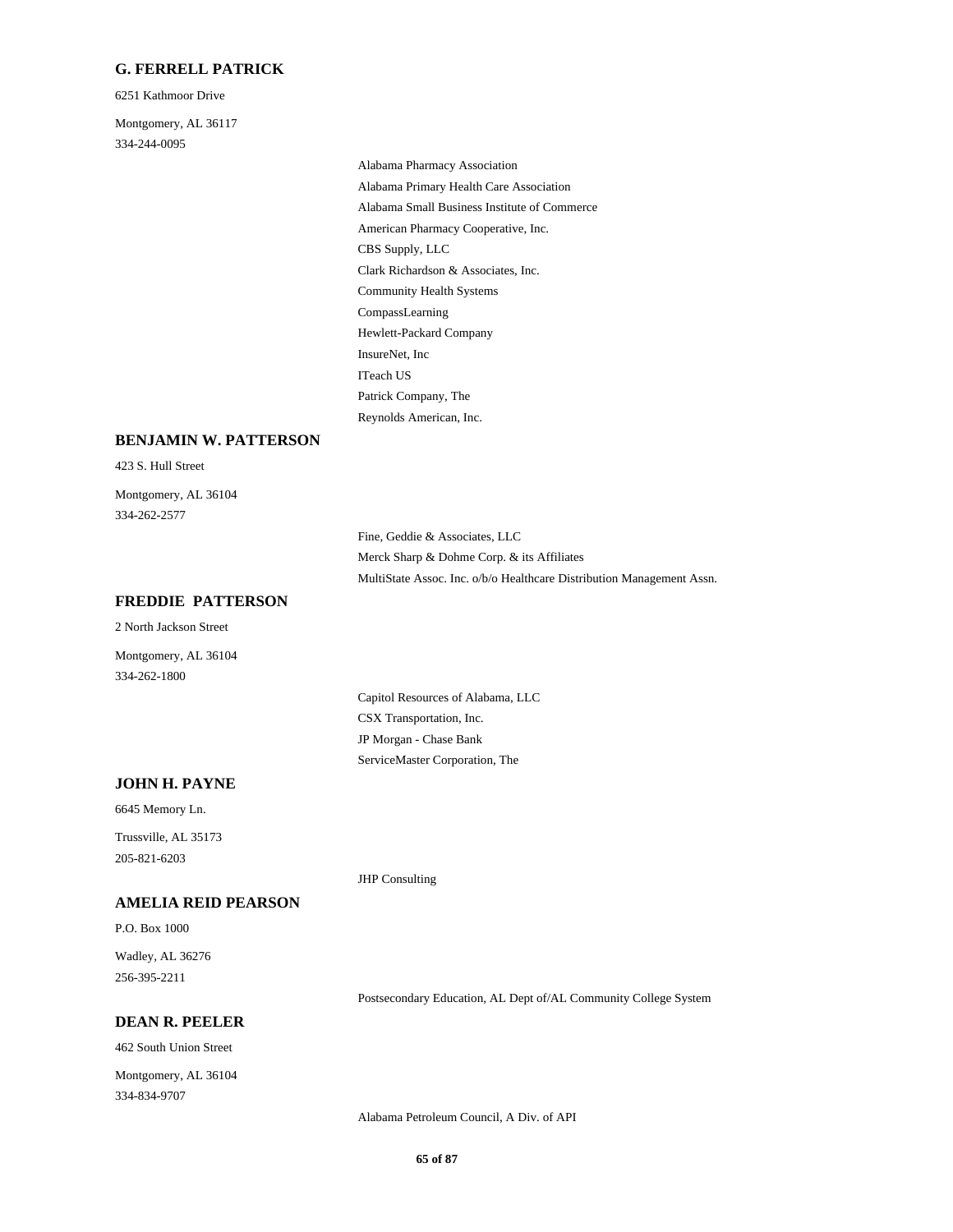## **DR. PAUL JAMES PELOQUIN, SR**

Po Box 725

256-236-4242 Ohatchee, AL 36271

Alabama Council on Pathological Gambling Inc (ACOPG)

#### **PATRICK JOHN PENDERGAST**

Post Office Box 66

334-215-3820 Mt. Meigs, AL 36057

Alabama Dept of Youth Services

## **GILES PERKINS**

104 23rd Street South

205-327-8188 Birmingham, AL 35233

> AIDS Alabama, Inc. Alabama Occupational Therapy Association Gardnyr Michael Capital

### **JOSEPH W. PERKINS**

|  |  |  | 644 South Perry Street |
|--|--|--|------------------------|
|--|--|--|------------------------|

334-262-5478 Montgomery, AL 36104

Matrix L.L.C.

## **DAVID PERRY**

1901 6th Avenue North

Birmingham, AL 35203 205-254-1000

Maynard, Cooper & Gale, PC

## **MARIE PFEIFFER**

Alabama Forestry Association

334-481-2135 Montgomery, AL 36054

Alabama Forestry Association

## **JOHN A. PICKENS**

309 N. Hull Street

333-426-3008 Montgomery, AL 36104

Alabama Appleseed Center for Law & Justice, Inc.

#### **THE PICKENS GROUP,LLC**

1712 Parkwood Drive

205-475-5900 Birmingham, AL 35215

> AT&T Alabama Jones Group, LLC, The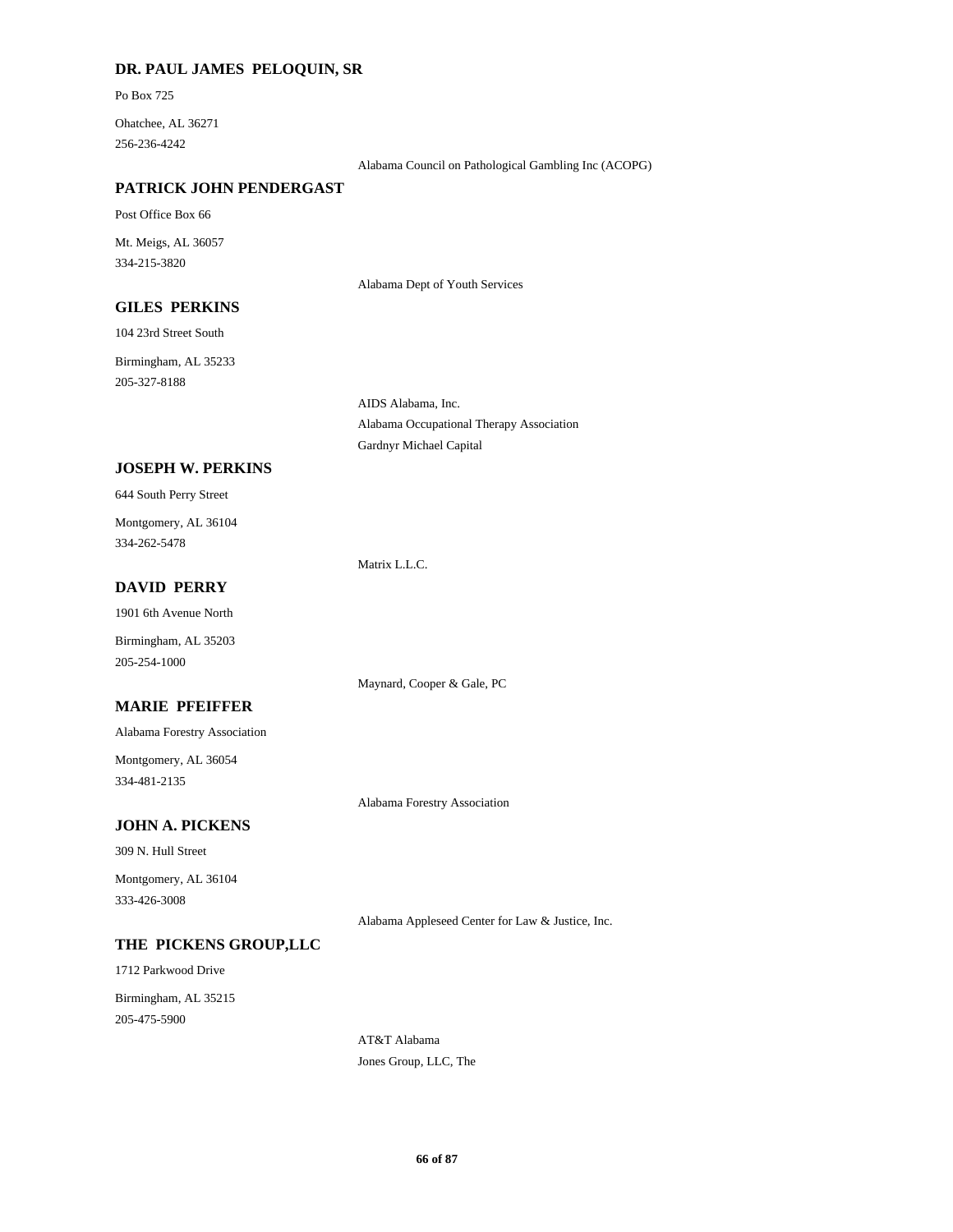## **PAUL PINYAN**

Post Office Box 11000

334-288-3900 Montgomery, AL 36191-0001

Alabama Farmers Federation/Alfa

### **LINDA S. PITTMAN**

400 South Union Street

334-265-1506 Montgomery, AL 36104

Jefferson County Racing Association Inc.

Macon County Greyhound Park, Inc.

## **CHRISTOPHER BERNARD PITTS**

5295 Vaughn Road

334-356-9995 Montgomery, AL 36116

Pitts Firm, The

## **ALLAN A. PIZZATO**

Alabama Public Television, Suite 400

205-328-8756 ext 138 Birmingham, AL 35205

Alabama Public Television (APT)

## **GARY L. PLEDGER**

600 North 19th Street

205-714-0222 Birmingham, AL 35203

AT&T Alabama

## **MARY E. PONS**

Association of County Commissions of Alabama

334-263-7594 Montgomery, AL 36104

Association of County Commissions of Alabama

## **DAVID H. POPE**

127 Peachtree Street, Suite 605

404-521-9900 Atlanta, GA 30303

Southern Environmental Law Center

## **MALCOLM PORTERA**

401 Queen City Avenue

205-348-5861 Tuscaloosa, AL 35401

University of Alabama System

## **D. SCOTT POSEY**

1 ThyssenKrupp Drive

251-289-3409 Calvert, AL 36513

> **67 of 87** Thyssenkrupp Steel USA, LLC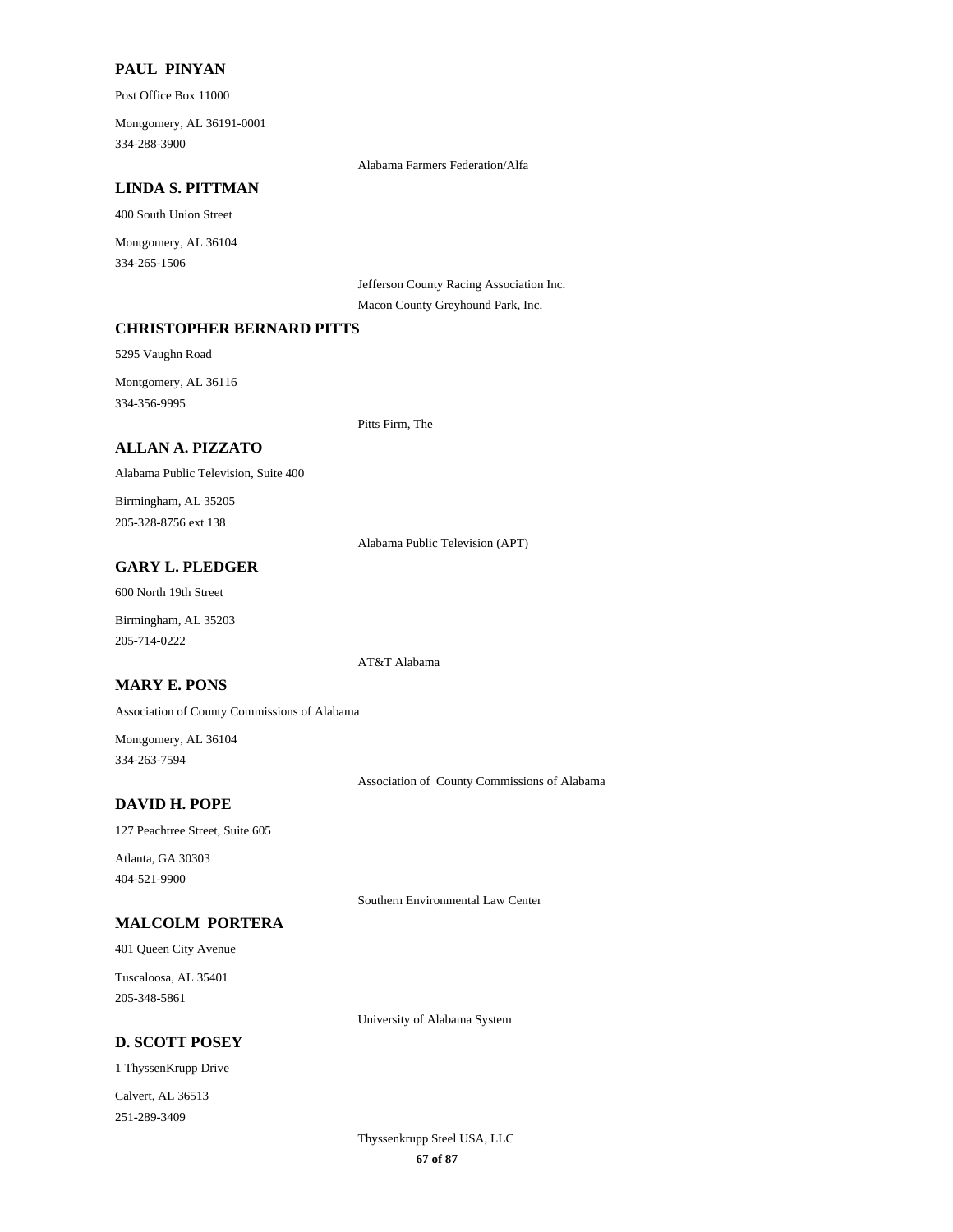## **JENNIFER DOUGHERTY POUNCY**

166 Commerce Street, Suite 300

334-386-2740 Montgomery, AL 36104

> Mantra Governmental Massey Development Group,Inc.

## **PATRICIA JEAN POWELL**

64 North Union Street, Suite 464

334-242-3484 Montgomery, AL 36130

Alabama Dept of Conservation & Natural Resources

#### **WILLIAM E. POWELL, III**

201 South Bainbridge Street

334-265-1867 Montgomery, AL 36104

Alabama Cattlemen's Association

## **NANETTE K. PREGNO**

4274 Lomac Street

334-213-2432 Montgomery, AL 36109-5423

> Alabama Independent Drugstore Association Franklin Resources Group, LLC

#### **STEPHEN DRU PRESTON**

2010 Brookwood Medical Center Drive

205-877-1796 Birmingham, AL 35209

Brookwood Medical Center

## **JACQUELINE THERASA PROVO**

2304 East Second Street

334-221-4295 Montgomery, AL 36106

Ariel Home Medical

## **PUBLIC STRATEGY ASSOCIATES**

117 Montgomery St, 3rd Fl

334-356-1305 Montgomery, AL 36104

TAC Schneider Electric

### **JOHN PUDNER**

Post Office Box 11000

334-288-3900 Montgomery, AL 36191-0001

Alabama Farmers Federation/Alfa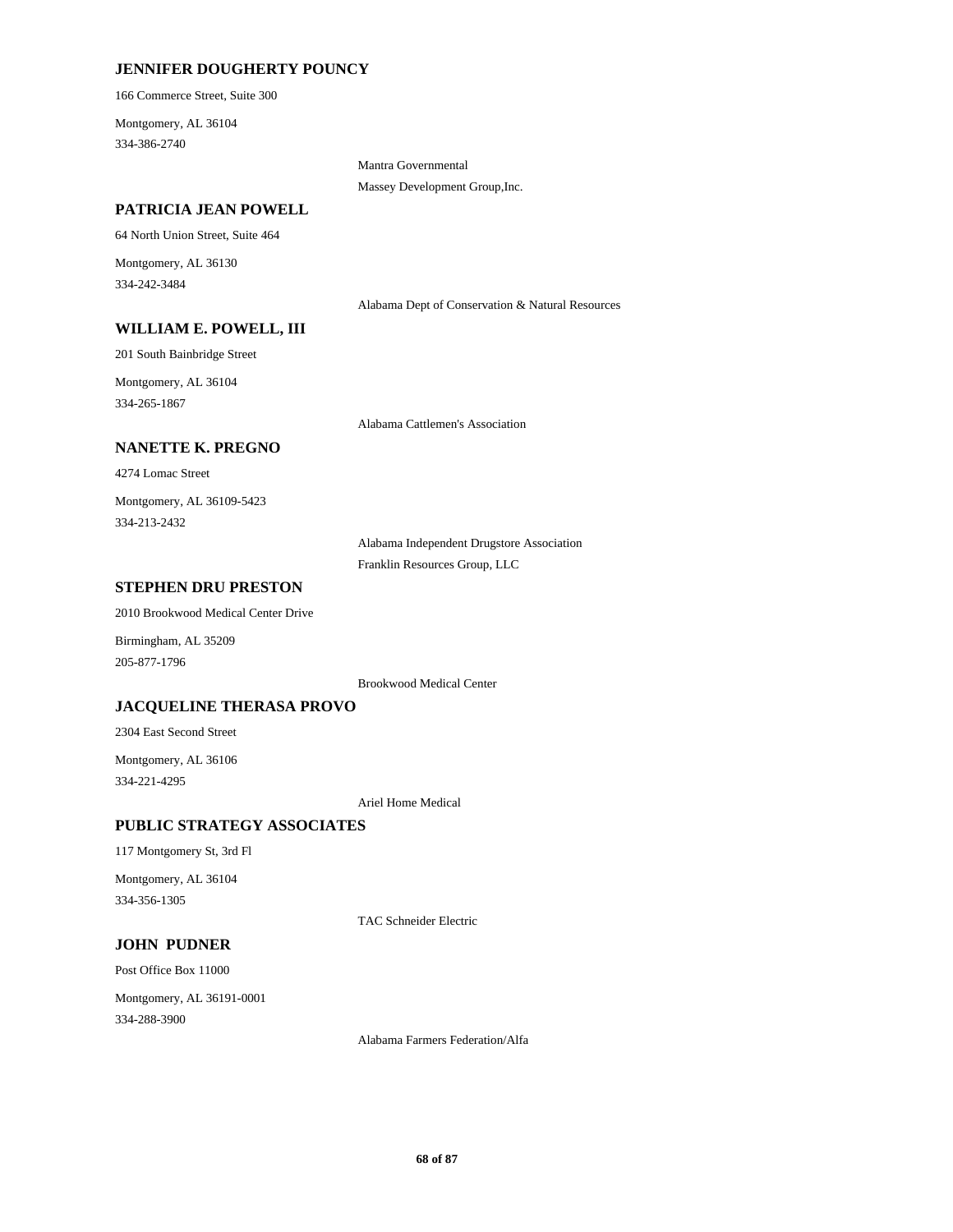## **M. N. PUGH**

64 North Union Street

334-242-3849 Montgomery, AL 36104

Alabama Dept of Conservation & Natural Resources

#### **WILLIAM B. RABY**

Association of County Commissions of Alabama

334-263-7594 Montgomery, AL 36104

Association of County Commissions of Alabama

Associated Builders & Contractors of Alabama

#### **CHARLIE J. REED**

1830 28th Avenue South

205-870-9768 Birmingham, AL 35209

#### **JOE L. REED**

Post Office Box 4177 334-834-9790 Montgomery, AL 36103-4177

> Alabama Democratic Conference Alabama Education Association

## **ANDRE L. REID**

4346 Forrest Park Drive

334-324-4270 Eight Mile, AL 36613

> Mobile County Commission Gulf Coast Entertainment,LLC AT&T Alabama The Integrity Group Steve Windom, LLC Nevada Coastal,LLC

#### **JASON TODD REID**

7515 Halycon Summit Dr., Suite 200

334-834-3006 Montgomery, AL 36117

Home Builders Association of Alabama

## **JERRY A. RENFROE**

100 North Union Street

334-265-1660 Montgomery, AL 36104

Alabama Mississippi Telecommunications Association

## **RICHARD R. RENSHAW**

PO Box 59287

205-835-7425 Birmingham, AL 35259

Trident Strategies Group, LLC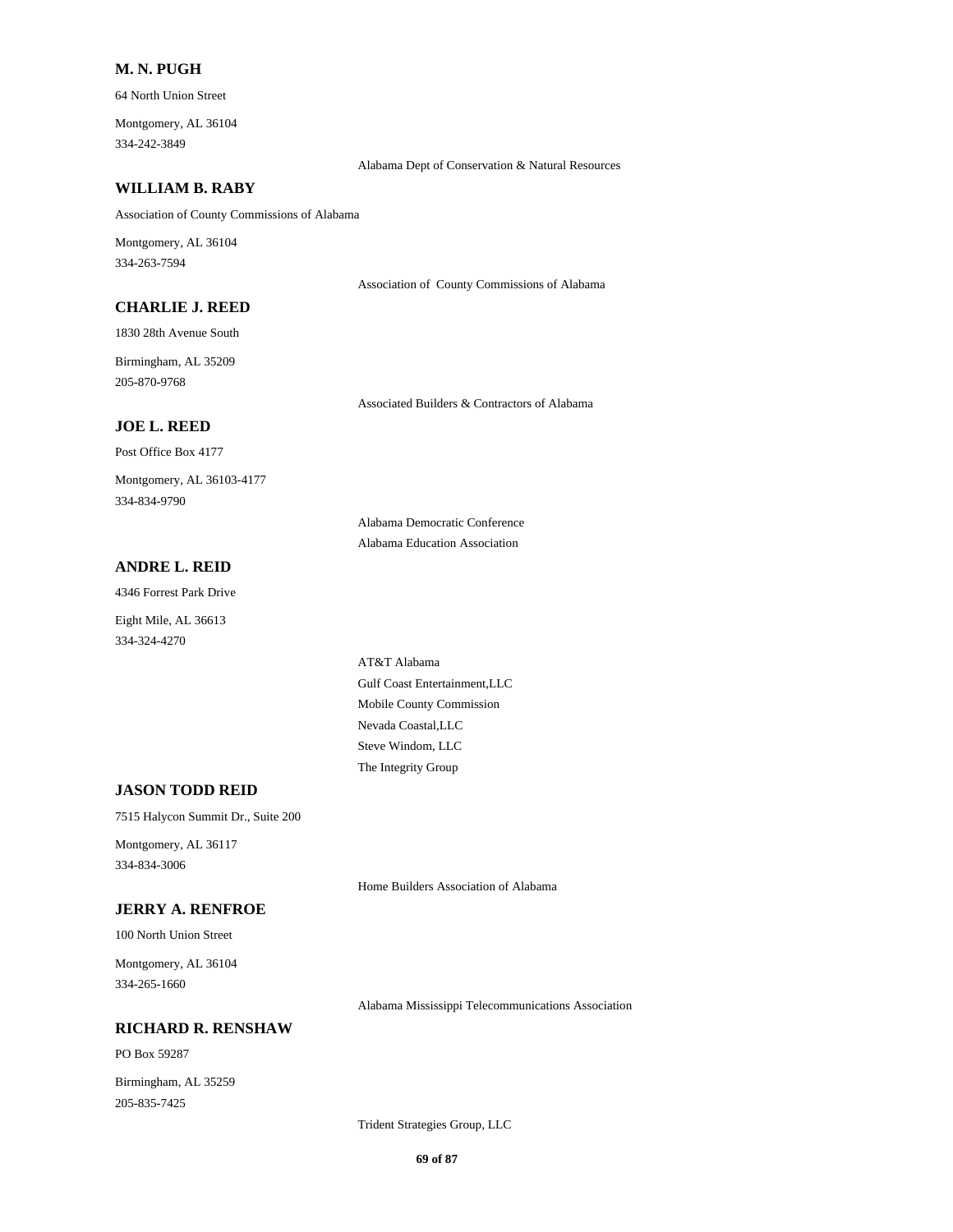### **MICHAEL VAN RENTIERS**

100 North Tryon Street

704-331-1193 Charlotte, NC 28202

Nucor Steel Corporation

### **M. SUZANNE RESPESS**

1600 7th Avenue South

205-939-9652 Birmingham, AL 35233

Children's Hospital of Alabama dba Children's Health System

## **ELIZABETH REYNOLDS**

3933 Victoria Lakes Drive South

317-417-5618 Jacksonville, FL 32226

National Association of Mutual Insurance Companies (NAMIC)

#### **MARCUS H. REYNOLDS, JR.**

201 South Union Street

334-517-7000 Montgomery, AL 36130

Retirement Systems of Alabama

## **E. CLARK RICHARDSON**

Clark Richardson & Associates

334-269-4501 Montgomery, AL 36123-0035

> Tenaska, Inc. Community Bankers Association of Alabama

#### **EUGENE ALLEN RICHARDSON**

133 Peachtree Street, NE

404-652-5349 Atlanta, GA 30303

Koch Companies Public Sector, LLC

#### **JOHN ELIJAH RICHARDSON**

2715 Gunter Park Drive West

334-260-5454 Montgomery, AL 36109

Alabama Alcoholic Beverage Control Board

### **JIM L. RIDLING**

201 Monroe Street

334-241-4101 Montgomery, AL 36104

Alabama Dept of Insurance

#### **HERBERT H.J. RIEDEL**

Lurleen B. Wallace Community College

334-881-2211 Andalusia, AL 36420

> **70 of 87** Postsecondary Education, AL Dept of/AL Community College System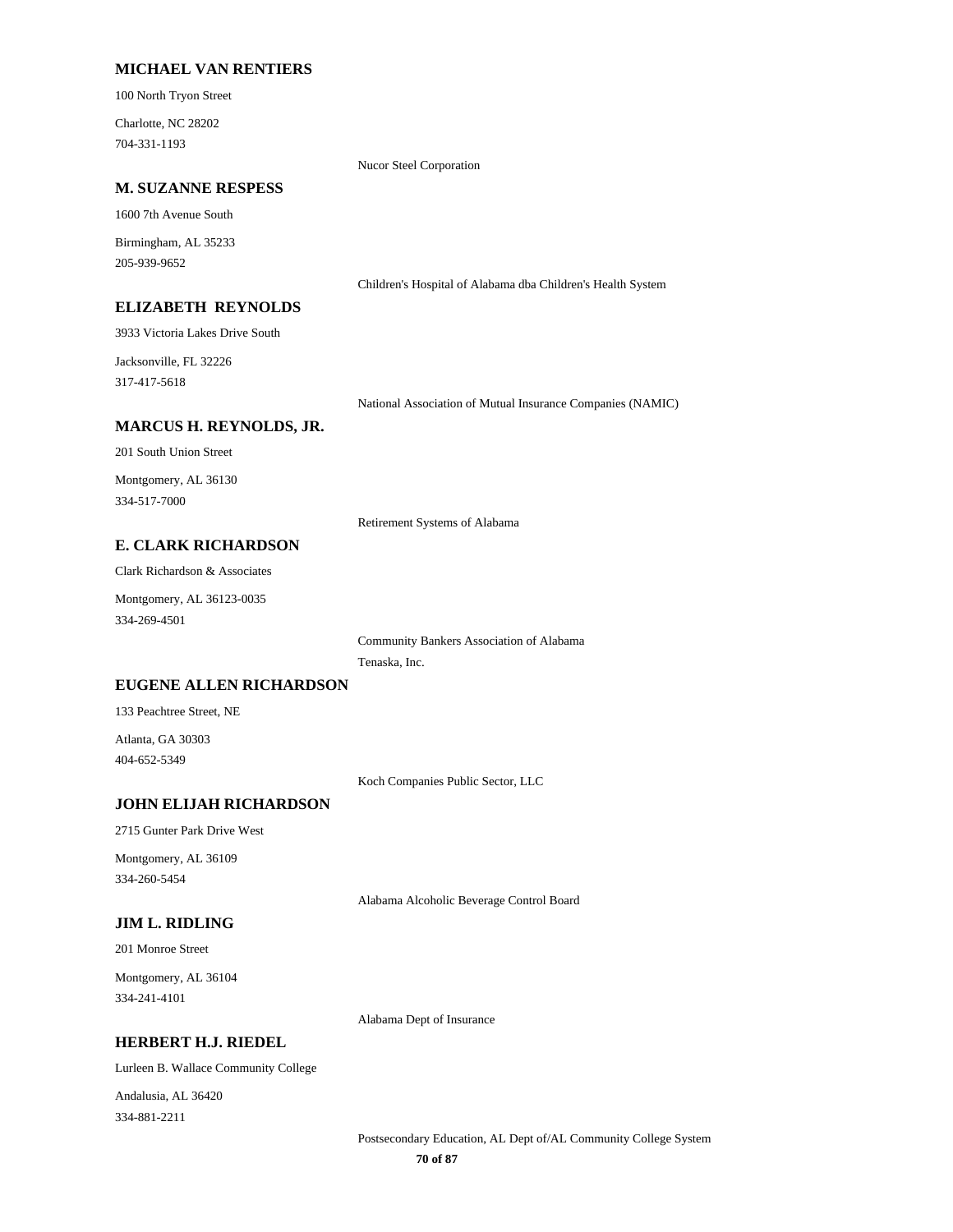## **QUENTIN P. RIGGINS**

2 North Jackson Street

334-834-6000 Montgomery, AL 36104

Business Council of Alabama

### **DAVID LYNN ROBERSON**

Post Office Box 530965

205-871-3734 Birmingham, AL 35253

> Environmental Guidance Corporation Business Council of Alabama Alabama Coal Association Rubber Manufacturers Association Vulcan Construction Materials, LP Veolia Environmental Services SSAB Alabama, Inc.

## **KEN C. ROBERTS, JR.**

P.O. Drawer 230488

334-277-9700 Montgomery, AL 36123-0488

Alabama Association of School Boards

## **PAULY RODNEY**

100 North Tryon Street, Suite 4700

704-331-1000 Charlotte, NC 28202-4003

Nucor Steel Corporation

## **GILBERT BROUGHTON ROGERS**

127 Peachtree Street

404-521-9900 Atlanta, GA 30303

Southern Environmental Law Center

#### **PERRY C. ROQUEMORE**

535 Adams Avenue

334-262-2566 Montgomery, AL 36104

Alabama League of Municipalities

## **ELIZABETH CLARK ROSE**

4103 Vailwood Drive

615-772-1962 Nashville, TN 37215

TitleMax, Inc.

### **TOBIN BERNARD ROTH**

2 North Jackson Street

334-262-1800 Montgomery, AL 36104

Capitol Resources of Alabama, LLC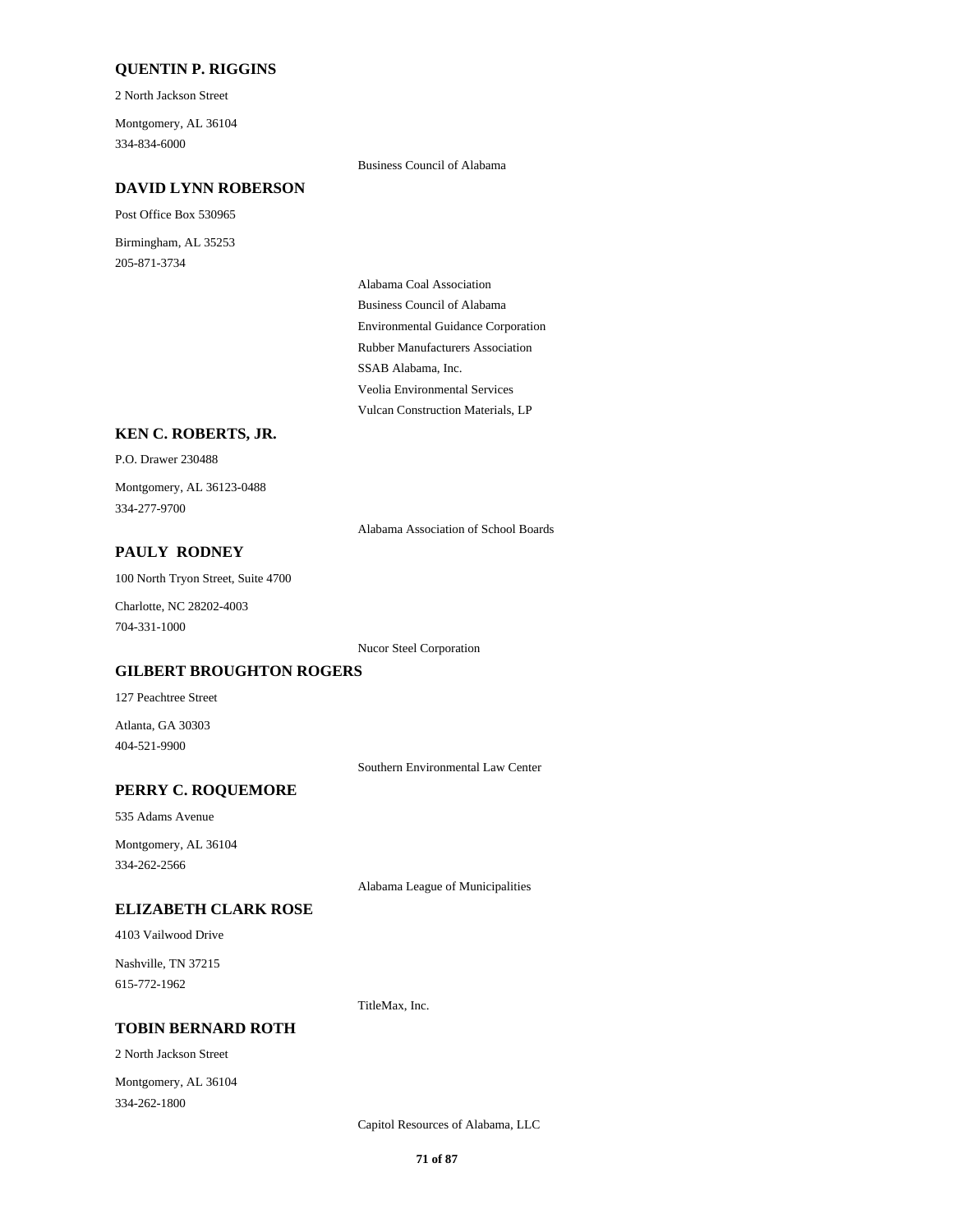JP Morgan - Chase Bank CSX Transportation, Inc. ServiceMaster Corporation, The Northrop Grumman Corporation

### **DAVID PAUL ROUNTREE**

#### PO BOX 304260

334-242-5191 Montgomery, AL 36130

#### **CHARLES C. ROWE**

Alabama Public Service Commission

# 334-244-2187 Montgomery, AL 36106

4120 Wall Street

Franklin Resources Group, LLC

## **TODD RUSSELL**

770 Washingon Avenue

334-353-9394 Montgomery, AL 36130-1851

Senior Services, Alabama Department of

## **CLAY RYAN**

Maynard, Cooper & Gale, P.C.

205-254-1000 Birmingham, AL 35203-2618

Maynard, Cooper & Gale, PC

## **JERRY L. SAILORS**

300A Water Street

334-265-5744 Montgomery, AL 36104-2558

Coosa-Alabama River Improvement Association, Inc.

### **THOMAS DRAKE SAMFORD, IV**

P.O. Box 304260

334-242-5025 Montgomery, AL 36130

Alabama Public Service Commission

### **LESLIE L. SANDERS**

Post Office Box 160

334-832-3881 Montgomery, AL 36101

Alabama Power Company

#### **MARLENE LOUISE SANDERS**

2479 Murfreesboro Rd.

615-804-3918 Nashville, TN 37217

Merck Sharp & Dohme Corp. & its Affiliates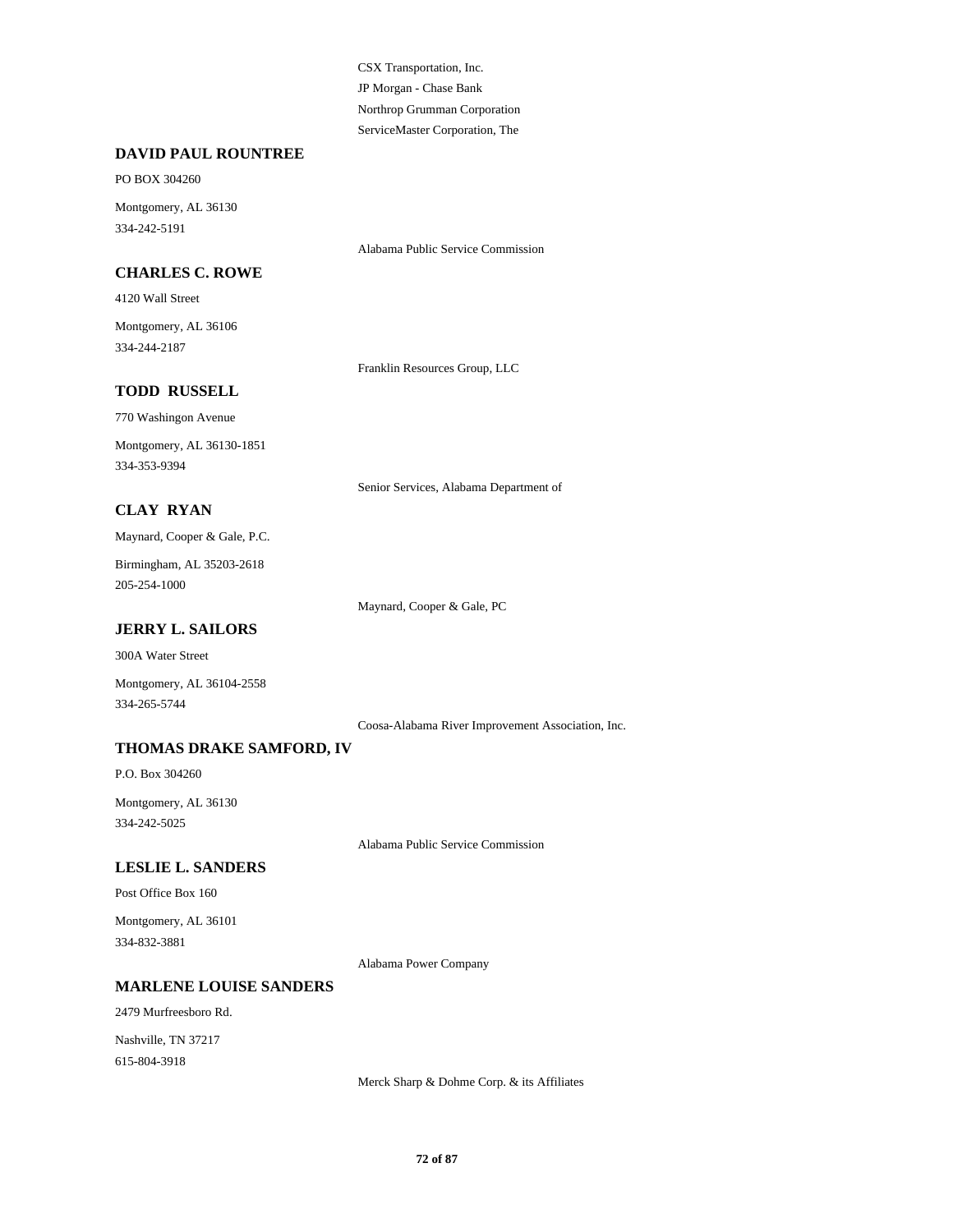#### **ALLEN SANDERSON**

401 Adams Avenue, Suite 710

334-244-8948 Montgomery, AL 36104

Bloom Group Inc., The

#### **THOMAS JOSEPH SAUNDERS**

555 Alabama Street

334-265-8733 Montgomery, AL 36104

Alabama Forestry Association

#### **HOBBIE SEALY**

64 North Union Street

334-242-3486 Montgomery, AL 36130

Alabama Dept of Conservation & Natural Resources

#### **C. WAYNE SHADDIX**

2601 Carson Road

205-856-8560 Birmingham, AL 35215

Jefferson State Community College

# **KELLY STEVENS SHASKY**

1755 South Benson

502-395-1661 Frankfort, KY 40601

Washington Center for Internships and Academic Seminars, The

## **SHIRLEY-ANN SAMANTHA SHAW**

State Capitol, Room S-101

334-242-7010 Montgomery, AL 36130

Auditors Office, Alabama State

## **DENA SHER**

518 C Street NE

202-466-3234 Washington, DC 20002

Americans United for Separation of Church and State

# **KATHLEEN MEGAN SHUEY**

64 North Union Street, Suite 300

334-353-3747 Montgomery, AL 36130-1400

Personnel Board, State of Alabama

## **GRIFFIN SIKES**

Administrative Office of Courts

334-954-5052 Montgomery, AL 36104-3741

Alabama Administrative Office of Courts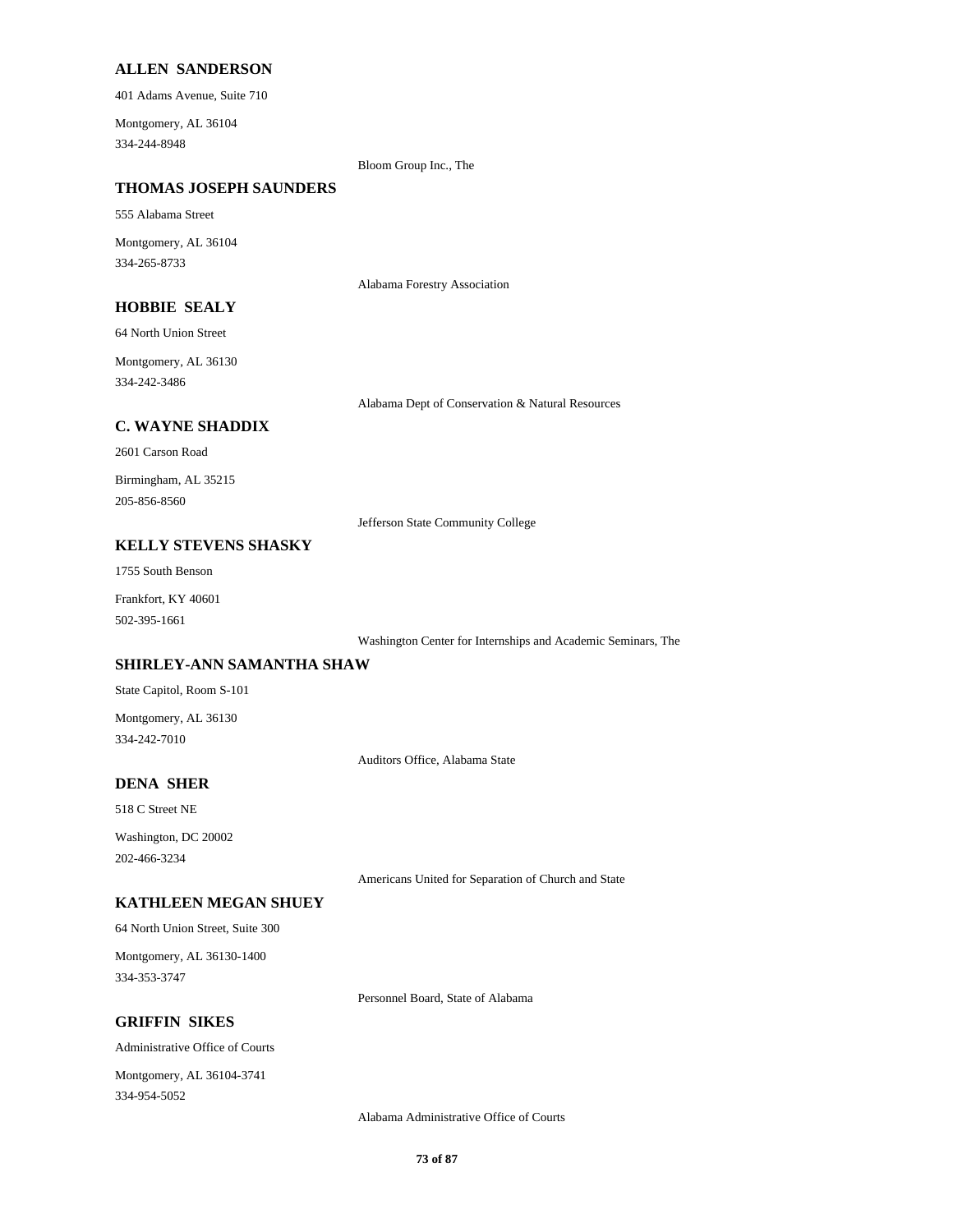#### **ASHANTI G. SLONE**

605 Richard Arrington, Jr. Blvd. North

205-326-1835 Birmingham, AL 35203-2707

Energen Corporation

Eagle Forum of Alabama

#### **EUNICE W. SMITH**

4200 Stone River Circle

205-879-7096 Birmingham, AL 35213

## **GREGORY RAY SMITH**

100 North Union Street

334-242-5108 Montgomery, AL 36104

Alabama Dept of Child Abuse & Neglect Prevention

# **JOHN KENNETH SMITH**

535 Adams Avenue

334-262-2566 Montgomery, AL 36104

Alabama League of Municipalities

# **ZEKE W. SMITH**

Post Office Box 2641

205-257-2167 Birmingham, AL 35203

Alabama Power Company

# **NANCY S. SNIDER**

3436 Oak Grove Circle

334-270-9269 Montgomery, AL 36116

Talladega SuperSpeedway

# **ADAM ROBERT SNYDER**

P.O. Box 130656

205-533-6178 Birmingham, AL 35213

Conservation Alabama

## **ROBERT GEORGE SNYDER**

35 Glenlake Parkway

404-828-3680 Atlanta, GA 30328

UPS

#### **SANDRA INGRAM SPEAKMAN**

P.O. Box 1509

334-353-5033 Montgomery, AL 36102-1509

Veterans Affairs,State Department of,Veterans Affairs,State Board of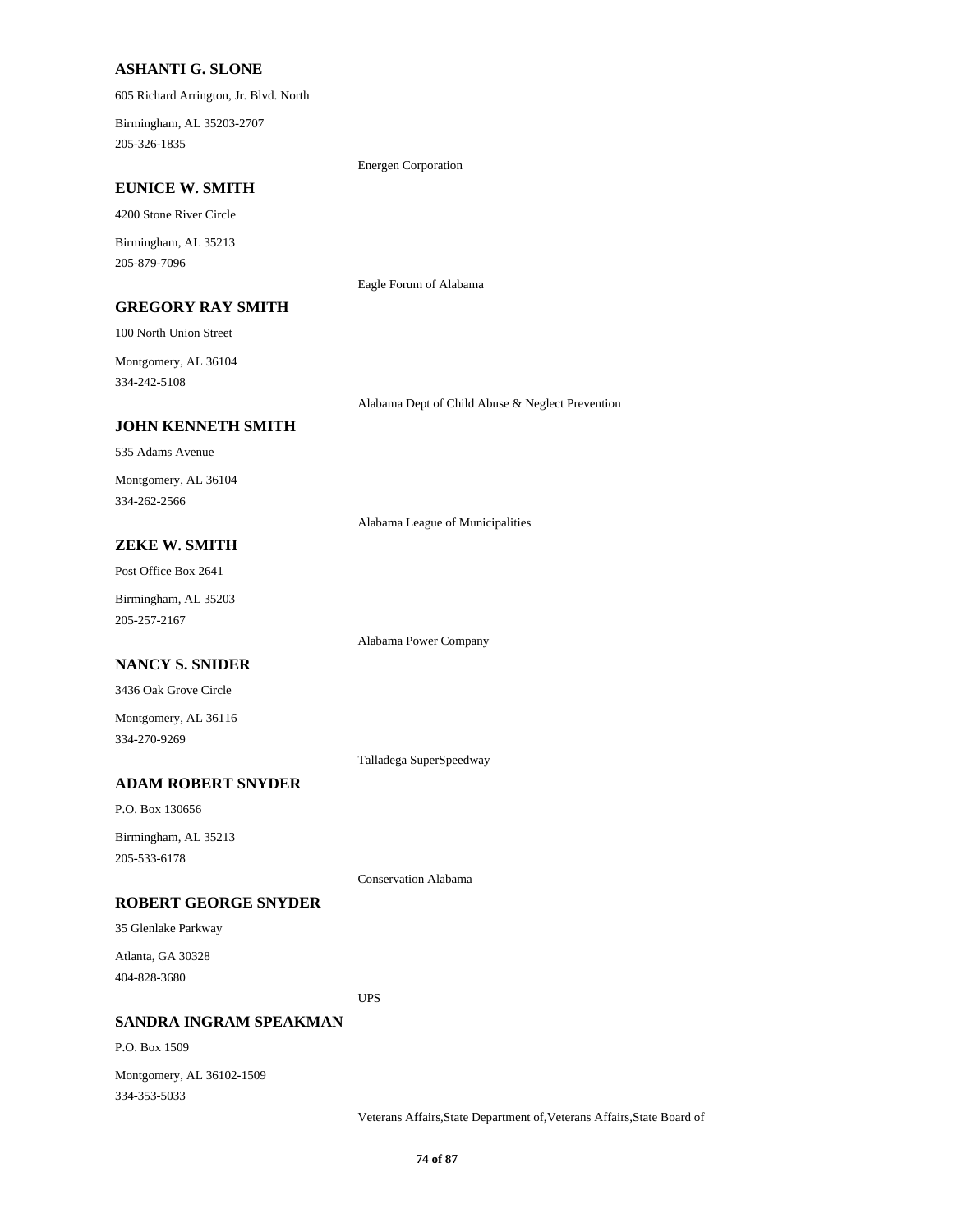#### **JERRY W. SPENCER**

The Spencer Group, LLC

334-354-3220 Pike Road, AL 36064

> Greene Track Incorporated Money Group, Inc. The

#### **CLEMIT W. SPRUIELL**

# University of West Alabama 334-242-5645 Livingston, AL 35470

University of West Alabama

# 104 23rd Street South **JOHN STEINER**

Birmingham, AL 35233

205-327-8188

Regional Cultural Alliance of Greater Birmingham, Inc The Perkins Group, LLC

## **AMY WATSON STEWART**

605 Richard Arrington Jr. Boulevard North

205-326-8100 Birmingham, AL 35203-2707

Energen Corporation

#### **JAMES DAVID STEWART**

One Federal Place

Birmingham, AL 35203 205-521-8000

> Bradley Arant Boult Cummings LLP Energen Corporation Vulcan Materials Company

# **STEPHEN W. STILL**

Maynard, Cooper & Gale, P.C. Birmingham, AL 35203-2618

205-254-1000

#### **A. GORDON STONE**

2 North Jackson Street 334-832-9911 Montgomery, AL 36104 Torchmark Corporation

Higher Education Partnership

## **ELLEN M. STONE**

19 South Jackson Street

334-954-2576 Montgomery, AL 36104

Alabama Family Practice Rural Health Board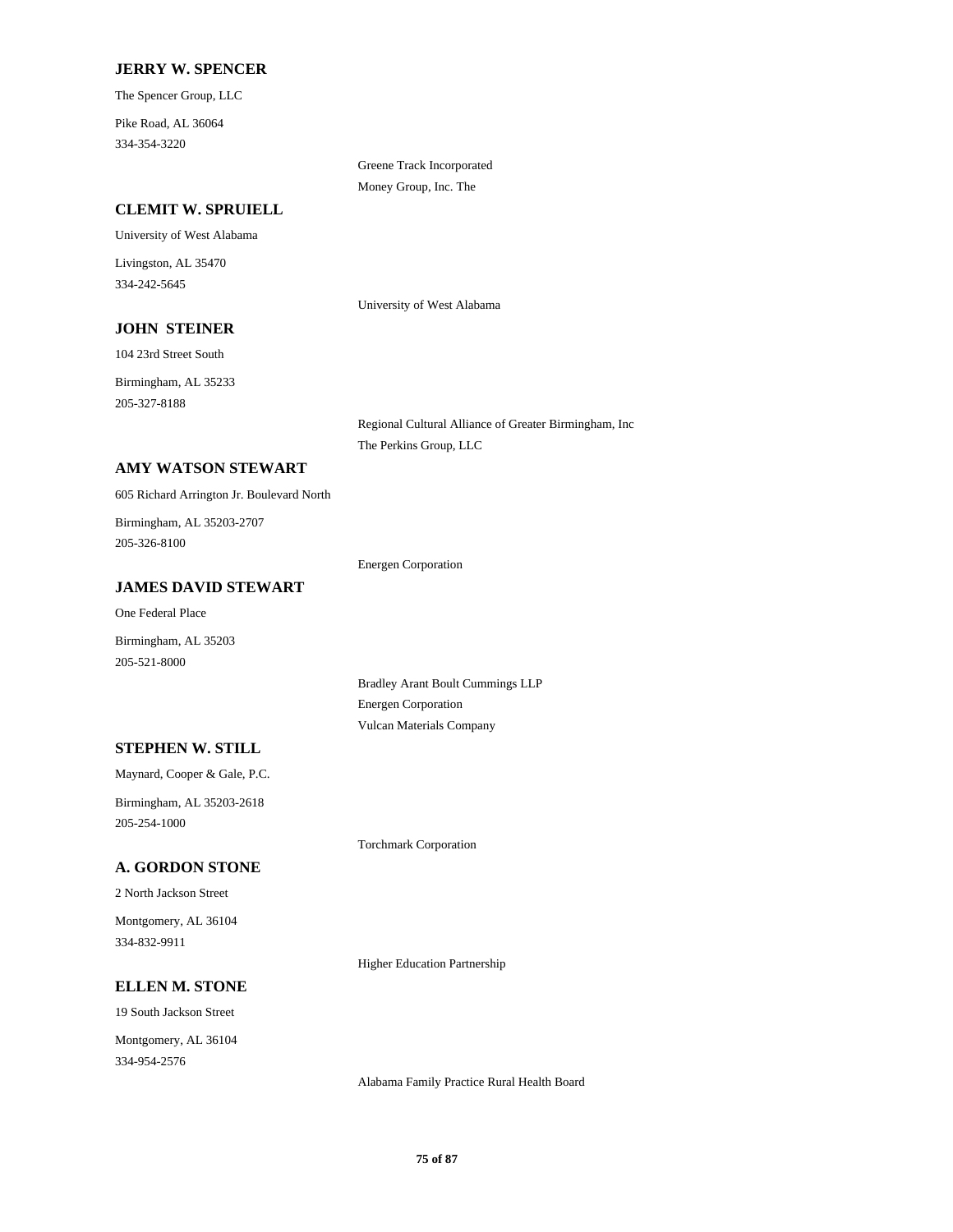#### **J. ROBIN STONE**

2 North Jackson Street

334-262-4657 Montgomery, AL 36104

Blue Cross & Blue Shield of Alabama

Alabama Education Association

#### **DAVID STOUT**

P.O. Box 4177

334-834-9790 Montgomery, AL 36103-4177

**ROBERT L. STRICKLAND, JR.**

7460 Halcyon Pointe

334-244-9200 Montgomery, AL 36117

Alabama Housing Finance Authority

#### **SEAN S. STRICKLER**

PO Box 244014

334-215-2732 Montgomery, AL 36124

Alabama Rural Electric Association of Cooperatives

# **MARTY SULLIVAN**

2 North Jackson Street

334-834-6000 Montgomery, AL 36104

**MICHAEL B. SULLIVAN**

4120 Wall Street

334-244-2187 Montgomery, AL 36106

Franklin Resources Group, LLC

Business Council of Alabama

# **MICHAEL W. SULLIVAN**

2229 1st Avenue North 205-241-9607 Birmingham, AL 35203

Lobbyist Group, LLC, The Free The Hops Bally Gaming Inc. Multistate Assoc. Inc. o/b/o Community Financial Services Association Title Pawn Council of Alabama Nova Gaming, LLC National Rifle Association of America

#### **ROGER WAYNE SWAFFORD**

120 Main Rd NE 256-653-4406 Huntsville, AL 35811

Dare Defend Liberty Association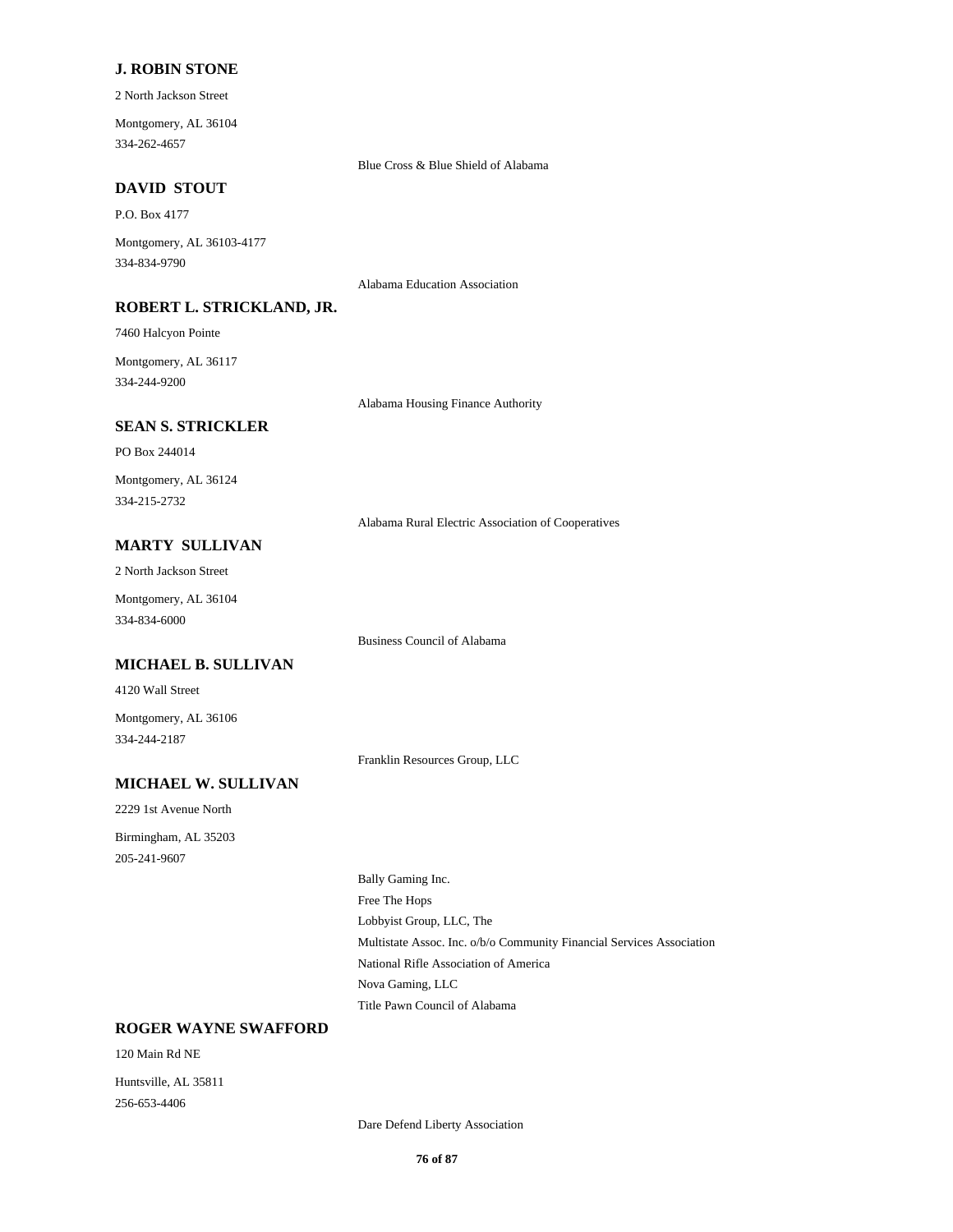#### **LINDA P SWANN**

401 Adams Avenue, Suite 670

334-353-0221 Montgomery, AL 36104

#### **DAX SWATEK**

111 Washington Avenue 334-262-5200 Montgomery, AL 36104

#### **JOHN F. TANNER**

100 Cahaba Farms Drive 205-403-9905 Indian Springs, AL 35124

#### Alabama Development Office

Dax R. Swatek & Associates, L.L.C. Jones Group, LLC, The Southern LINC

#### 2 B, LLC

Alcoholic Beverage Licensee Association of Alabama Alabama Crown Distributing Co. Wine & Spirits Wholesalers of America, Inc Republic National Distributing Company Georgia Crown Distributing Company

## **SHARON T. TAYLOR**

4274 Lomac Street

334-213-2432 Montgomery, AL 36106

#### **JOHN A. TEAGUE**

Government Affairs, Inc.

334-265-8086 Montgomery, AL 36104 Alabama Independent Drugstore Association

Government Affairs, Inc. Corporate Govermental Resources, LLC Total Political Solutions, LLC Teague Gilbert Gray & Moore,LLC

#### **TAMI EZELL TEAGUE**

Government Affairs, Inc.

334-265-8086 Montgomery, AL 36104

> Alabama Power Company Government Affairs, Inc. Total Political Solutions, LLC

#### **Teague Gilbert Gray & Moore, LLC**

441 High Street

334-265-8086 Montgomery, AL 36104

Core Education and Consulting Services, Inc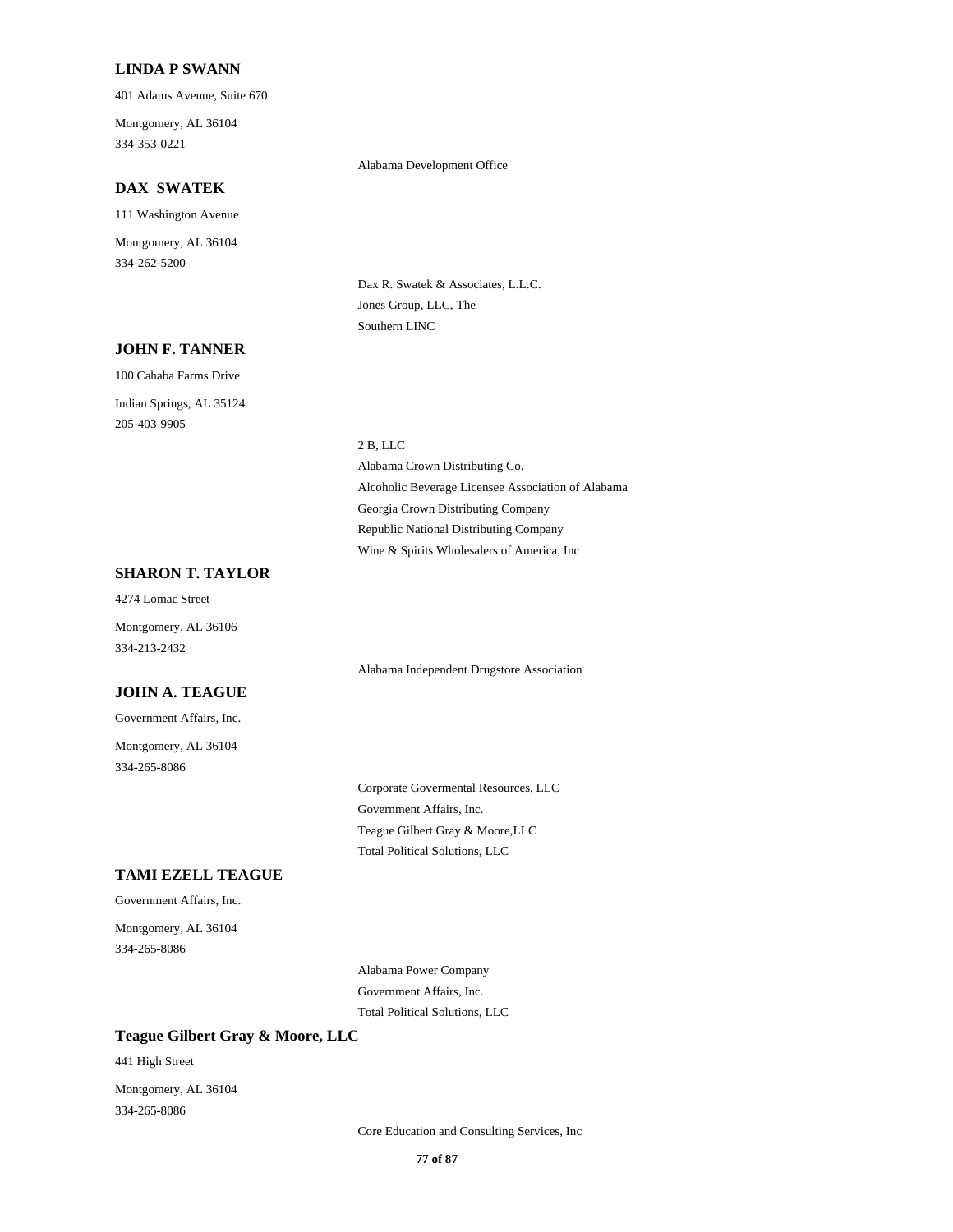#### **DAVID L. THOMAS**

Eagle 1 Resources 334-887-0328 Auburn, AL 36830

Eagle 1 Resources

## **E. ADAM THOMPSON**

Secretary of State's Office

334-242-7200 Montgomery, AL 36130

Secretary of State, Alabama

#### **EMILY P. THOMPSON**

Secretary of State's Office

334-242-7200 Montgomery, AL 36130

Secretary of State, Alabama

# **LYNNE R. THROWER**

P.O. Box 302130

334-353-2919 Montgomery, AL 36130-2130

Postsecondary Education, AL Dept of/AL Community College System

## **LINDA O. TILLY**

Post Office Box 4576

334-213-2410 Montgomery, AL 36103-4576

Voices for Alabama's Children

#### **ROBERT D. TIMMONS**

514 Washington Avenue

334-264-7827 Montgomery, AL 36104-4385

Alabama Sheriffs Association

## **TOTAL POLITICAL SOLUTIONS, LLC**

441 High Street

334-590-5455 Montgomery, AL 36104

Alabama Outdoor Advertising Coop, Inc.

Baxley, Dillard, Dauphin, McKnight & James

#### **DUPLE JANTELLE TRAVILLION**

942 South Shady Grove Road

901-818-7558 Memphis, TN 38120

FedEx Corporation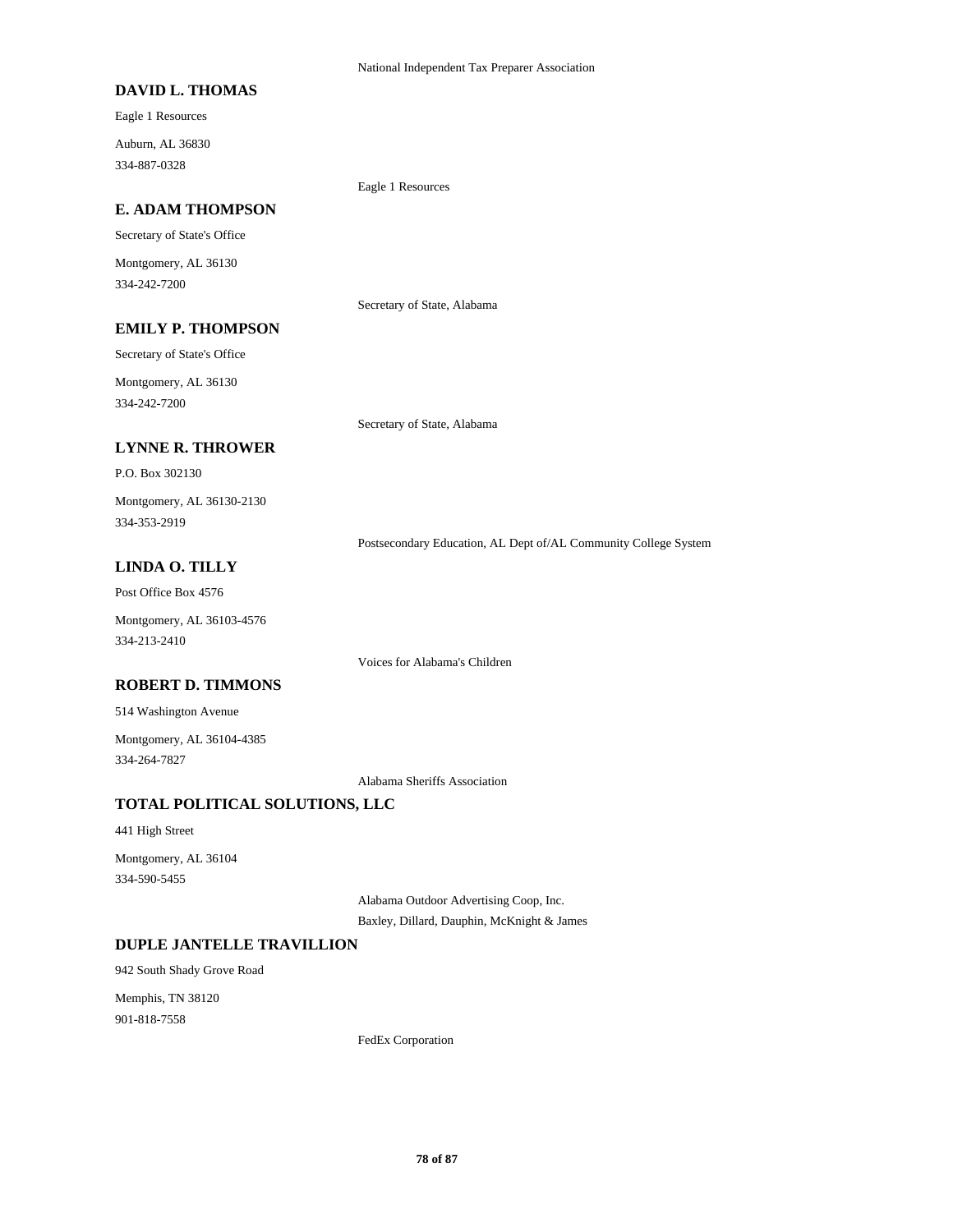## **J. DEREK TROTTER**

P.O. Box 242987

334-386-5753 Montgomery, AL 336124-2987

Alabama Society of Certified Public Accountants

#### **DANIEL BROCK TUBBS**

1804 Alabama Avenue

205-221-9888 Jasper, AL 35501

> Andrew Development Company, Inc. Wilson and Wilson Attorneys and Counselors,P.C.

## **CLAUDIA D. TUCKER**

713 Indian Creek Road

434-277-9212 Amherst, VA 24521

## **GINA TUCKER**

3578 Quad Parkway

334-265-4929 Montgomery, AL 36116 Medco Health Solutions, Inc.

Tucker Consulting, LLC Video Gaming Technologies Alabama Podiatric Medical Association Alabama Interior Design Coalition Medco Health Solutions, Inc. Toyota Motor North America, Inc. Tom Coker & Associates

## **KENNETH J. TUCKER**

P.O. Box 240002, M/C JV-108

256-461-2802 Huntsville, AL 35813

Boeing Company, The

# **LISSA A. TUCKER**

P.O. Drawer 230488

334-277-9700 Montgomery, AL 36123-0488

# **ALBERT F. TURNER**

P.O. Box 685 334-683-8748 Marion, AL 36756 Alabama Association of School Boards

Greene Track Incorporated Association of Rural Electric Customers Perry County Commission Independent Income Tax Group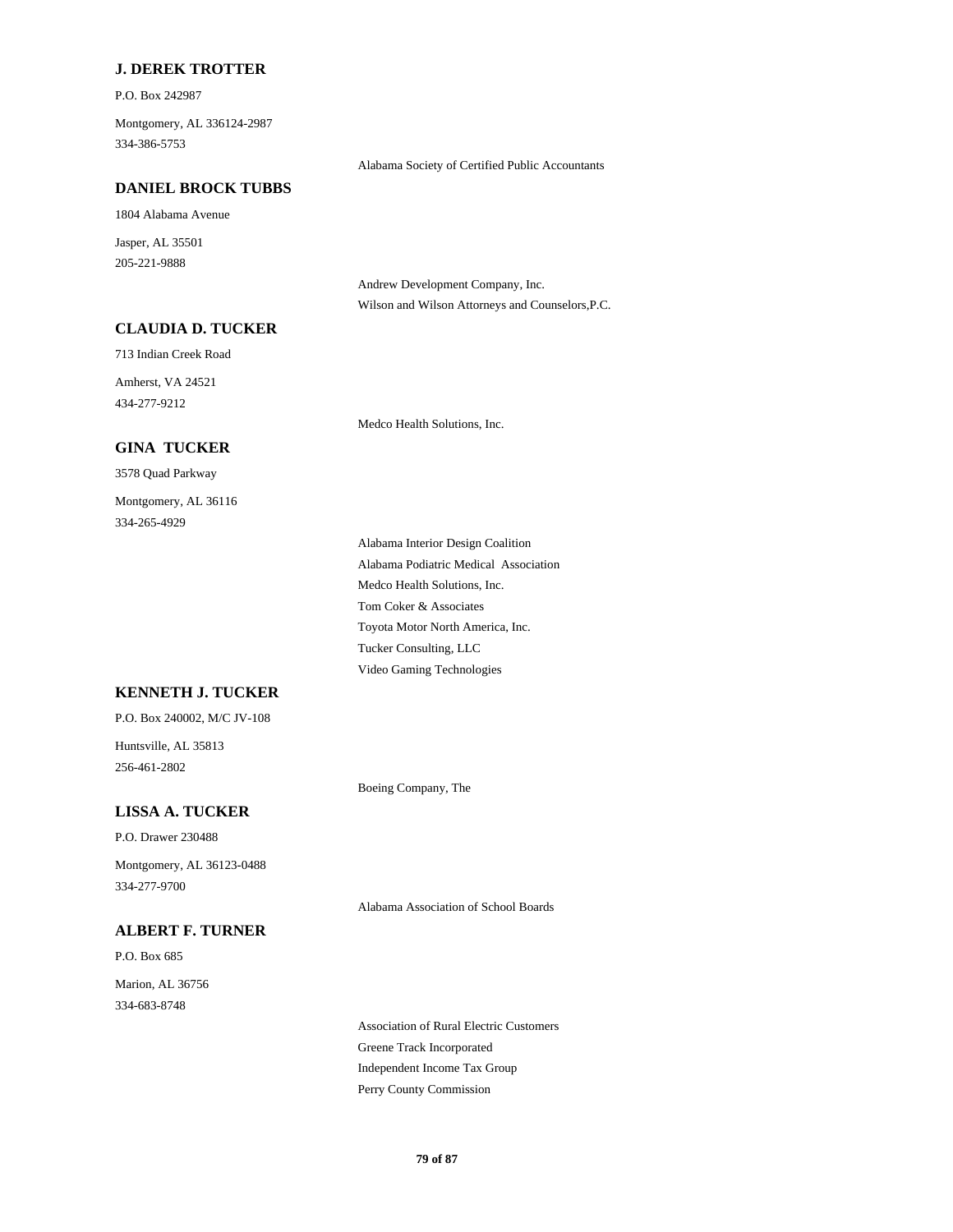#### **PAUL E. VERCHER**

6200 E.J. Oliver Blvd.

205-783-2166 Fairfield, AL 35064

United States Steel Corporation

Business Council of Alabama

#### **VICTOR VERNON**

2 North Jackson Street

334-834-6000 Montgomery, AL 36104

## **DUSTIN C. VIEHE**

P.O. Box 725 Ohatchee, AL 36271

256-390-5050

Alabama Council on Pathological Gambling Inc (ACOPG)

## **KATHY VINCENT**

201 Monroe Street, Suite 1552

334-206-5200 Montgomery, AL 36104

Alabama Dept of Public Health

# **LARRY A. VINSON**

P.O. Box 240757

334-260-7970 Montgomery, AL 36124-0757

> Alabama Civil Justice Reform Committee Alabama Council of the American Institute of Architects Alabama Self-Insurers Association

## **JOHN CHESTER VROCHER**

4585 Industrial Road

251-246-8261 Jackson, AL 36545

Boise Paper

## **FOREST NEAL WADE**

#### Alabama Development Office

334-242-0421 Montgomery, AL 36130

Alabama Development Office

## **LINDSAY WAITS**

P.O. Box 130656

205-533-6178 Birmingham, AL 35213-0656

Conservation Alabama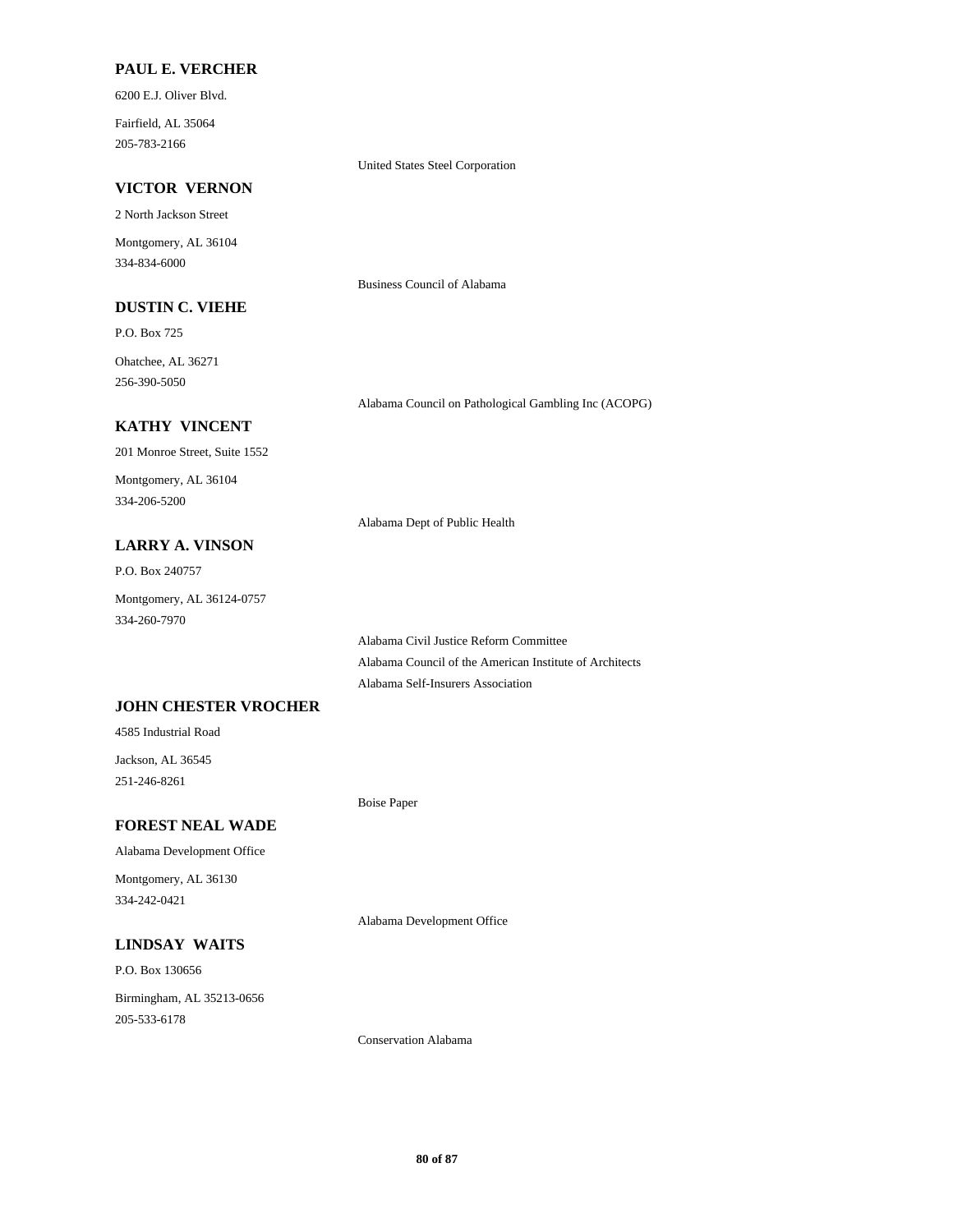#### **JEFFREY C. WALKER**

3379 Peachtree Road, N.E.

404-446-1668 Atlanta, GA 30326

> Brick Industry Association, Inc. TNT Fireworks

## **THOMAS G. WALKER, JR.**

Post Office Box 6

205-665-3535 Montevallo, AL 35115

Citizenship Trust & The American Village, The

## **BRANDON H. WALTERS**

Office of the Secretary of State

334-353-7150 Montgomery, AL 36130

#### **DON WAMBLES**

RSA Plaza, Suite 330

334-242-2618 Montgomery, AL 36130

Alabama Farmers Market Authority

Secretary of State, Alabama

## **KIM B. WANOUS**

AL Dept. of Rehabilitation Services

334-293-7212 Montgomery, AL 36104

Alabama Dept of Rehabilitation Services

#### **MICHAEL D. WARD**

225 Church Street

256-535-2030 Huntsville, AL 35801

Chamber of Commerce Huntsville/Madison County

# **PERRY W. WARD**

T. A. Lawson State Community College

205-929-6300 Birmingham, AL 35221

#### **RANDAL H. WARD**

Postsecondary Education, AL Dept of/AL Community College System

#### 11245 Chantilly Parkway Court

334-834-1848 Montgomery, AL 36117

Automotive Aftermarket Association Southeast

## **PAMELA WARE**

2 North Jackson Street

334-834-6000 Montgomery, AL 36104

> **81 of 87** Business Council of Alabama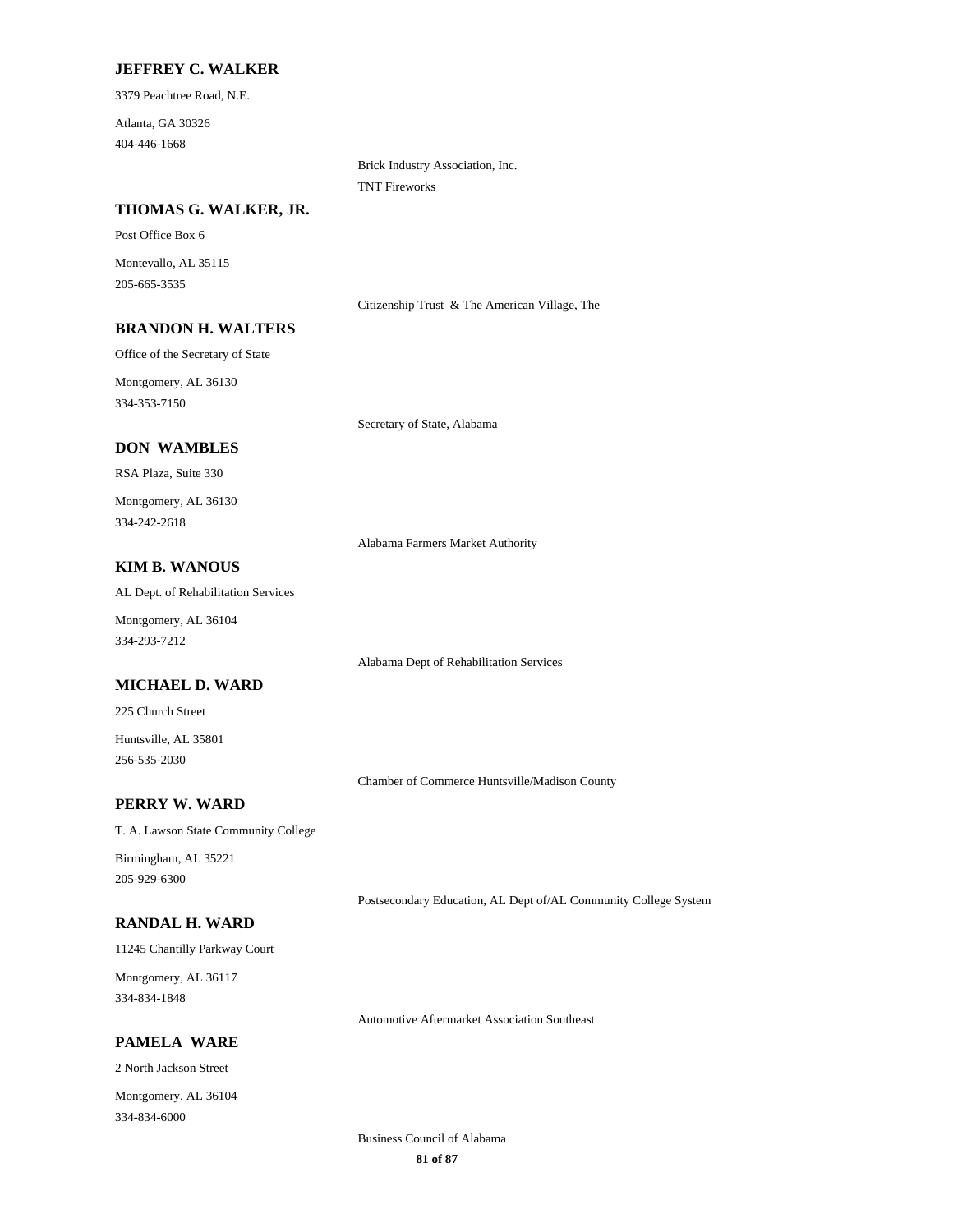#### **JAMES E. WARREN**

Post Office Box 207

251-212-1128 Castleberry, AL 36432

Tom Coker & Associates

## **KEITH E. WARREN**

610 South McDonough St

334-269-9990 Montgomery, AL 36104

Warren & Company Inc.

## **CLEO WASHINGTON**

770 Washington Avenue, Suite 164

334-834-9050 Montgomery, AL 36104

AT&T Alabama

## **FELICIA WATKINS-JACKSON**

111 Washington Avenue

334-832-7334 Montgomery, AL 36104

Jones Group, LLC, The

DeltaCom, Inc.

# **JERRY W. WATTS**

7037 Old Madison Pike, Suite 400

256-382-3942 Huntsville, AL 35806

#### **JEFFREY TODD WEBB**

1445 Federal Drive

334-240-7107 Montgomery, AL 36107

Alabama Dept of Agriculture & Industries

# **MIKE WEEKS**

Post Office Box 56 334-263-3407 Montgomery, AL 36101-0056

> Alabama Psychological Association Alabama Vending Association Alabama Propane Gas Association Alabama Cemetery Association Alabama Pawnbrokers Association Association of Alabama Life Insurance Companies CNA Surety Associated Builders & Contractors of Alabama America's Health Insurance Plans American Council of Life Insurers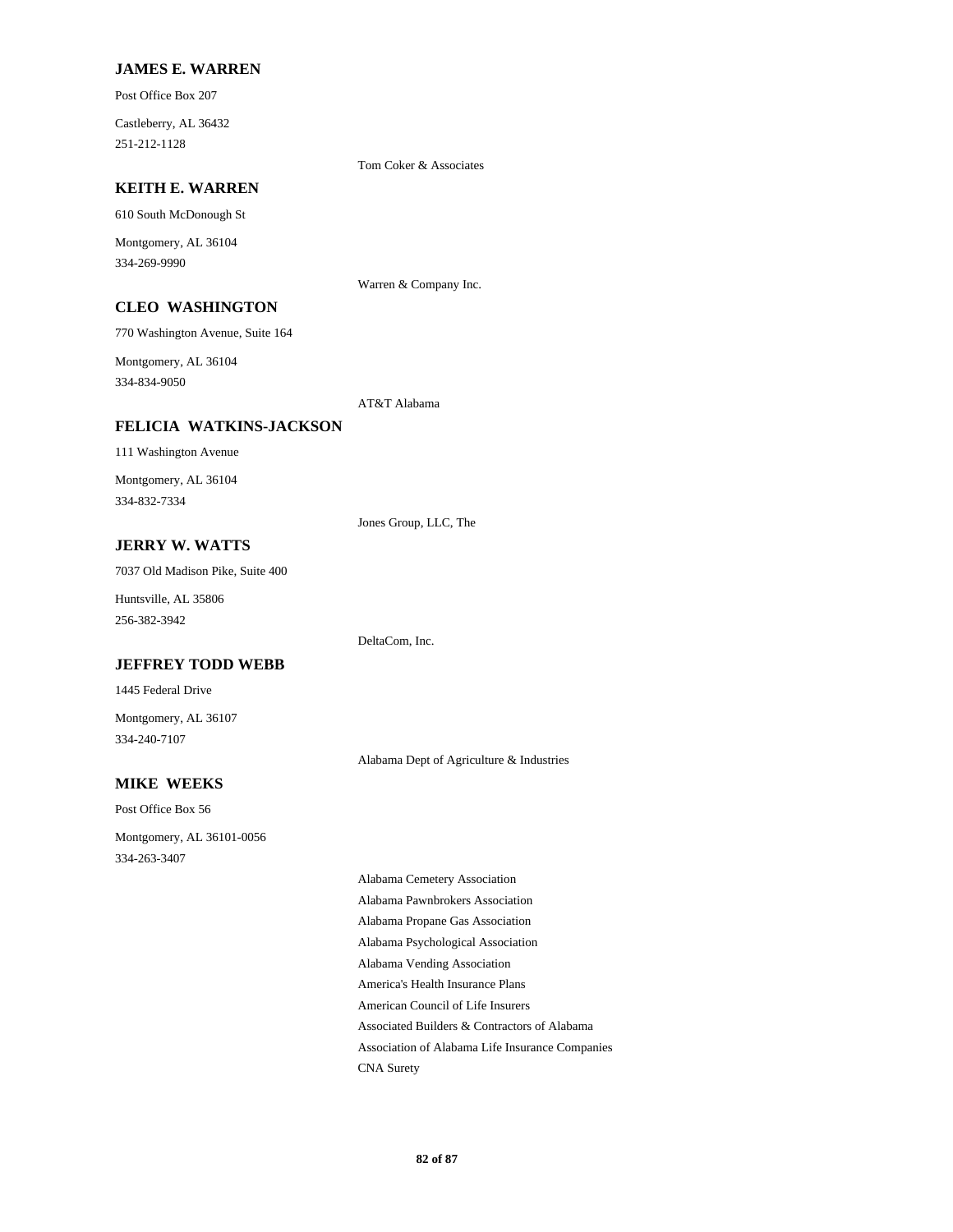#### **ALAN WEST**

1101 Pennsylvania Ave. NW

202-879-6876 Washington, DC 20004

Citigroup Management Corp.

#### **DEBRA K WEST**

101 Constitution Avenue, NW

202-624-2000 Washington, DC 20001

American Council of Life Insurers

Supreme Court, Alabama

## **TOM WHATLEY**

Alabama Supreme Court

334-229-0606 Montgomery, AL 36104-3741

## **RICHARD C. WHITAKER**

848 Washington Avenue

334-261-2000 Montgomery, AL 36104

Medical Association of the State of Alabama

# **FRANK WHITNEY WHITE**

468 South Perry Street

334-230-2690 Montgomery, AL 36130

Alabama Historical Commission

# **RANDY V. WILHELM**

2250 Highland Avenue South

205-837-3736 Birmingham, AL 35205

Steve Windom, LLC

## **TONY E. WILKERSON**

120 Vulcan Road

205-942-1000 Birmingham, AL 35209

Alabama Independent Auto Dealers Asso.

# **GLEN WILKINS**

2090 Lawrenceville-Suwanee Road

770-962-7909 Suwanee, GA 30024

Wal-Mart Stores, Inc.

## **JOE B. WILKINS**

21982 University Lane

251-979-5346 Orange Beach, AL 36561

Columbia Southern University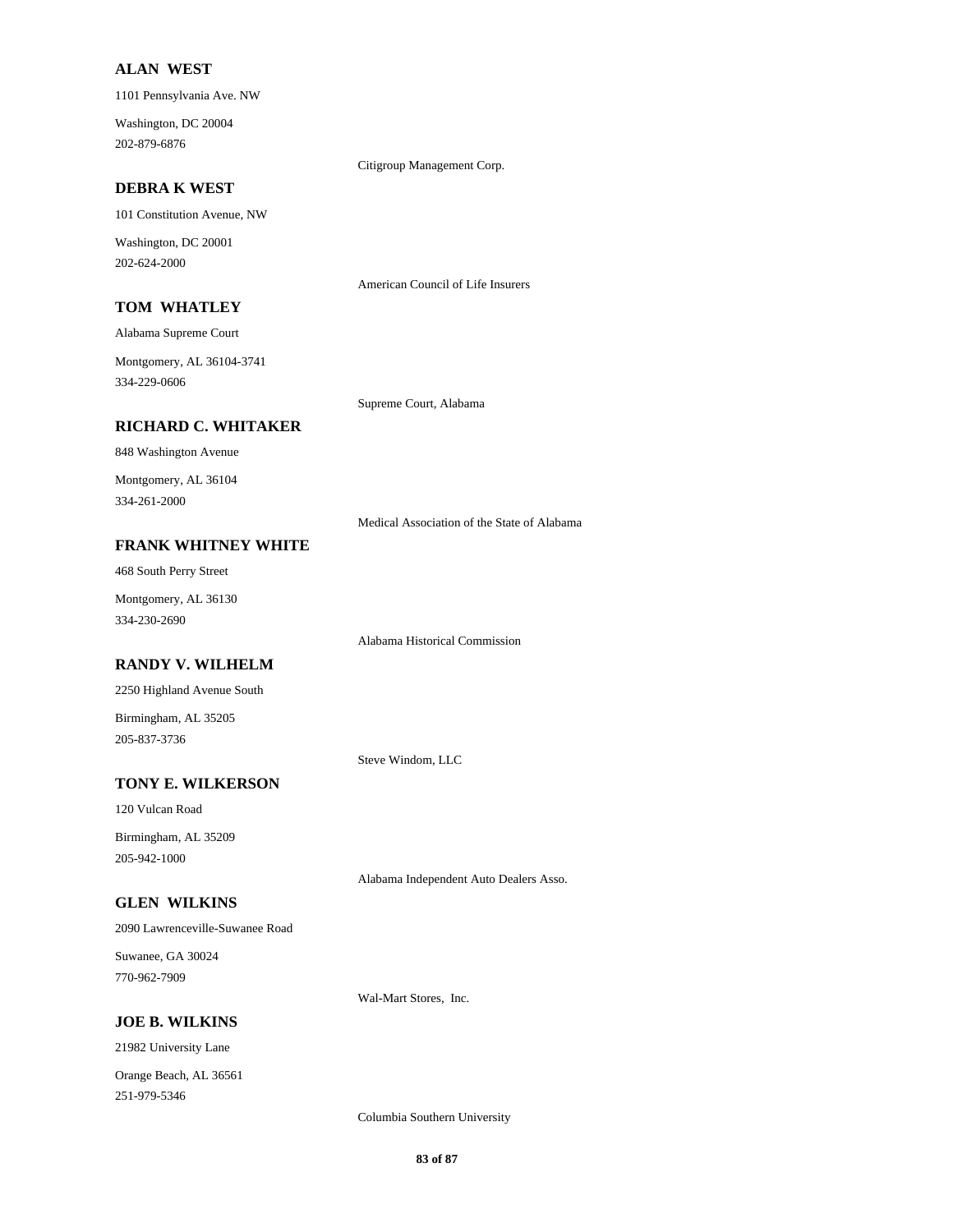## **CHRIS A. WILLIAMS**

1041 Ambassador Court

334-244-4001 Montgomery, AL 36117

Associated General Contractors of America, Inc.

## **JAMES L. WILLIAMS**

Post Office Box 244014

334-215-2732 Montgomery, AL 36124

#### **MARK J. WILLIAMS**

453 S. Hull Street

334-269-5117 Montgomery, AL 36104 Alabama Rural Electric Association of Cooperatives

Credit Union Coalition of Alabama Eli Lilly & Company Alabama Court Specialists Association Citizens for a Better Alabama Intergraph Corporation Wastewater Utility Management Association, Alabama H.D.I. Solutions H.I.D./ Health Information Designs, Inc

## **NOLAN WILLIAMS**

334-399-8144 Newton, AL 36352 3057 County Road 71

> Alabama Prosthetic & Orthotic Association Alabama School Nutrition Association Total Political Solutions, LLC

## **NORBERT H. WILLIAMS**

110 North Jackson Street

334-834-6965 Montgomery, AL 36104

Alabama State Employees Association

## **DONALD E. WILLIAMSON**

201 Monroe Street

334-206-5200 Montgomery, AL 36104

Alabama Dept of Public Health

# **FRANK G. WILLIFORD**

4266 Lomac Street

334-271-1987 Montgomery, AL 36106

Williford & Associates,LLC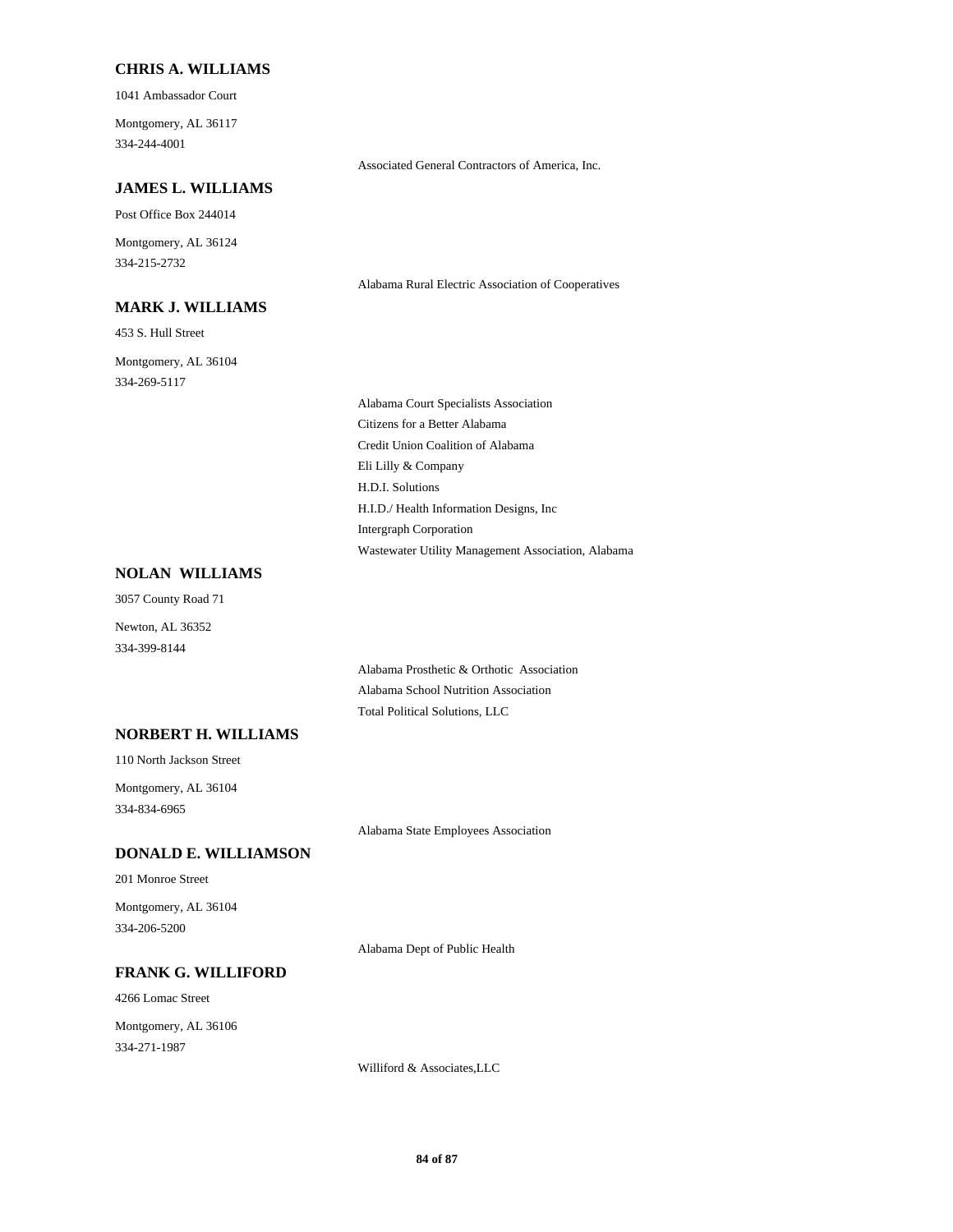#### **RICHARD S. WILLIS**

Public Affairs Counsel Inc.

205-533-7899 Birmingham, AL 35244

> Correctional Medical Services iSECUREtrac Corporation Proteus On Demand Facilities

## **MONIQUE WILSON**

448 South Lawrence

334-223-1706 Montgomery, AL 36104

American Heart Association

# **ROBERT T. WILSON, JR.**

1800 Alabama Avenue

205-253-0439 Jasper, AL 35501

> Andrew Development Company, Inc. Wilson and Wilson Attorneys and Counselors,P.C.

# **EARL BRUCE WINDHAM**

120 N. Walston Bridge Road

205-384-2307 Jasper, AL 35504

Drummond Company Inc.

## **STEVE WINDOM,LLC**

Post Office Box 1949

Montgomery, AL 36102-1949 334-241-0078

> East Alabama EMS Incorporated Copart Auto Auctions Huntsville Hospital Gulf Distributing Co. of Mobile, L.L.C. Brookwood Medical Center Alabama Power Company Alabama Board of Dental Examiners Azalea City Racing Club AT&T Alabama Investment Partnership Coalition South University Software Technology Inc (STI) Volkert & Associates State Farm Insurance Companies, Inc. PRA Government Services,LLC MHM Correctional Services, Inc LCS Corrections Service, Inc. On-Line Information Services, Inc. d/b/a AlaCourt NHS Management LLC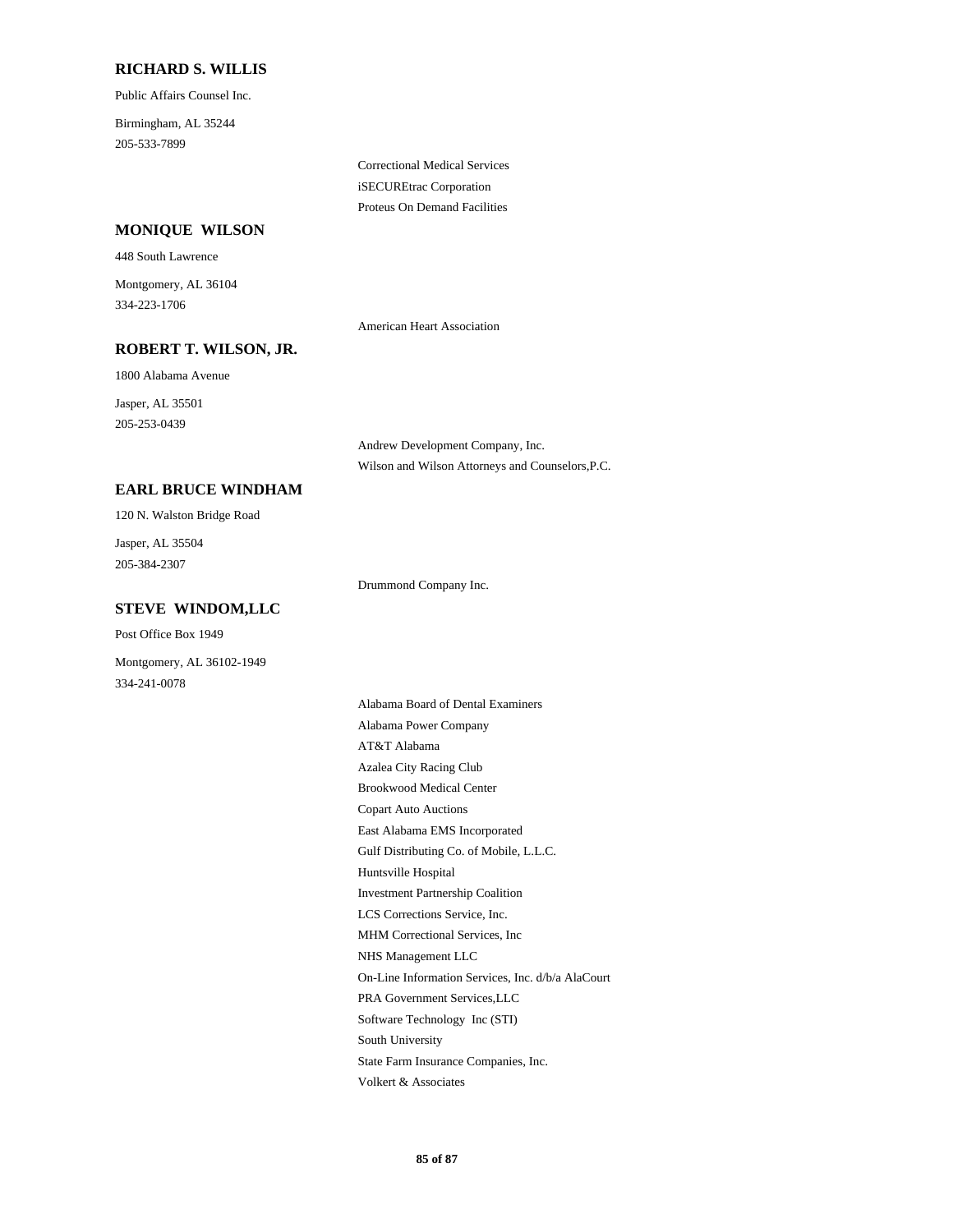#### **ALISON S. WINGATE**

7265 Halcyon Summit Drive

334-263-5757 Montgomery, AL 36117

Alabama Retail Association

#### **DOUGLAS BRENT WOOD**

#### Chevron

985-773-6371 Covington, LA 70433

#### **JAMES JERRY WOOD**

7515 Halcyon Summit Drive

334-834-3006 Montgomery, AL 36117

Home Builders Association of Alabama

Chevron U.S.A., Inc., and the other subsidiaries/affiliates of its parent Chevron Corporation

## **KEITH WOOD**

2428 Old St. Augustine Road

850-893-3379 Tallahassee, FL 32301

Novartis Pharmaceuticals Corporation

# **MARK J. WOOD**

600 North 18th Street

205-257-3858 Birmingham, AL 35203-2206

#### **LISA A. WOODARD**

401 Adams Avenue

334-244-8948 Montgomery, AL 36104

Bloom Group Inc., The

Alabama Power Company

## **BRITTANY WOODHAM**

64 N. Union Street

334-353-1148 Montgomery, AL 36130

Personnel Board, State of Alabama

# **ROBERT F. WOODS**

P.O. Box 2641

205-384-7325 Birmingham, AL 35203

Alabama Power Company

## **JERRY WORKMAN**

22 Inverness Center Parkway 205-980-4980 ext 16 Birmingham, AL 35242-4814

Farmers Group, Inc.